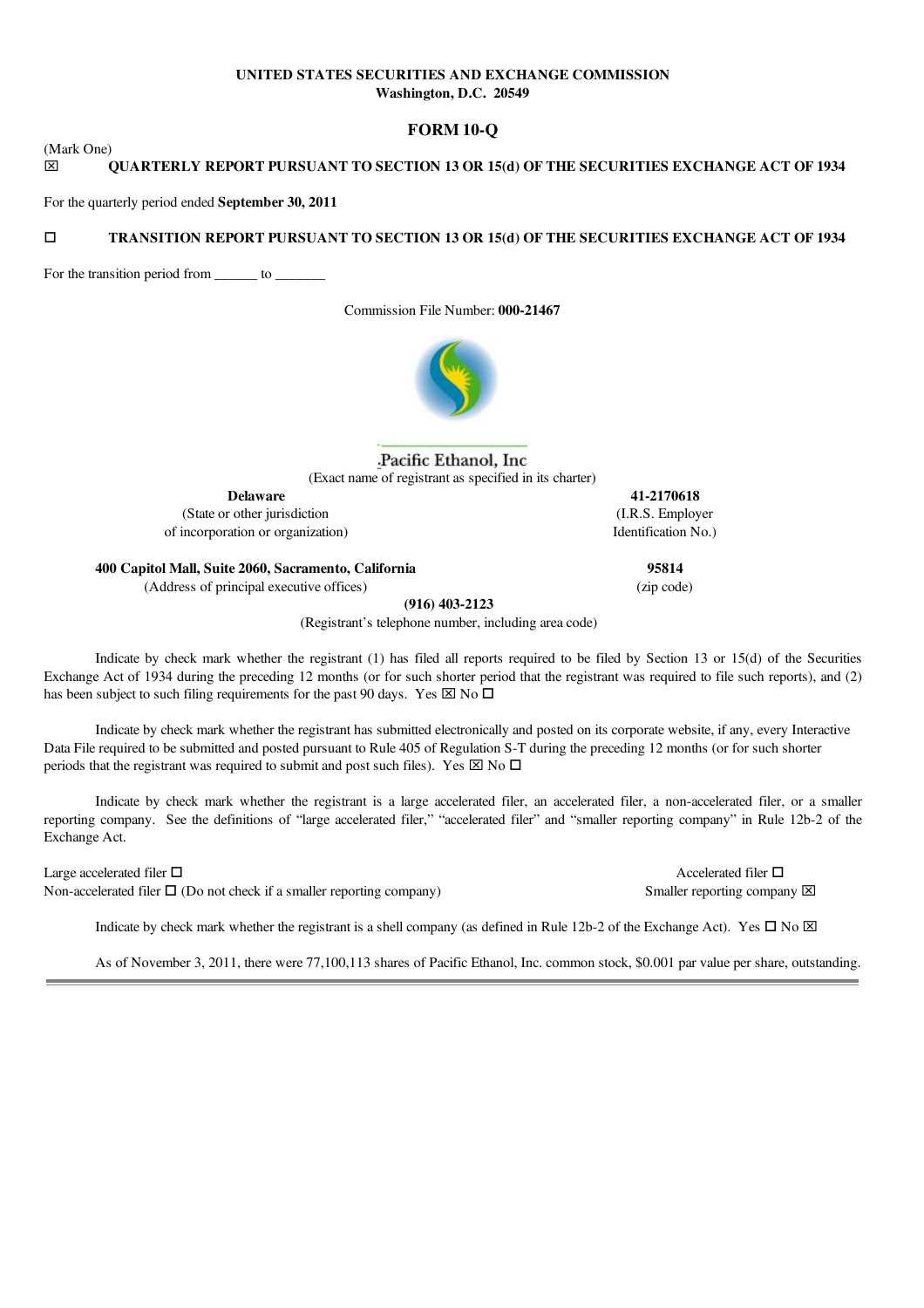# PART I FINANCIAL INFORMATION

|          |                                                                                                                   | Page           |
|----------|-------------------------------------------------------------------------------------------------------------------|----------------|
| ITEM 1.  | FINANCIAL STATEMENTS.                                                                                             |                |
|          | Consolidated Balance Sheets as of September 30, 2011 (unaudited) and December 31, 2010                            | $\mathbf{1}$   |
|          | Consolidated Statements of Operations for the Three and Nine Months Ended September 30, 2011 and 2010 (unaudited) | 3              |
|          | Consolidated Statements of Cash Flows for the Three and Nine Months Ended September 30, 2011 and 2010 (unaudited) | $\overline{4}$ |
|          | Notes to Consolidated Financial Statements (unaudited)                                                            | 5              |
| ITEM 2.  | MANAGEMENT'S DISCUSSION AND ANALYSIS OF FINANCIAL CONDITION AND RESULTS OF<br>OPERATIONS.                         | 21             |
| ITEM 3.  | QUANTITATIVE AND QUALITATIVE DISCLOSURES ABOUT MARKET RISK.                                                       | 35             |
| ITEM 4.  | CONTROLS AND PROCEDURES.                                                                                          | 35             |
|          | <b>PART II</b><br><b>OTHER INFORMATION</b>                                                                        |                |
| ITEM 1.  | LEGAL PROCEEDINGS.                                                                                                | 37             |
| ITEM 1A. | <b>RISK FACTORS.</b>                                                                                              | 38             |
| ITEM 2.  | UNREGISTERED SALES OF EQUITY SECURITIES AND USE OF PROCEEDS.                                                      | 39             |
| ITEM 3.  | DEFAULTS UPON SENIOR SECURITIES.                                                                                  | 40             |
| ITEM 4.  | (REMOVED AND RESERVED).                                                                                           | 40             |
| ITEM 5.  | OTHER INFORMATION.                                                                                                | 40             |

ITEM 6. EXHIBITS. 41

SIGNATURES 42

EXHIBITS FILED WITH THIS REPORT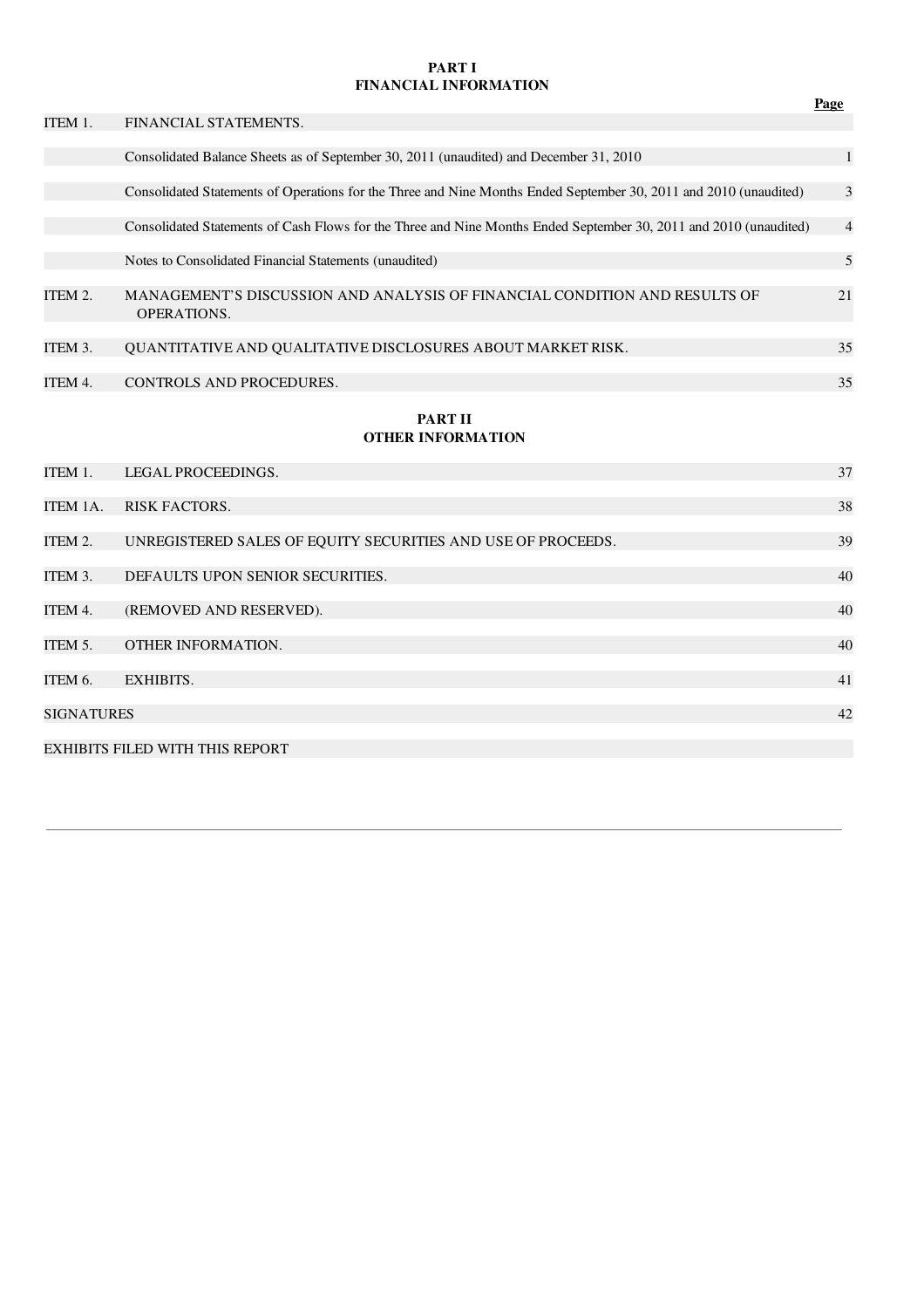# PART I - FINANCIAL INFORMATION

# ITEM 1. FINANCIAL STATEMENTS.

 $\overline{\phantom{a}}$  , where  $\overline{\phantom{a}}$ 

# PACIFIC ETHANOL, INC. CONSOLIDATED BALANCE SHEETS (in thousands)

| <b>ASSETS</b>                                                                                     | September 30,<br>2011 | December 31,<br>2010 |
|---------------------------------------------------------------------------------------------------|-----------------------|----------------------|
|                                                                                                   | (unaudited)           | ∗                    |
| <b>Current Assets:</b>                                                                            |                       |                      |
| Cash and cash equivalents                                                                         | \$<br>16,808 \$       | 8,736                |
| Accounts receivable, net (net of allowance for doubtful accounts of \$57 and \$287, respectively) | 28,244                | 25,855               |
| Inventories                                                                                       | 22,429                | 17,306               |
| Prepaid inventory                                                                                 | 6,181                 | 2,715                |
| Other current assets                                                                              | 3,636                 | 2,712                |
| Total current assets                                                                              | 77,298                | 57,324               |
| Property and equipment, net                                                                       | 161,637               | 168,976              |
| <b>Other Assets:</b>                                                                              |                       |                      |
| Intangible assets, net                                                                            | 4,689                 | 5,382                |
| Other assets                                                                                      | 1,819                 | 2,401                |
| Total other assets                                                                                | 6,508                 | 7,783                |
| Total Assets**                                                                                    | 245,443               | 234,083              |

\* Amounts derived from the audited financial statements for the year ended December 31, 2010.

\*\* Assets of the consolidated variable interest entity that can only be used to settle obligations of that entity were \$177,130 and \$183,652 as of September 30, 2011 and December 31, 2010, respectively.

See accompanying notes to consolidated financial statements.

- 1 -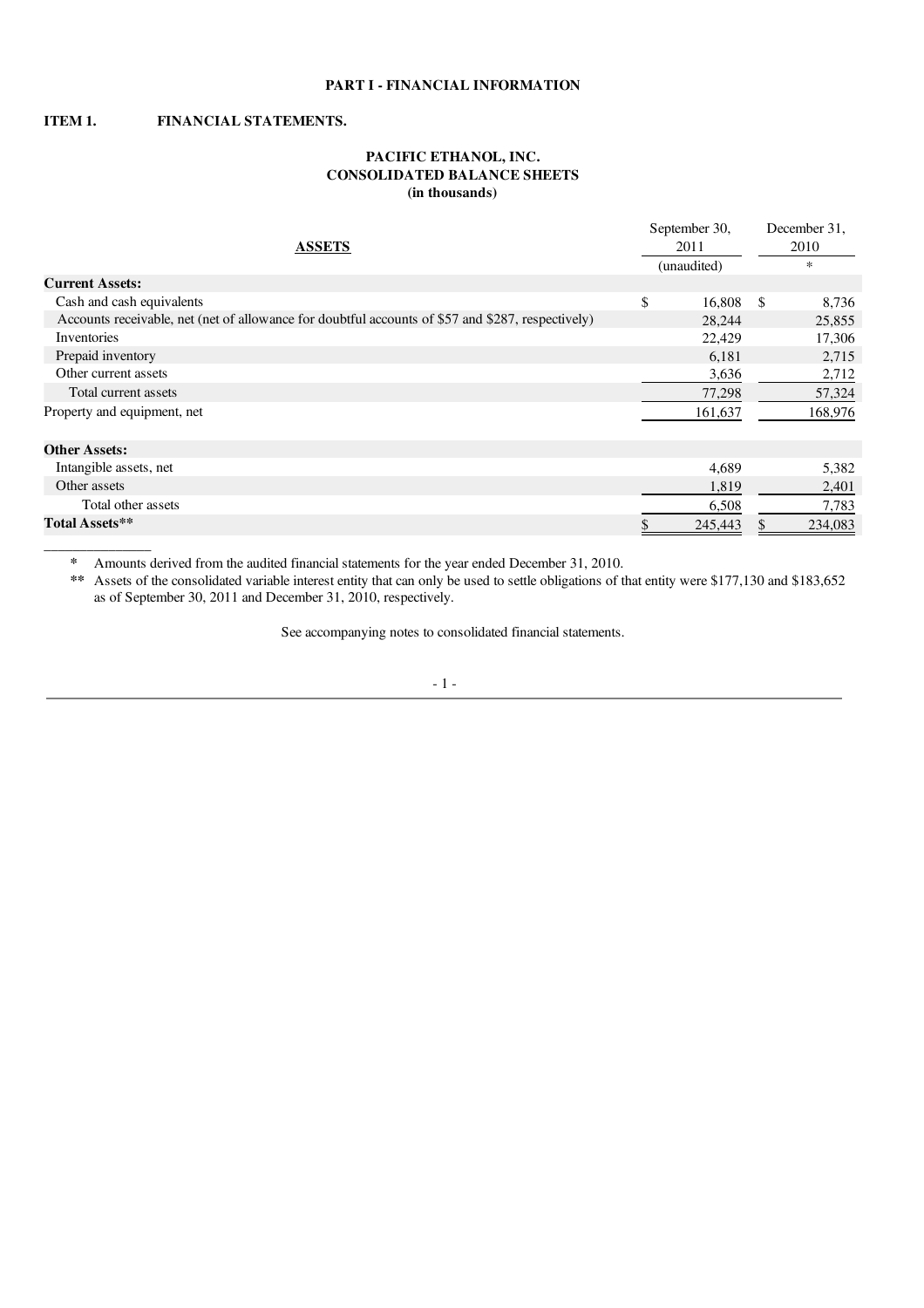# PACIFIC ETHANOL, INC. CONSOLIDATED BALANCE SHEETS (CONTINUED) (in thousands, except par value and shares)

| <b>LIABILITIES AND STOCKHOLDERS' EQUITY</b>                                                                               | September 30,<br>2011 | December 31,<br>2010  |
|---------------------------------------------------------------------------------------------------------------------------|-----------------------|-----------------------|
|                                                                                                                           | (unaudited)           | $\ast$                |
| <b>Current Liabilities:</b>                                                                                               |                       |                       |
| Accounts payable - trade                                                                                                  | \$<br>9,234           | 6,472<br>$\mathbb{S}$ |
| <b>Accrued liabilities</b>                                                                                                | 2,241                 | 3,251                 |
| Current portion – long-term debt (including \$1,250 and \$0, due to related parties, and \$10,896 and                     |                       |                       |
| \$38,108 at fair value, respectively)                                                                                     | 12,146                | 38,108                |
| Total current liabilities                                                                                                 | 23,621                | 47,831                |
| Long-term debt, net of current portion (including \$0 and \$1,250, due to related parties, respectively)                  | 101,105               | 84,981                |
| Accrued preferred dividends                                                                                               | 6,996                 | 6,050                 |
| Other liabilities                                                                                                         | 1,592                 | 7,406                 |
| <b>Total Liabilities**</b>                                                                                                | 133,314               | 146,268               |
|                                                                                                                           |                       |                       |
| Commitments and Contingencies (Notes 4, 5 and 7)                                                                          |                       |                       |
| <b>Stockholders' Equity:</b>                                                                                              |                       |                       |
| Pacific Ethanol, Inc. Stockholders' Equity (Deficit):                                                                     |                       |                       |
| Preferred stock, \$0.001 par value; 10,000,000 shares authorized;                                                         |                       |                       |
| Series A: 1,684,375 shares authorized; 0 shares issued and outstanding as of September 30, 2011<br>and December 31, 2010; |                       |                       |
| Series B: 1,580,790 and 2,109,772 shares authorized; 926,942 and 1,455,924 shares issued and                              |                       |                       |
| outstanding as of September 30, 2011 and December 31, 2010, respectively; liquidation                                     |                       |                       |
| preference of \$25,071 as of September 30, 2011                                                                           |                       |                       |
| Common stock, \$0.001 par value; 300,000,000 shares authorized; 48,623,954 and 12,918,144 shares                          |                       |                       |
| issued and outstanding as of September 30, 2011 and December 31, 2010, respectively                                       | 49                    | 13                    |
| Additional paid-in capital                                                                                                | 534,632               | 504,623               |
| Accumulated deficit                                                                                                       | (507, 620)            | (511, 794)            |
| Total Pacific Ethanol, Inc. Stockholders' Equity (Deficit)                                                                | 27,062                | (7,157)               |
| Noncontrolling interest in variable interest entity                                                                       | 85,067                | 94,972                |
| <b>Total Stockholders' Equity</b>                                                                                         | 112,129               | 87,815                |
| <b>Total Liabilities and Stockholders' Equity</b>                                                                         | 245,443<br>\$         | 234,083<br>\$         |

\* Amounts derived from the audited financial statements for the year ended December 31, 2010.

 $\overline{\phantom{a}}$  , we can also the contract of  $\overline{\phantom{a}}$ 

\*\* Liabilities of the consolidated variable interest entity for which creditors do not have recourse to the general credit of Pacific Ethanol, Inc. were \$84,095 and \$74,939 as of September 30, 2011 and December 31, 2010, respectively.

See accompanying notes to consolidated financial statements.

# $-2-$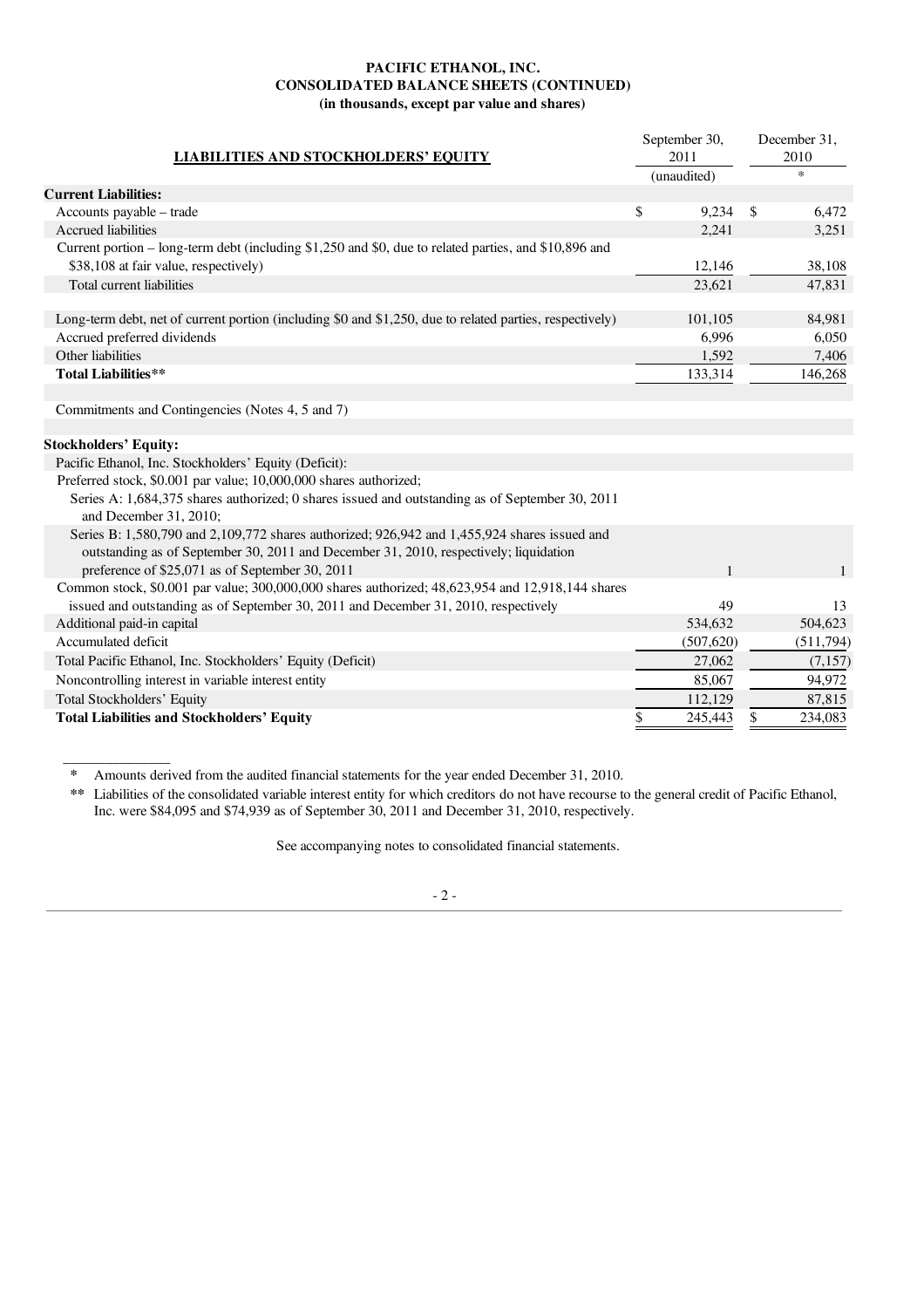# PACIFIC ETHANOL, INC. CONSOLIDATED STATEMENTS OF OPERATIONS (unaudited, in thousands, except per share data)

|                                                                                                        | Three Months Ended<br>September 30, |         |    |           | Nine Months Ended |           |               |           |
|--------------------------------------------------------------------------------------------------------|-------------------------------------|---------|----|-----------|-------------------|-----------|---------------|-----------|
|                                                                                                        |                                     |         |    |           | September 30,     |           |               |           |
|                                                                                                        |                                     | 2011    |    | 2010      |                   | 2011      |               | 2010      |
| Net sales                                                                                              | \$                                  | 271,649 | \$ | 46,039    | \$                | 659,390   | $\mathcal{S}$ | 194,087   |
| Cost of goods sold                                                                                     |                                     | 263,461 |    | 42,058    |                   | 647,355   |               | 195,883   |
| Gross profit (loss)                                                                                    |                                     | 8.188   |    | 3.981     |                   | 12.035    |               | (1,796)   |
| Selling, general and administrative expenses                                                           |                                     | 3,495   |    | 2,732     |                   | 11,742    |               | 9,065     |
| Income (loss) from operations                                                                          |                                     | 4.693   |    | 1,249     |                   | 293       |               | (10, 861) |
| Fair value adjustments on convertible debt and warrants                                                |                                     | 4,113   |    |           |                   | 6,968     |               |           |
| Loss on investment in Front Range                                                                      |                                     |         |    | (12, 146) |                   |           |               | (12, 146) |
| Loss on extinguishments of debt                                                                        |                                     |         |    |           |                   |           |               | (2,159)   |
| Interest expense, net                                                                                  |                                     | (4,071) |    | (599)     |                   | (11, 337) |               | (3,462)   |
| Other expense, net                                                                                     |                                     | (166)   |    | (622)     |                   | (709)     |               | (1,088)   |
| Income (loss) before reorganization costs, gain from<br>bankruptcy exit and provision for income taxes |                                     | 4,569   |    | (12, 118) |                   | (4,785)   |               | (29,716)  |
| Reorganization costs                                                                                   |                                     |         |    |           |                   |           |               | (4,153)   |
| Gain from bankruptcy exit                                                                              |                                     |         |    |           |                   |           |               | 119,408   |
| Provision for income taxes                                                                             |                                     |         |    |           |                   |           |               |           |
| Net income (loss)                                                                                      |                                     | 4,569   |    | (12, 118) |                   | (4,785)   |               | 85,539    |
| Net (income) loss attributed to noncontrolling interest in                                             |                                     |         |    |           |                   |           |               |           |
| variable interest entity                                                                               |                                     | (217)   |    |           |                   | 9,905     |               |           |
| Net income (loss) attributed to Pacific Ethanol                                                        | \$                                  | 4,352   | S  | (12, 118) | \$                | 5,120     | \$            | 85,539    |
| Preferred stock dividends                                                                              | \$                                  | (319)   | \$ | (758)     | \$                | (946)     | \$            | (2,346)   |
| Income (loss) available to common stockholders                                                         | \$                                  | 4,033   |    | (12, 876) | \$                | 4,174     | \$            | 83,193    |
| Net income (loss) per share, basic                                                                     | \$                                  | 0.12    |    | (1.10)    | \$                | 0.20      | \$            | 8.36      |
| Net income (loss) per share, diluted                                                                   | \$                                  | 0.12    |    | (1.10)    | <sup>\$</sup>     | 0.20      | \$            | 7.71      |
| Weighted-average shares outstanding, basic                                                             |                                     | 33,201  |    | 11,700    |                   | 21,230    |               | 9,947     |
| Weighted-average shares outstanding, diluted                                                           |                                     | 33,201  |    | 11,700    |                   | 21,328    |               | 11,099    |

See accompanying notes to consolidated financial statements.

- 3 -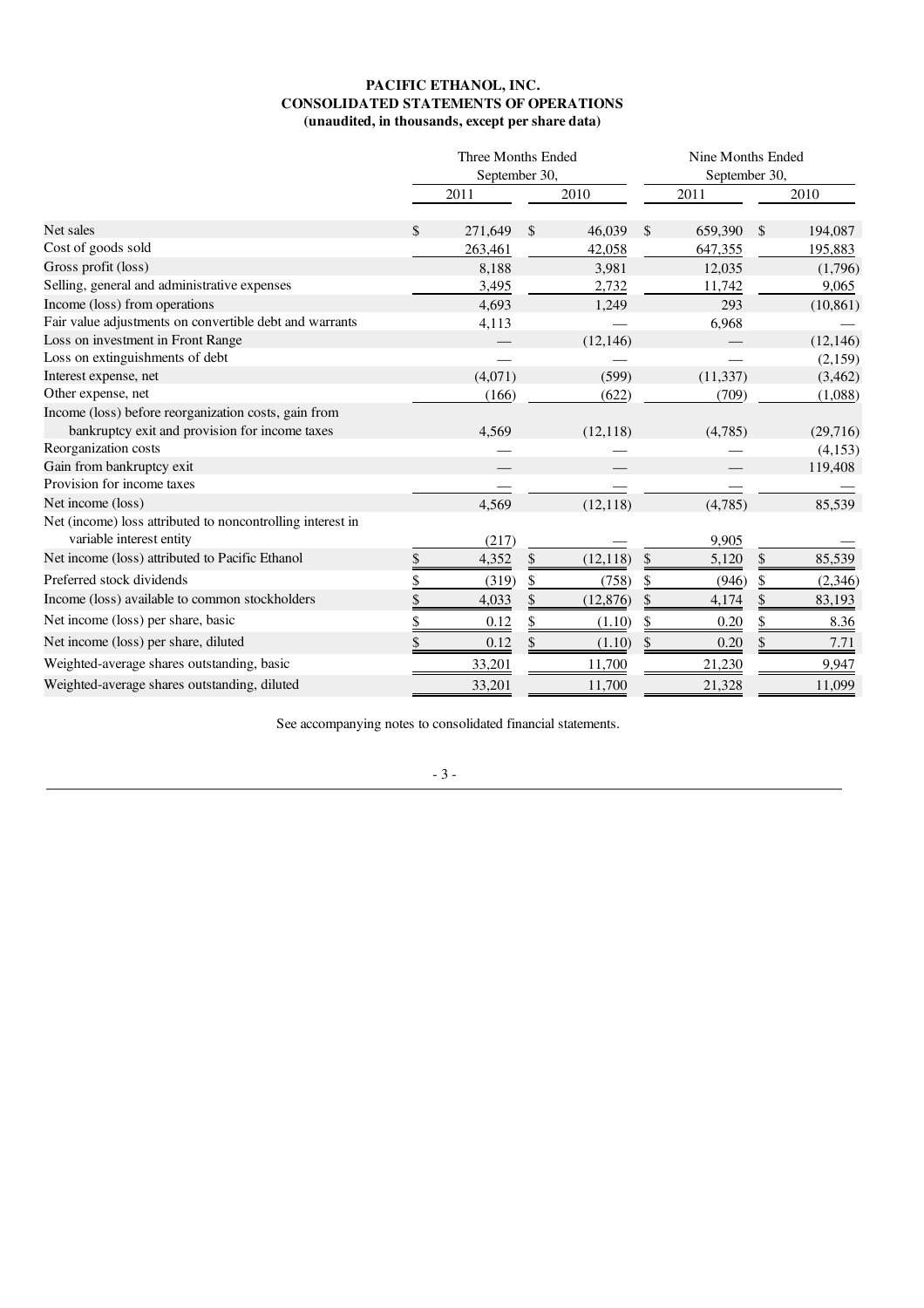# PACIFIC ETHANOL, INC. CONSOLIDATED STATEMENTS OF CASH FLOWS (unaudited, in thousands)

|                                                                                      | Nine Months Ended |               |    |            |
|--------------------------------------------------------------------------------------|-------------------|---------------|----|------------|
|                                                                                      |                   | September 30, |    |            |
|                                                                                      |                   | 2011          |    | 2010       |
| <b>Operating Activities:</b>                                                         |                   |               |    |            |
| Net income (loss)                                                                    | \$                | $(4,785)$ \$  |    | 85,539     |
| Adjustments to reconcile net income (loss) to net cash used in operating activities: |                   |               |    |            |
| Fair value adjustments on convertible debt and warrants                              |                   | (6,968)       |    |            |
| Gain on bankruptcy exit                                                              |                   |               |    | (119, 408) |
| Loss on investment in Front Range                                                    |                   |               |    | 12,146     |
| Loss on extinguishments of debt                                                      |                   |               |    | 2,159      |
| Depreciation and amortization of intangibles                                         |                   | 9,490         |    | 5,957      |
| Inventory valuation                                                                  |                   | 157           |    | 136        |
| Amortization of deferred financing fees                                              |                   | 485           |    | 360        |
| Noncash compensation                                                                 |                   | 1,978         |    | 1,399      |
| Derivative instruments                                                               |                   | (334)         |    | (1,206)    |
| Bad debt recovery                                                                    |                   | (185)         |    | (165)      |
| Equity earnings in Front Range                                                       |                   |               |    | 929        |
| Changes in operating assets and liabilities:                                         |                   |               |    |            |
| Accounts receivable                                                                  |                   | (2,204)       |    | (13,100)   |
| Inventories                                                                          |                   | (5,280)       |    | (786)      |
| Prepaid expenses and other assets                                                    |                   | (368)         |    | (2,367)    |
| Prepaid inventory                                                                    |                   | (3,466)       |    | (1,251)    |
| Accounts payable and accrued expenses                                                |                   | 3,920         |    | 16,007     |
| Net cash used in operating activities                                                |                   | (7,560)       |    | (13,651)   |
| <b>Investing Activities:</b>                                                         |                   |               |    |            |
| Additions to property and equipment                                                  |                   | (1, 459)      |    | (333)      |
| Net cash impact of deconsolidation of Front Range                                    |                   |               |    | (10, 486)  |
| Net cash impact of bankruptcy exit                                                   |                   |               |    | (1,301)    |
| Net cash used in investing activities                                                |                   | (1, 459)      |    | (12, 120)  |
| <b>Financing Activities:</b>                                                         |                   |               |    |            |
| Net proceeds from borrowings                                                         |                   | 17,091        |    | 9,870      |
| Net cash provided by financing activities                                            |                   | 17,091        |    | 9,870      |
| Net increase (decrease) in cash and cash equivalents                                 |                   | 8,072         |    | (15,901)   |
| Cash and cash equivalents at beginning of period                                     |                   | 8,736         |    | 17,545     |
| Cash and cash equivalents at end of period                                           |                   |               |    |            |
|                                                                                      | \$                | 16,808        | \$ | 1,644      |
|                                                                                      |                   |               |    |            |
| <b>Supplemental Information:</b>                                                     |                   |               |    |            |
| Interest paid                                                                        | \$                | 8,047         | \$ | 3,784      |
| Noncash financing and investing activities:                                          |                   |               |    |            |
| Preferred stock dividends accrued                                                    | \$                | 946           |    | 2,346      |
| Debt extinguished with issuance of common stock                                      | \$                | 25,388        | \$ | 19,000     |

See accompanying notes to consolidated financial statements.

- 4 -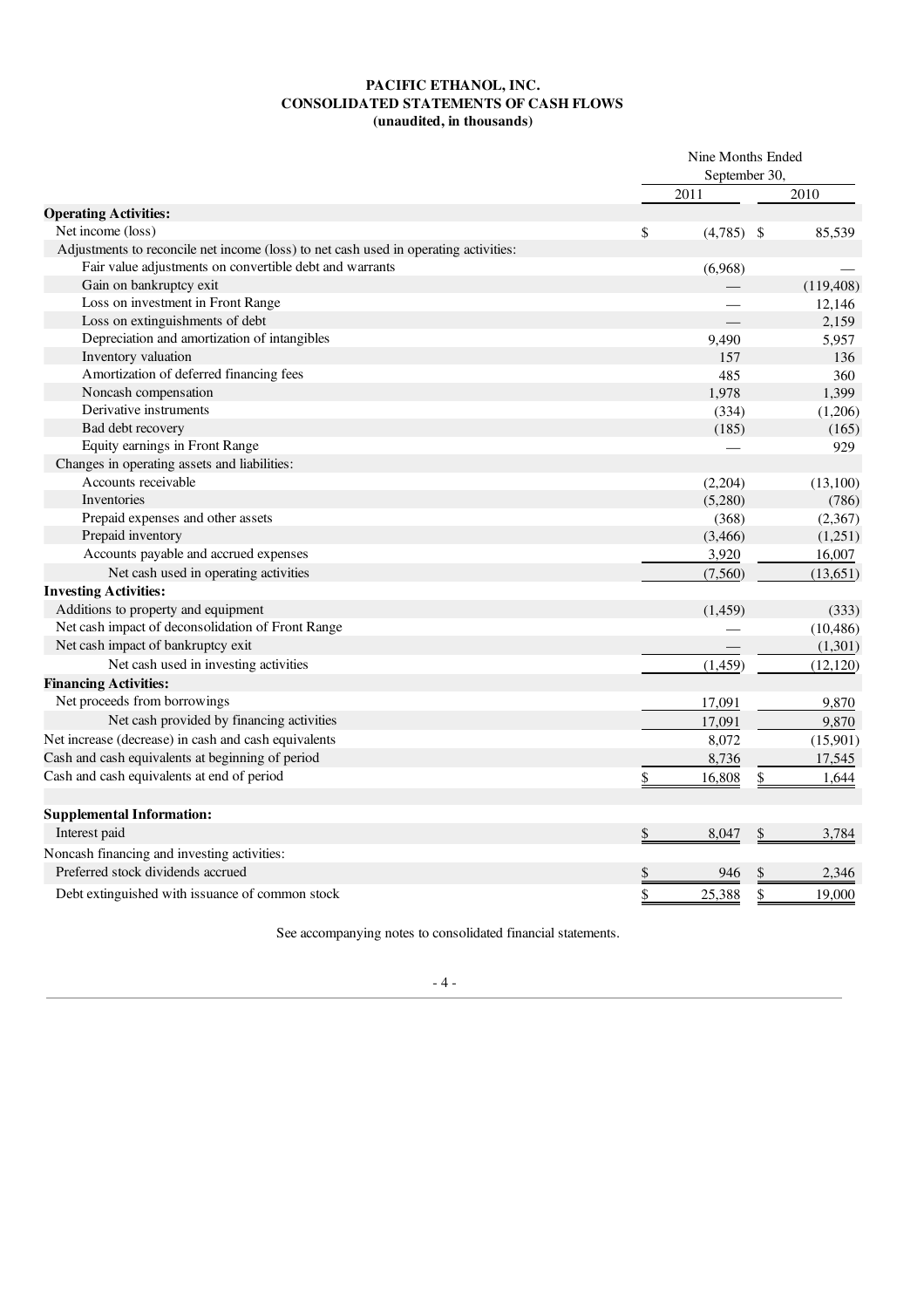### PACIFIC ETHANOL, INC. NOTES TO CONSOLIDATED FINANCIAL STATEMENTS (UNAUDITED)

### 1. ORGANIZATION AND BASIS OF PRESENTATION.

*Organization and Business* – The consolidated financial statements include the accounts of Pacific Ethanol, Inc., a Delaware corporation ("Pacific Ethanol"), and its wholly-owned subsidiaries, including Pacific Ethanol California, Inc., a California corporation ("PECA"), Kinergy Marketing LLC, an Oregon limited liability company ("Kinergy") and Pacific Ag. Products, LLC, a California limited liability company ("PAP") for all periods presented, and for the periods specified below, the Plant Owners (as defined below) (collectively, the "Company").

The Company is the leading marketer and producer of low-carbon renewable fuels in the Western United States. The Company also sells ethanol co-products, including wet distillers grain and syrup ("WDG"), and provides transportation, storage and delivery of ethanol through third-party service providers in the Western United States, primarily in California, Nevada, Arizona, Oregon, Colorado, Idaho and Washington. The Company sells ethanol produced by the Pacific Ethanol Plants (as defined below) and unrelated third parties to gasoline refining and distribution companies and sells its WDG to dairy operators and animal feed distributors.

On May 17, 2009, five indirect wholly-owned subsidiaries of Pacific Ethanol, namely, Pacific Ethanol Madera LLC, Pacific Ethanol Columbia, LLC, Pacific Ethanol Stockton, LLC and Pacific Ethanol Magic Valley, LLC (collectively, the "Pacific Ethanol Plants") and Pacific Ethanol Holding Co. LLC (together with the Pacific Ethanol Plants, the "Plant Owners") each filed voluntary petitions for relief under chapter 11 of Title 11 of the United States Code (the "Bankruptcy Code") in the United States Bankruptcy Court for the District of Delaware (the "Bankruptcy Court") in an effort to restructure their indebtedness (the "Chapter 11 Filings"). The Plant Owners continued to operate their businesses and manage their properties as debtors and debtors-in-possession during the pendency of the bankruptcy proceedings.

On June 29, 2010 (the "Effective Date"), the Plant Owners declared effective their amended joint plan of reorganization (the "Plan") with the Bankruptcy Court, which was structured in cooperation with certain of the Plant Owners' secured lenders. Under the Plan, on the Effective Date, 100% of the ownership interests in the Plant Owners were transferred from Pacific Ethanol to a newly-formed limited liability company, New PE Holdco, LLC ("New PE Holdco") which is wholly-owned by certain prepetition lenders, resulting in each of the Plant Owners becoming whollyowned subsidiaries of New PE Holdco.

Under an asset management agreement, the Company manages the production and operation of the Pacific Ethanol Plants. These four facilities have an aggregate annual production capacity of up to 200 million gallons. As of September 30, 2011, three of the facilities were operating and one of the facilities was idled. If market conditions continue to improve, the Company may resume operations at the Madera, California facility, subject to the approval of New PE Holdco.

On October 6, 2010, the Company purchased a 20% ownership interest in New PE Holdco, a variable interest entity, from a number of New PE Holdco's existing owners. At that time, the Company determined it was the primary beneficiary of New PE Holdco, and as such, has consolidated the results of New PE Holdco since then (see Note 2).

*Sale of Front Range* – On September 27, 2010, PECA entered into an agreement with Daniel A. Sanders under which PECA agreed to sell its entire interest in Front Range Energy LLC ("Front Range") to Mr. Sanders for \$18,500,000 in cash. The Company's carrying value of its investment in Front Range prior to the sale was \$30,646,000. As a result of the sale, the Company reduced its carrying value of its investment in Front Range to fair value, resulting in a charge of \$12,146,000 to record a carrying value equal to the \$18,500,000 sale price. The Company closed the sale of its interest in Front Range on October 6, 2010.

- 5 -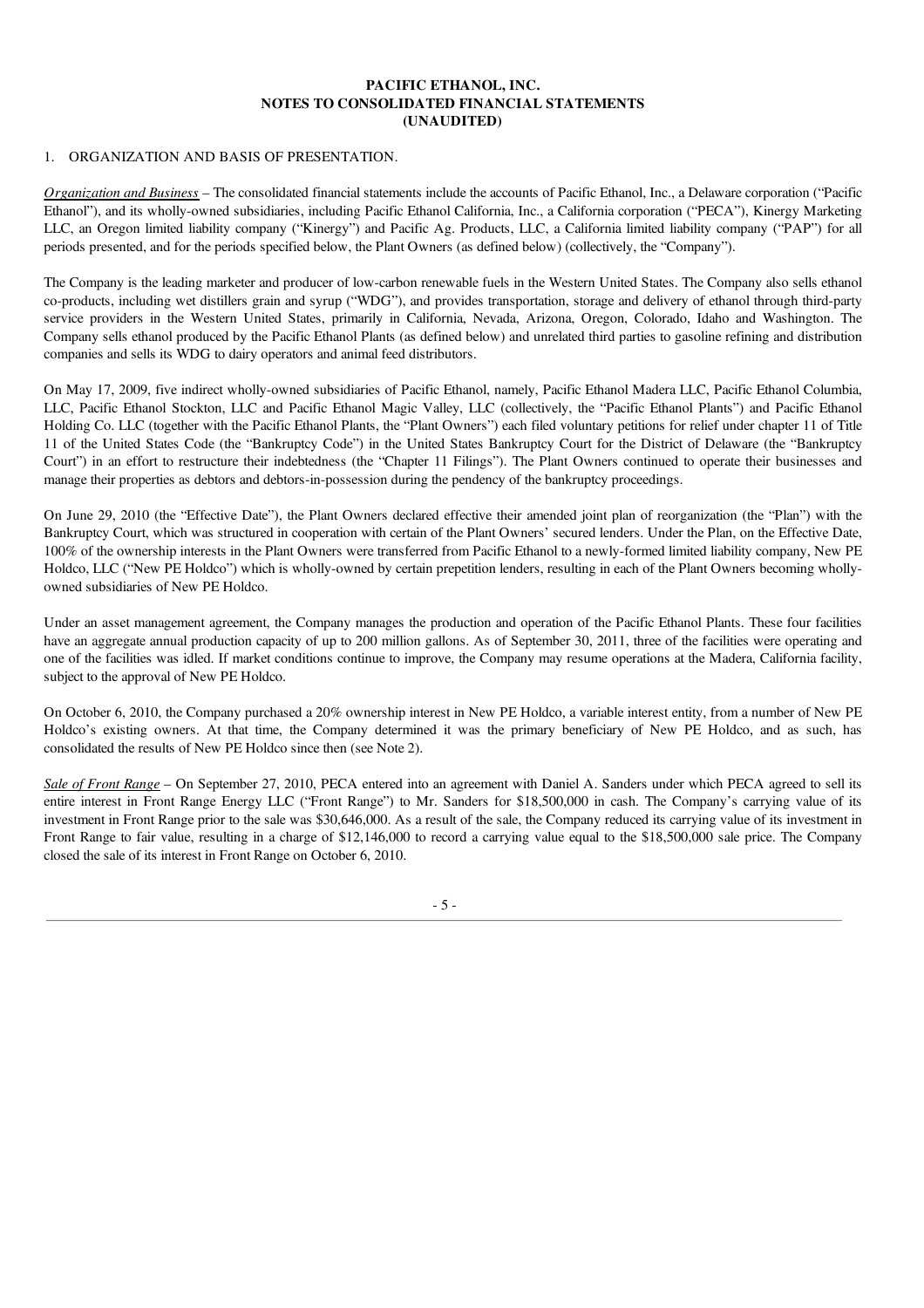*Reverse Stock Split* – On June 8, 2011, the Company effected a one-for-seven reverse stock split. All share and per share information has been restated to retroactively show the effect of this stock split.

*Liquidity* – The Company believes that current and future available capital resources, revenues generated from operations, and other existing sources of liquidity, including its credit facilities, will be adequate to meet its anticipated working capital and capital expenditure requirements for at least the next twelve months. If, however, the Company's capital requirements or cash flow vary materially from its current projections, if unforeseen circumstances occur, or if the Company requires a significant amount of cash to fund future acquisitions, the Company may require additional financing. The Company's failure to raise capital, if needed, could restrict its growth, or hinder its ability to compete.

*Accounts Receivable and Allowance for Doubtful Accounts* – Trade accounts receivable are presented at face value, net of the allowance for doubtful accounts. The Company sells ethanol to gasoline refining and distribution companies and sells WDG to dairy operators and animal feed distributors generally without requiring collateral.

The Company maintains an allowance for doubtful accounts for balances that appear to have specific collection issues. The collection process is based on the age of the invoice and requires attempted contacts with the customer at specified intervals. If, after a specified number of days, the Company has been unsuccessful in its collection efforts, a bad debt allowance is recorded for the balance in question. Delinquent accounts receivable are charged against the allowance for doubtful accounts once uncollectibility has been determined. The factors considered in reaching this determination are the apparent financial condition of the customer and the Company's success in contacting and negotiating with the customer. If the financial condition of the Company's customers were to deteriorate, resulting in an impairment of ability to make payments, additional allowances may be required.

Of the accounts receivable balance, approximately \$23,311,000 and \$20,977,000 at September 30, 2011 and December 31, 2010, respectively, were used as collateral under Kinergy's working capital line of credit. The allowance for doubtful accounts was \$57,000 and \$287,000 as of September 30, 2011 and December 31, 2010, respectively. The Company recorded net bad debt recoveries of \$45,000 and bad debt expense of \$49,000 for the three months ended September 30, 2011 and 2010, respectively. The Company recorded net bad debt recoveries of \$185,000 and \$165,000 for the nine months ended September 30, 2011 and 2010, respectively.

*Basis of Presentation*–*Interim Financial Statements*– The accompanying unaudited consolidated financial statements and related notes have been prepared in accordance with accounting principles generally accepted in the United States for interim financial information and the instructions to Form 10-Q and Rule 10-01 of Regulation S-X. Results for interim periods should not be considered indicative of results for a full year. These interim consolidated financial statements should be read in conjunction with the consolidated financial statements and related notes contained in the Company's Annual Report on Form 10-K for the year ended December 31, 2010, filed with the Securities and Exchange Commission on March 31, 2011. The accounting policies used in preparing these consolidated financial statements are the same as those described in Note 1 to the consolidated financial statements in the Company's Annual Report on Form 10-K for the year ended December 31, 2010. In the opinion of management, all adjustments (consisting of normal recurring adjustments) considered necessary for a fair statement of the results for interim periods have been included. All significant intercompany accounts and transactions have been eliminated in consolidation.

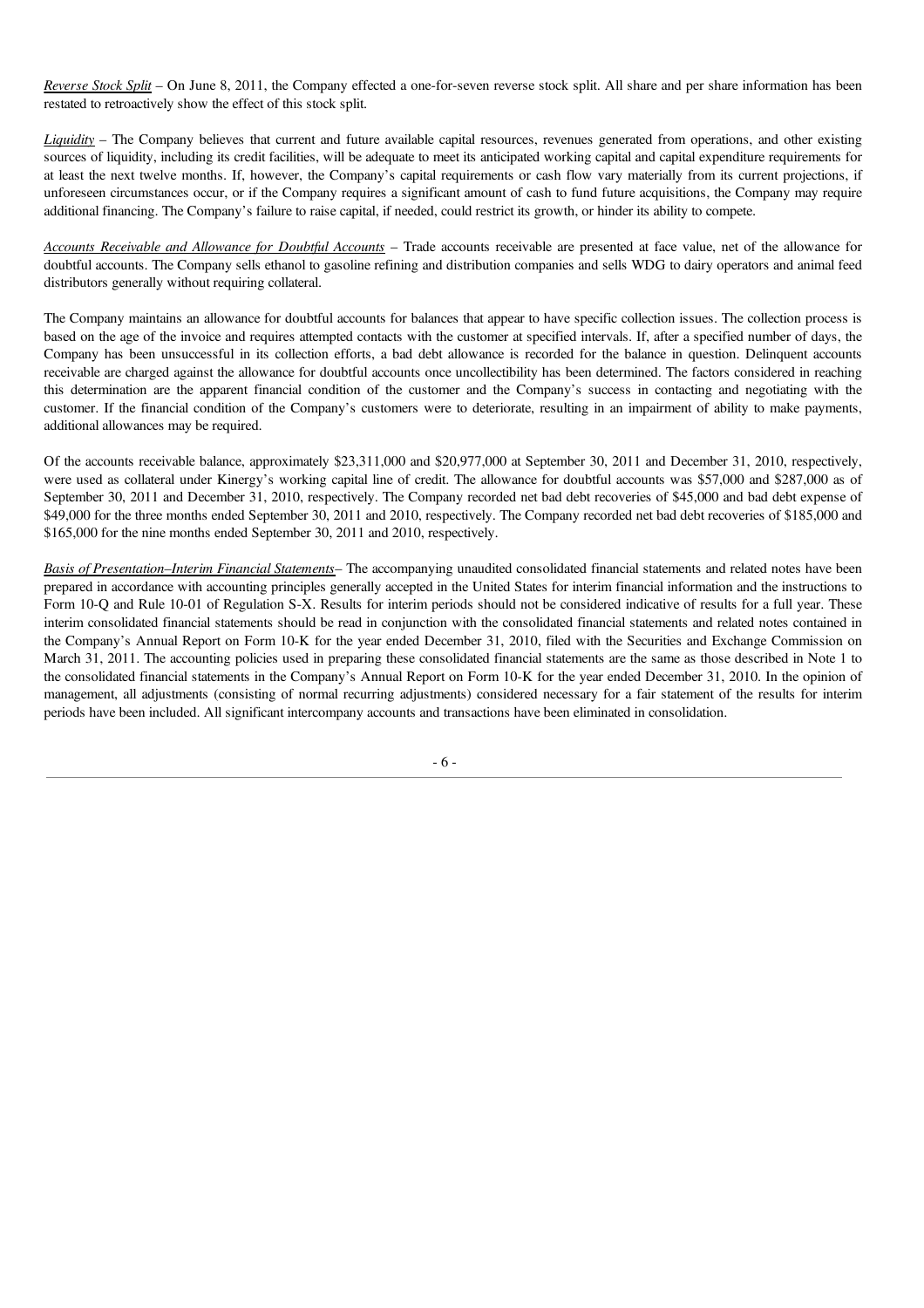The preparation of the consolidated financial statements in conformity with accounting principles generally accepted in the United States requires management to make estimates and assumptions that affect the reported amounts of assets and liabilities and disclosure of contingent assets and liabilities at the date of the financial statements and the reported amounts of revenues and expenses during the reporting period. Significant estimates are required as part of determining fair value of convertible debt and warrants, allowance for doubtful accounts, estimated lives of property and equipment and intangibles, long-lived asset impairments, valuation allowances on deferred income taxes and the potential outcome of future tax consequences of events recognized in the Company's financial statements or tax returns. Actual results and outcomes may materially differ from management's estimates and assumptions.

Reclassifications of prior year's data have been made to conform to 2011 classifications. Such classifications had no effect on net income (loss) reported in the consolidated statements of operations.

### 2. VARIABLE INTEREST ENTITY.

On October 6, 2010, the Company purchased a 20% ownership interest in New PE Holdco from a number of New PE Holdco's existing equity owners. The Company concluded that upon its purchase of the 20% ownership interest in New PE Holdco, a variable interest entity, the Company became the primary beneficiary of New PE Holdco and consolidated the financial results of New PE Holdco. In making this conclusion, the Company determined that through its contractual arrangements (discussed below) it had the power to direct most of its activities that most significantly impacted New PE Holdco's economic performance. Some of these activities included efficient management and operation of the Pacific Ethanol Plants, procurement of feedstock, sale of co-products and implementation of risk management strategies.

The carrying values and classification of assets that are collateral for the obligations of New PE Holdco at September 30, 2011 were as follows (in thousands):

| Cash and cash equivalents | \$<br>3,758 |
|---------------------------|-------------|
| Other current assets      | 13,557      |
| Property and equipment    | 157,870     |
| Other assets              | 1,945       |
| Total assets              | 177,130     |
|                           |             |
| Current liabilities       | \$<br>4,692 |
| Long-term debt            | 79,257      |
| Other liabilities         | 146         |
| <b>Total liabilities</b>  | 84,095      |

The Company's acquisition of its ownership interest in New PE Holdco does not impact the Company's rights or obligations under any of the following agreements. Since its acquisition, the Company has not provided any additional support to New PE Holdco beyond the terms of the agreements described below. Creditors of New PE Holdco do not have recourse to Pacific Ethanol.

The Company, directly or through one of its subsidiaries, has entered into the following management and marketing agreements:

*Asset Management Agreement* – The Company entered into an Asset Management Agreement ("AMA") with the Plant Owners under which the Company agreed to operate and maintain the Pacific Ethanol Plants on behalf of the Plant Owners. These services generally include, but are not limited to, administering the Plant Owners' compliance with their credit agreements and performing billing, collection, record keeping and other administrative and ministerial tasks. The Company agreed to supply all labor and personnel required to perform its services under the AMA, including the labor and personnel required to operate and maintain the production facilities.

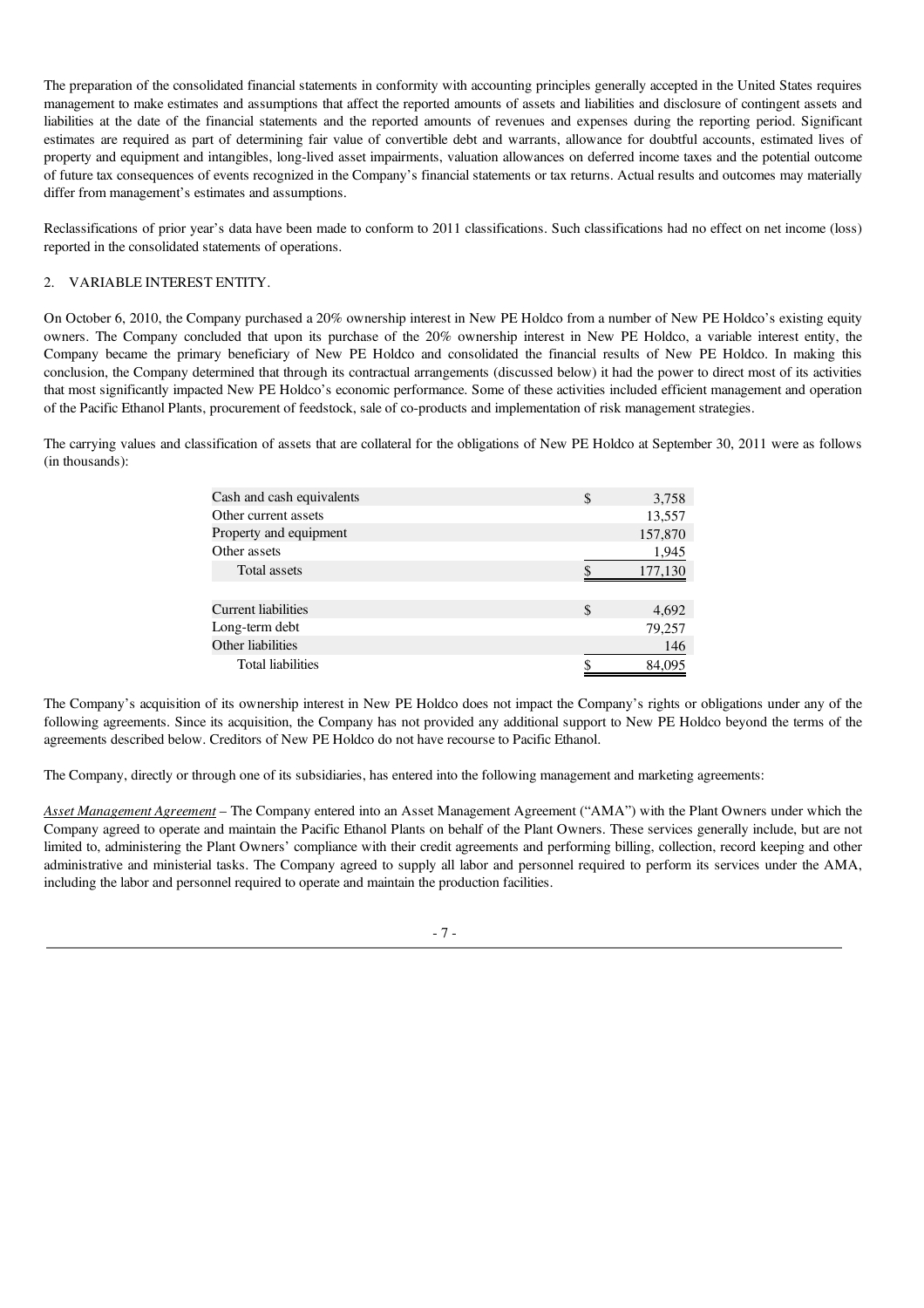The costs and expenses associated with the Company's provision of services under the AMA are prefunded by the Plant Owners under a preapproved budget. The Company's obligation to provide services is limited to the extent there are sufficient funds advanced by the Plant Owners to cover the associated costs and expenses. As compensation for providing the services under the AMA, the Company is to be paid \$75,000 per month for each production facility that is operational and \$40,000 per month for each production facility that is idled.

The AMA had an initial term of six months and successive six-month renewal periods at the option of the Plant Owners. In addition to typical conditions for a party to terminate the agreement prior to its expiration, the Company may terminate the AMA, and the Plant Owners may terminate the AMA with respect to any facility, at any time by providing at least 60 days prior notice of such termination.On June 30, 2011, the AMA was amended and extended for one year.

*Ethanol Marketing Agreements* – Kinergy entered into separate ethanol marketing agreements with each of the three Plant Owners whose facilities are operating, which granted Kinergy the exclusive right to purchase, market and sell the ethanol produced at those facilities. Under the terms of the ethanol marketing agreements, within ten days after delivering ethanol to Kinergy, an amount is to be paid equal to (i) the estimated purchase price payable by the third-party purchaser of the ethanol, minus (ii) the estimated amount of transportation costs to be incurred by Kinergy, minus (iii) the estimated incentive fee payable to Kinergy, which equals 1% of the aggregate third-party purchase price. Each of the ethanol marketing agreements had an initial term of one year and successive one year renewal periods at the option of the individual Plant Owner. On June 30, 2011, all ethanol marketing agreements were amended and extended for one year. In addition, the price to be paid to Kinergy was amended to include a marketing fee collar of not less than \$0.015 per gallon and not more than \$0.0225 per gallon.

*Corn Procurement and Handling Agreements* – PAP entered into separate corn procurement and handling agreements with each of the three Plant Owners whose facilities are operating. Under the terms of the corn procurement and handling agreements, each facility appointed PAP as its exclusive agent to solicit, negotiate, enter into and administer, on its behalf, corn supply arrangements to procure the corn necessary to operate its facility. PAP will also provide grain handling services including, but not limited to, receiving, unloading and conveying corn into the facility's storage and, in the case of whole corn delivered, processing and hammering the whole corn.

PAP was to receive a fee of \$0.50 per ton of corn delivered to each facility as consideration for its procurement services and a fee of \$1.50 per ton of corn delivered as consideration for its grain handling services, each payable monthly. The Company agreed to enter into an agreement guaranteeing the performance of PAP's obligations under the corn procurement and handling agreement upon the request of a Plant Owner. Each corn procurement and handling agreement had an initial term of one year and successive one year renewal periods at the option of the individual Plant Owner. On June 30, 2011, all corn procurement and handling agreements were amended and extended for one year. In addition, the corn procurement and handling fee was changed to \$0.045 per bushel of corn.

*Distillers Grains Marketing Agreements* – PAP entered into separate distillers grains marketing agreements with each of the three Plant Owners whose facilities are operating, which granted PAP the exclusive right to market, purchase and sell the WDG produced at the facility. Under the terms of the distillers grains marketing agreements, within ten days after a Plant Owner delivers WDG to PAP, the Plant Owner is to be paid an amount equal to (i) the estimated purchase price payable by the third-party purchaser of the WDG, minus (ii) the estimated amount of transportation costs to be incurred by PAP, minus (iii) the estimated amount of fees and taxes payable to governmental authorities in connection with the tonnage of WDG produced or marketed, minus (iv) the estimated incentive fee payable to PAP, which equals the greater of (a) 5% of the aggregate third-party purchase price, and (b) \$2.00 for each ton of WDG sold in the transaction. Each distillers grains marketing agreement had an initial term of one year and successive one year renewal periods at the option of the individual Plant Owner. On June 30, 2011, all distillers grains marketing agreements were amended and extended for one year. In addition, the fee to be paid to PAP was amended to include a collar of not less than \$2.00 per ton and not more than \$3.50 per ton.

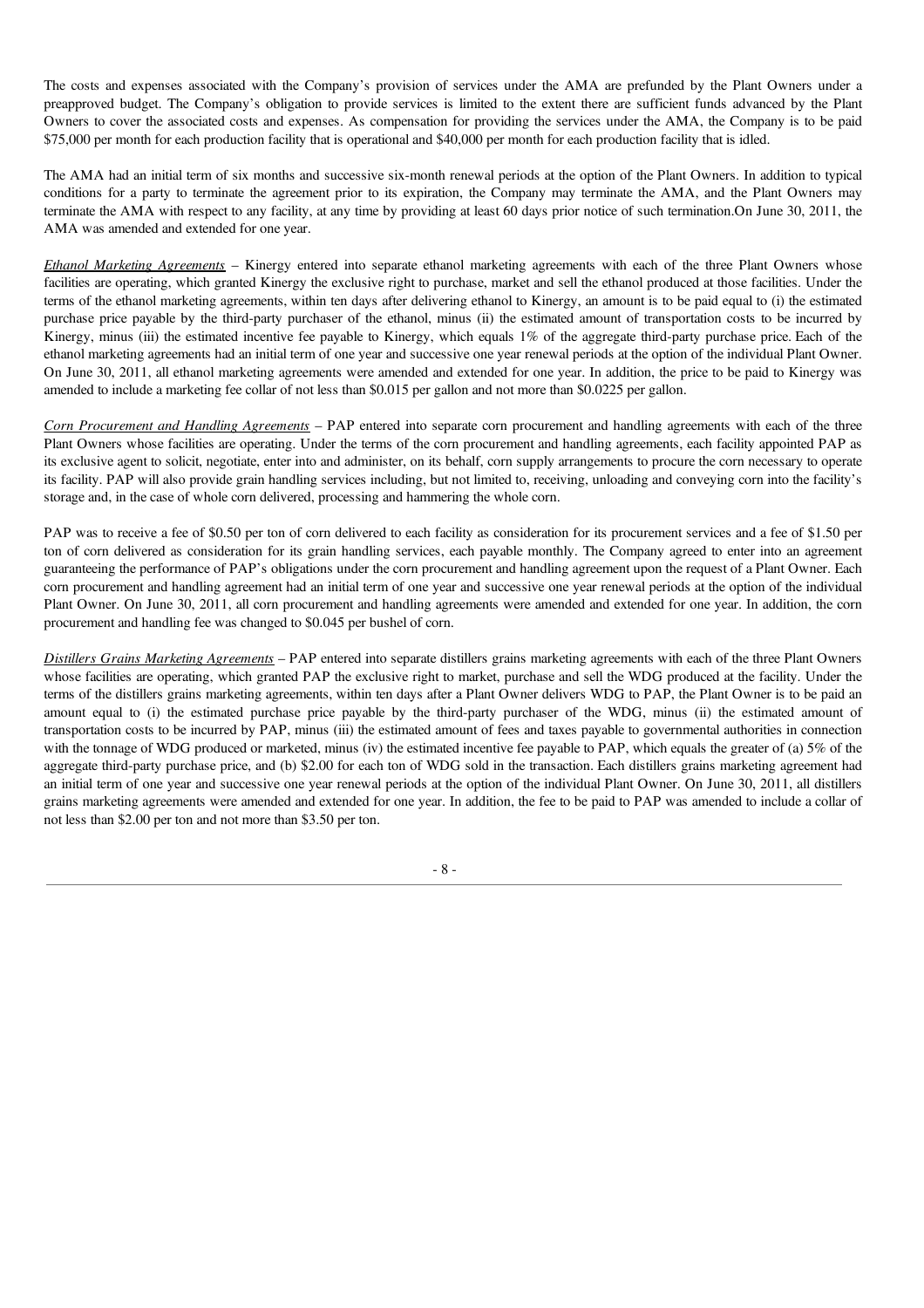### 3. INVENTORIES.

Inventories consisted primarily of bulk ethanol, unleaded fuel and corn, and are valued at the lower-of-cost-or-market, with cost determined on a first-in, first-out basis. Inventory balances consisted of the following (in thousands):

|                  | September 30,<br>2011 |    | December 31.<br>2010 |
|------------------|-----------------------|----|----------------------|
| Finished goods   | 15,313                | -S | 11,105               |
| Work in progress | 4,546                 |    | 4,087                |
| Raw materials    | 1,410                 |    | 1,308                |
| Other            | 1,160                 |    | 806                  |
| Total            | 22.429                |    | 17,306               |

## 4. DERIVATIVES.

The business and activities of the Company expose it to a variety of market risks, including risks related to changes in commodity prices and interest rates. The Company monitors and manages these financial exposures as an integral part of its risk management program. This program recognizes the unpredictability of financial markets and seeks to reduce the potentially adverse effects that market volatility could have on operating results.

*Commodity Risk* – *Cash Flow Hedges* – The Company uses derivative instruments to protect cash flows from fluctuations caused by volatility in commodity prices for periods of up to twelve months in order to protect gross profit margins from potentially adverse effects of market and price volatility on ethanol sale and purchase commitments where the prices are set at a future date and/or if the contracts specify a floating or indexbased price for ethanol. In addition, the Company hedges anticipated sales of ethanol to minimize its exposure to the potentially adverse effects of price volatility. These derivatives may be designated and documented as cash flow hedges and effectiveness is evaluated by assessing the probability of the anticipated transactions and regressing commodity futures prices against the Company's purchase and sales prices. Ineffectiveness, which is defined as the degree to which the derivative does not offset the underlying exposure, is recognized immediately in cost of goods sold. For the three and nine months ended September 30, 2011 and 2010, the Company did not designate any of its derivatives as cash flow hedges.

*Commodity Risk – Non-Designated Hedges* – The Company uses derivative instruments to lock in prices for certain amounts of corn and ethanol by entering into forward contracts for those commodities. These derivatives are not designated for special hedge accounting treatment. The changes in fair value of these contracts are recorded on the balance sheet and recognized immediately in cost of goods sold. The Company recognized gains of \$395,000 and \$0 as the change in the fair value of these contracts for the three months ended September 30, 2011 and 2010, respectively. The Company recognized gains of \$334,000 and \$0 as the change in the fair value of these contracts for the nine months ended September 30, 2011 and 2010, respectively. The notional balances remaining on these contracts were \$1,612,000 and \$237,000 as of September 30, 2011 and December 31, 2010, respectively.

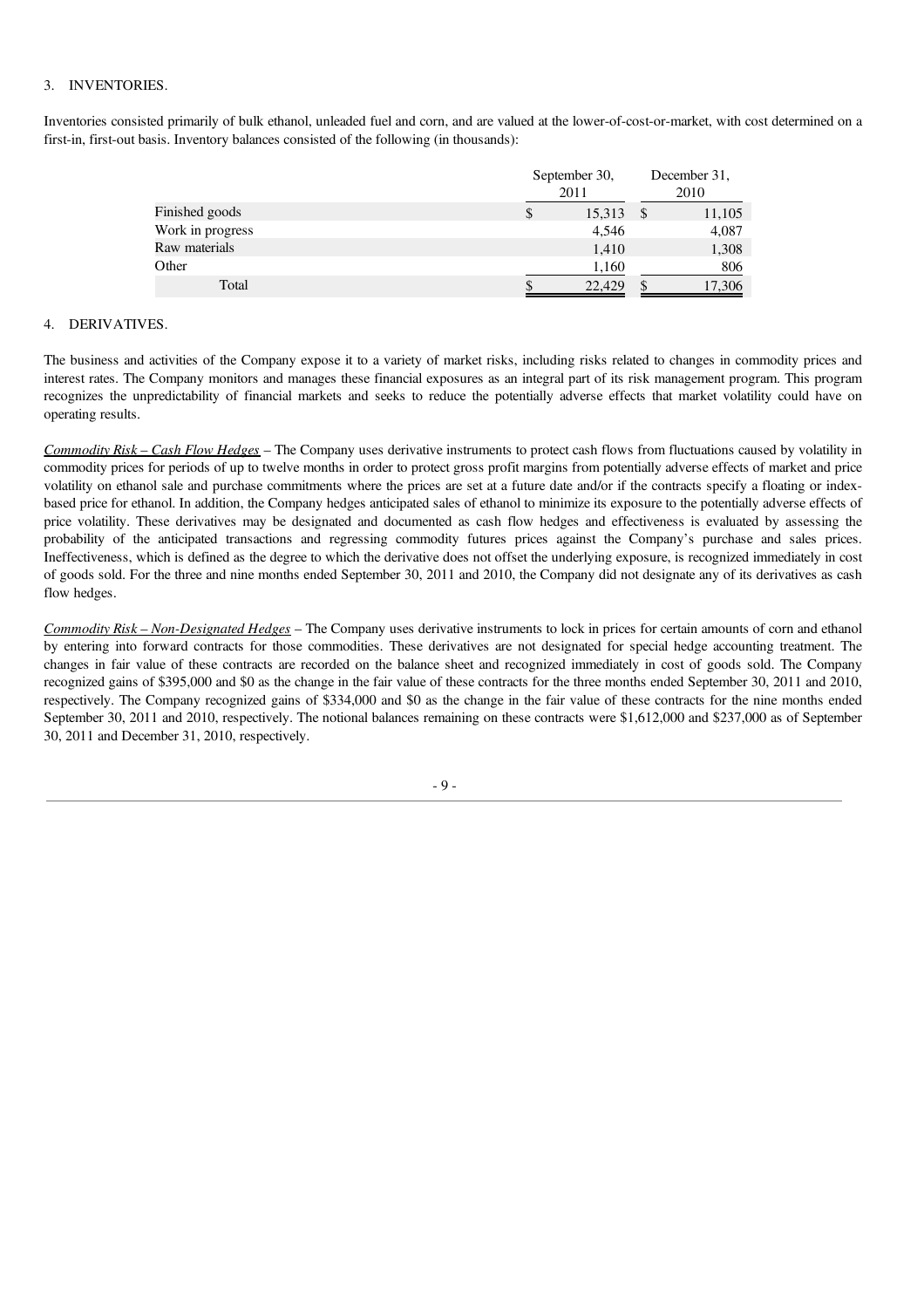*Interest Rate Risk* – The Company, through the Plant Owners, used derivative instruments to minimize significant unanticipated income fluctuations that may arise from rising variable interest rate costs associated with existing and anticipated borrowings. To meet these objectives the Company purchased interest rate caps and swaps. On the Effective Date, all interest rate caps and swaps were removed from the Company's consolidated statement of position. For the three and nine months ended September 30, 2010, the Company recognized gains from undesignated hedges of \$0 and \$1,227,000 in interest expense, net, respectively.

*Non Designated Derivative Instruments* – The Company classified its derivative instruments not designated as hedging instruments of \$140,000 and \$15,000 in accrued liabilities as of September 30, 2011 and December 31, 2010, respectively.

The classification and amounts of the Company's recognized gains (losses) for its derivatives not designated as hedging instruments are as follow (in thousands):

|                         |                                            | <b>Realized Gains</b> |                                            |       |  |
|-------------------------|--------------------------------------------|-----------------------|--------------------------------------------|-------|--|
|                         |                                            | For the Three Months  |                                            |       |  |
|                         |                                            | Ended September 30,   |                                            |       |  |
| Type of Instrument      | <b>Statement of Operations</b><br>Location |                       | 2011                                       | 2010  |  |
| Commodity contracts     | Cost of goods sold                         | \$                    | 483                                        | \$    |  |
|                         |                                            | \$                    | 483                                        | \$    |  |
|                         |                                            |                       | <b>Unrealized Losses</b>                   |       |  |
|                         |                                            |                       | For the Three Months                       |       |  |
|                         |                                            |                       | Ended September 30,                        |       |  |
|                         | <b>Statement of Operations</b>             |                       |                                            |       |  |
| Type of Instrument      | Location                                   |                       | 2011                                       | 2010  |  |
| Commodity contracts     | Cost of goods sold                         | \$                    | (88)                                       | \$    |  |
|                         |                                            | \$                    | (88)                                       | \$    |  |
|                         |                                            |                       |                                            |       |  |
|                         |                                            |                       | <b>Realized Gains</b>                      |       |  |
|                         |                                            |                       | For the Nine Months<br>Ended September 30, |       |  |
|                         | <b>Statement of Operations</b>             |                       |                                            |       |  |
| Type of Instrument      | Location                                   |                       | 2011                                       | 2010  |  |
| Commodity contracts     | Cost of goods sold                         | \$                    | 460                                        | \$    |  |
|                         |                                            | \$                    | 460                                        | \$    |  |
|                         |                                            |                       | <b>Unrealized Gains (Losses)</b>           |       |  |
|                         |                                            |                       | For the Nine Months                        |       |  |
|                         |                                            |                       | Ended September 30,                        |       |  |
|                         | <b>Statement of Operations</b>             |                       |                                            |       |  |
| Type of Instrument      | Location                                   |                       | 2011                                       | 2010  |  |
| Commodity contracts     | Cost of goods sold                         | \$                    | $(126)$ \$                                 |       |  |
| Interest rate contracts | Interest expense, net                      |                       |                                            | 1.227 |  |
|                         |                                            |                       | (126)                                      | 1.227 |  |

- 10 -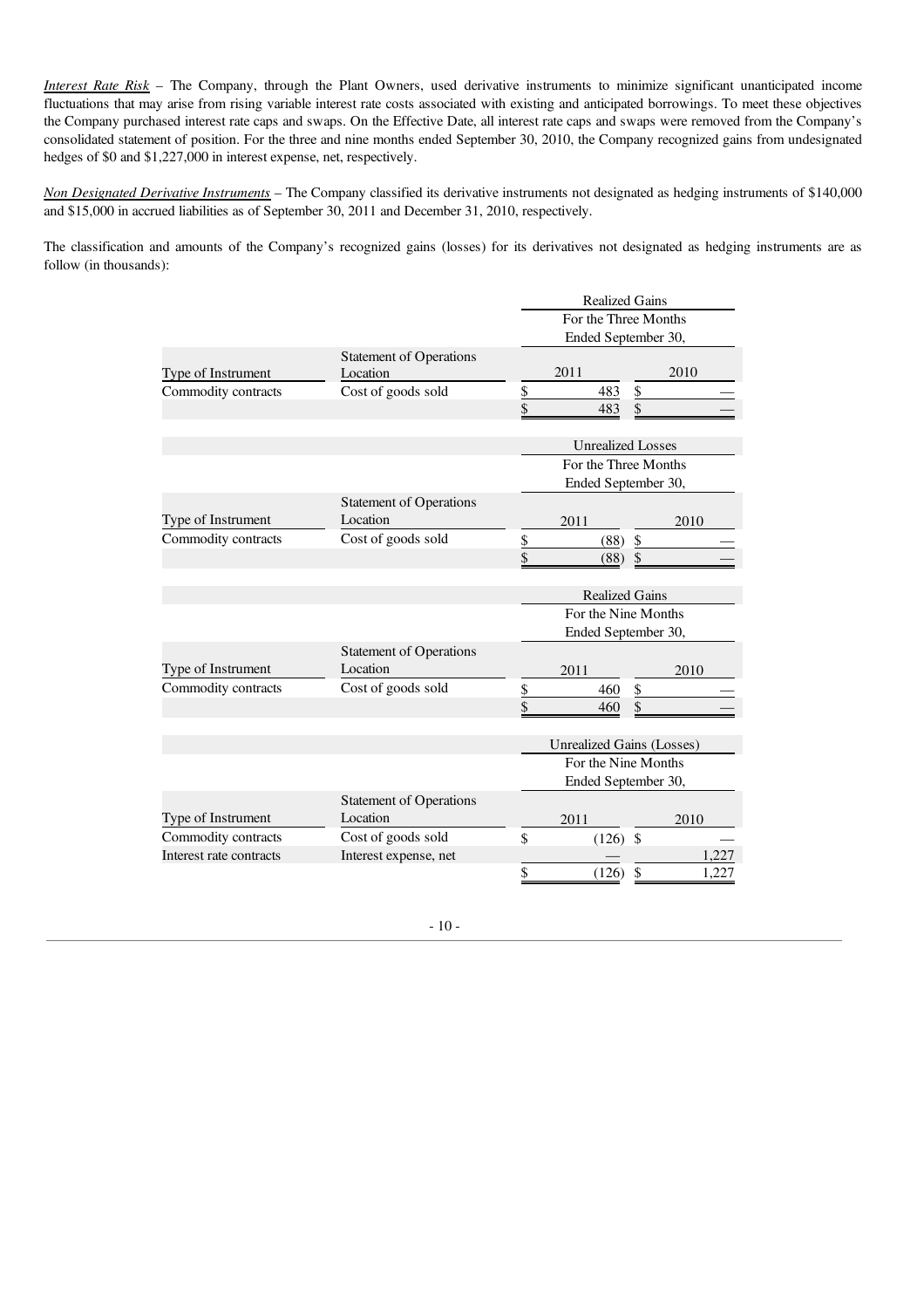# 5. DEBT.

Long-term borrowings are summarized as follows (in thousands):

|                                        | September 30,<br>2011 |  |           |
|----------------------------------------|-----------------------|--|-----------|
| Convertible notes, at fair value       | \$<br>10.896 \$       |  | 38,108    |
| New PE Holdco term debt                | 51,279                |  | 51,279    |
| New PE Holdco operating line of credit | 27,978                |  | 18,978    |
| Kinergy operating line of credit       | 21,848                |  | 13,474    |
| Notes payable to related parties       | 1,250                 |  | 1,250     |
|                                        | 113,251               |  | 123,089   |
| Less short-term portion                | (12, 146)             |  | (38, 108) |
| Long-term debt                         | 101,105               |  | 84,981    |

*Convertible Notes* – On October 6, 2010, the Company raised \$35,000,000 through the issuance and sale of \$35,000,000 in principal amount of secured convertible notes ("Initial Notes") and warrants ("Initial Warrants") to purchase an aggregate of 2,941,178 shares of the Company's common stock. On January 7, 2011, under the terms of exchange agreements with the holders of the Initial Notes and Initial Warrants, the Company issued \$35,000,000 in principal amount of secured convertible notes ("January Convertible Notes") in exchange for the Initial Notes and warrants ("Warrants") to purchase an aggregate of 2,941,178 shares of the Company's common stock in exchange for the Initial Warrants.

The transactions contemplated by the exchange agreements were entered into to, among other things, clarify previously ambiguous language in the Initial Notes and Initial Warrants, provide the Company with additional time to meet its registration obligations and to add additional flexibility to the Company's ability to incur indebtedness subordinated to the January Convertible Notes. As discussed below, the January Convertible Notes were valued at fair value, and as such, these modifications had been reflected in the fair value adjustments for the period.

On June 30, 2011, under the terms of exchange agreements with the holders of the January Convertible Notes, the Company issued \$23,750,000 in principal amount, reflecting the amount then outstanding under the January Convertible Notes, of secured convertible notes ("June Convertible Notes") in exchange for the January Convertible Notes.

The transactions contemplated by the exchange agreements were entered into to, among other things, defer the August 1, 2011 Installment Payment, add one additional month to the maturity date and add a new additional conversion price option to the holders as described further below. As discussed below, the June Convertible Notes are valued at fair value, and as such, these modifications are reflected in the fair value adjustments for period ended September 30, 2011.

On August 3, 2011, under the terms of exchange agreements with the holders of the June Convertible Notes, the Company issued approximately \$17,170,000 in principal amount, reflecting the amount then outstanding under the June Convertible Notes, of secured convertible notes ("Convertible Notes") in exchange for the June Convertible Notes.

The transactions contemplated by the exchange agreements were entered into to, among other things, add three additional months to the maturity date, add a new additional conversion price option as described further below and reduced the Price Failure threshold from \$1.40 to \$0.60. As discussed below, the Convertible Notes are valued at fair value, and as such, these modifications are reflected in the fair value adjustments for period ended September 30, 2011.

- 11 -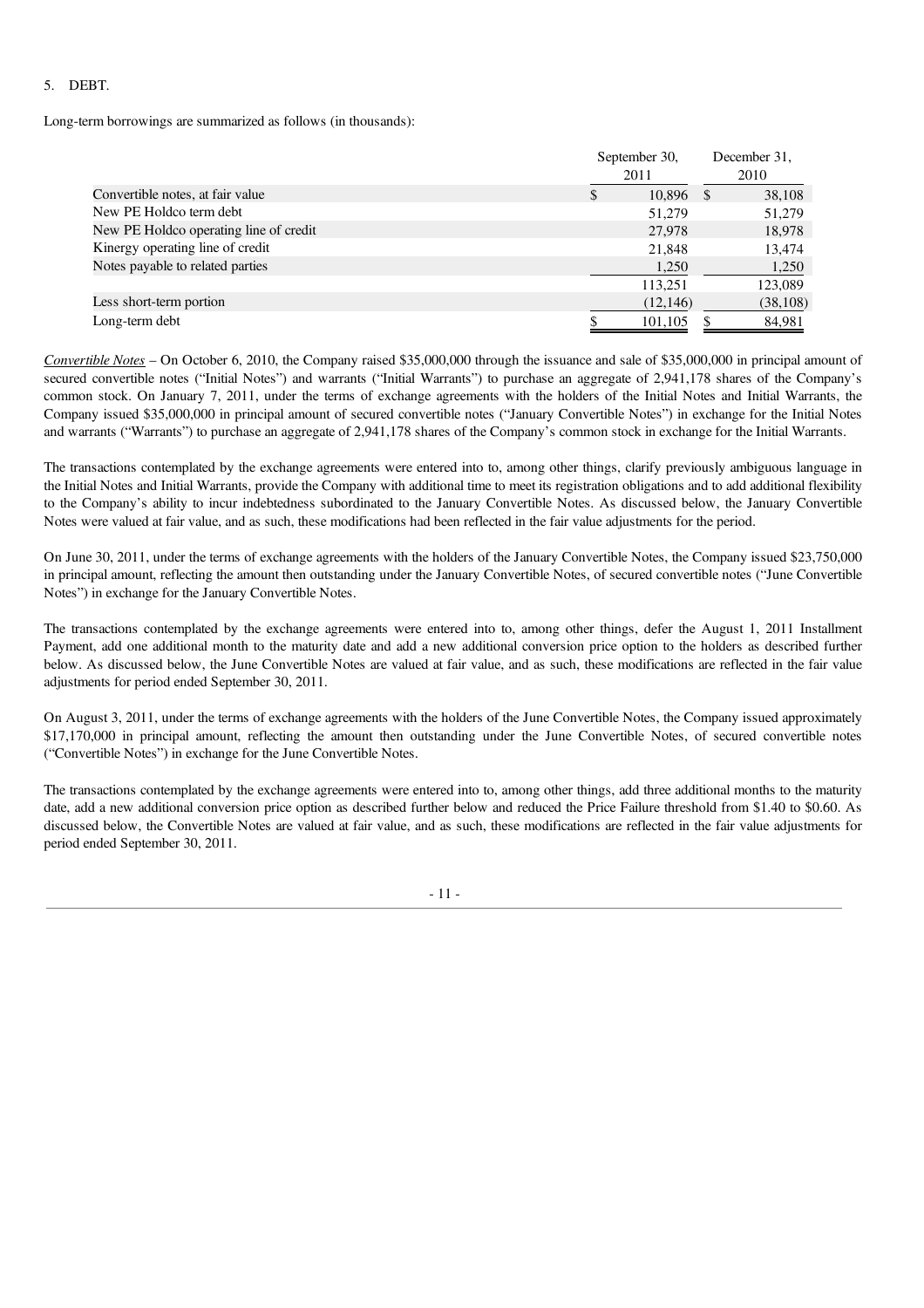The Convertible Notes mature on May 6, 2012, subject to the right of the lenders to extend the date (i) if an event of default under the Convertible Notes has occurred and is continuing or any event shall have occurred and be continuing that with the passage of time and the failure to cure would result in an event of default under the Convertible Notes, and (ii) for a period of 20 business days after the consummation of specific types of transactions involving a change of control. The Convertible Notes bear interest at the rate of 8% per annum, which is compounded monthly, with any accrued interest recorded as accrued liabilities in the consolidated balance sheets. The interest rate will increase to 15% per annum upon the occurrence of an event of default. The Company had approximately \$62,000 and \$657,000 in accrued interest with respect to the Convertible Notes as of September 30, 2011 and December 31, 2010, respectively.

The Company is obligated to make amortization payments with respect to the principal amount of each Convertible Note on the first trading day of each calendar month after August 1, 2011 until the Maturity Date (collectively with the Maturity Date, the "Installment Dates").

On each Installment Date occurring after August 1, 2011, the Company shall pay on each Convertible Note an amount equal to: (i) with respect to any Installment Date other than the Maturity Date, the lesser of (A) the product of (I) the quotient of  $(x)$  \$21 million divided by  $(y)$  9, multiplied by (II) the fraction equal to (m) the principal amount of the Initial Note on October 6, 2010 divided by (n) \$35 million and (B) the principal amount under the Convertible Note as of such Installment Date, and (ii) with respect to the Maturity Date, the principal amount under the Convertible Note, together with, in each case of clauses (i) and (ii), the sum of any accrued and unpaid Interest as of such Installment Date under the Convertible Note and accrued and unpaid late charges, if any, under the Convertible Note as of such Installment Date (the "Installment Amount"). The Company may elect to pay the Installment Amount in cash or shares of its common stock, at its election, subject to the satisfaction of certain conditions.

If the Company elects to make all or part of an amortization payment in shares of its common stock, it is required to deliver to the holders of the Convertible Notes the amount of shares of the Company's common stock equal to the portion of the amount being paid in shares of the Company's common stock divided by the lesser of the then existing Conversion Price and 85% of the average of the volume weighted average prices of the 5 lowest trading days during the 20 consecutive trading day period ending on the trading day immediately prior to the applicable Installment Date.

All amounts due under the Convertible Notes are convertible at any time, in whole or in part, at the option of the holders into shares of the Company's common stock at a specified conversion price ("Conversion Price"). The Convertible Notes were initially convertible into shares of the Company's common stock at the initial Conversion Price of \$5.95 per share ("Fixed Conversion Price"). The Conversion Price is not to exceed \$5.95 and, unless the Company obtains a waiver, it cannot make monthly amortization and interest payments in shares of common stock if the Conversion Price is less than \$0.60.

The Convertible Notes are now convertible by the holders into shares of the Company's common stock at a Conversion Price that is determined as follows:

- If the Company has elected to make an amortization payment in shares of common stock and the date of conversion occurs during the 15 calendar day period following (and including) the applicable Installment Date ("Initial Period"), the Conversion Price will equal the lesser of (i) the Fixed Conversion Price, and (ii) the average of the volume weighted average prices of the Company's common stock for each of the five lowest trading days during the 20 trading day period immediately prior to the Initial Period.
- If the Company has elected to make an amortization payment in shares of common stock and the date of conversion occurs during the period beginning on the 16th calendar day after the applicable Installment Date and ending on the day immediately prior to the next Installment Date or the maturity date, the Conversion Price will equal the lesser of (i) the Fixed Conversion Price, and (ii) the closing bid price of the Company's common stock on the trading date immediately before the date of conversion.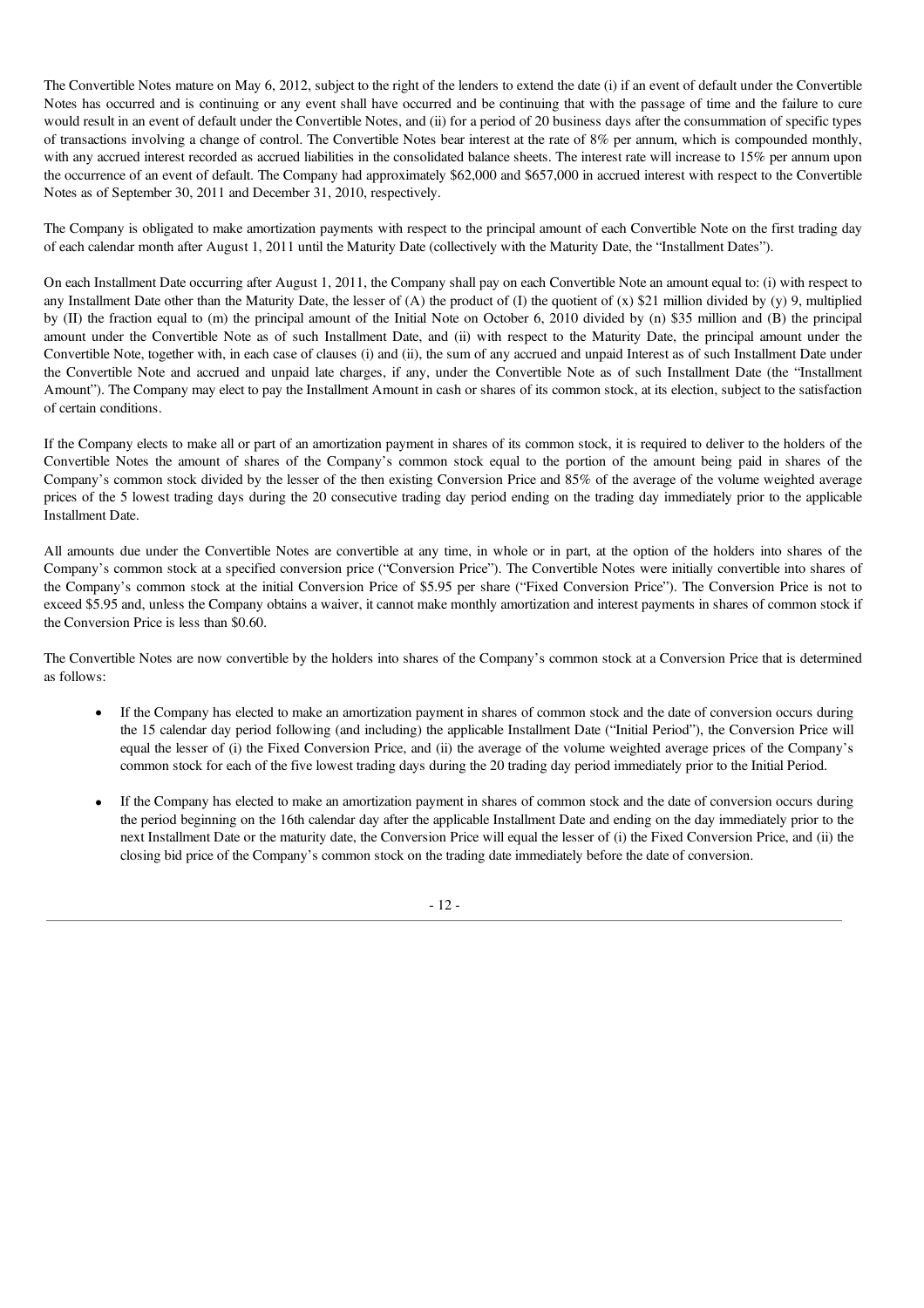- The holder may, up to three times, elect a 12% discount to the closing bid price of the Company's common stock on the date immediately before the conversion.
- Four of the seven holders may, up to fifteen times, elect a 15% discount to the closing bid price of the Company's common stock on the date immediately before the conversion while the other three holders may, up to fifteen times, elect a 10% discount to the closing bid price of the Company's common stock on the date immediately before the conversion.

In addition, if an event of default has occurred and is continuing, the Conversion Price will be equal to the lesser of (i) the Fixed Conversion Price, and (ii) the closing bid price of the Company's common stock on the trading date immediately before the date of conversion.

The Fixed Conversion Price is subject to adjustment for stock splits, combinations or similar events. The Fixed Conversion Price is subject to "full ratchet" anti-dilution adjustment where if the Company was to issue or is deemed to have issued specified securities at a price lower than the then applicable Fixed Conversion Price, the Fixed Conversion Price will immediately decline to equal the price at which the Company issued or is deemed to have issued the securities. In addition, if the Company sells or issues any securities with "floating" conversion prices based on the market price of its common stock, the holder of a Convertible Note will have the right to substitute that "floating" conversion price for the Fixed Conversion Price upon conversion of all or part of the Convertible Note.

If the Company does not deliver shares of common stock due upon conversion of a Convertible Note within 3 trading days of a conversion, and, after such third trading day, the converting holder purchases shares of the Company's common stock to deliver in satisfaction of a sale by the converting holder of shares of common stock issuable upon the conversion that the converting holder anticipated receiving from the Company, upon request of the converting holder, the Company is required to either (i) pay cash to the converting holder in an amount equal to the converting holder's total purchase price for the shares of common stock so purchased (the "Buy-In Price"), at which point the Company's obligation to deliver the shares issuable upon the conversion shall terminate, or (ii) deliver shares of common stock due upon conversion and pay cash to the converting Holder in an amount equal to the excess (if any) of the Buy-In Price over the market value of the shares issuable upon conversion on the trading day immediately before the conversion date.

The Convertible Notes may not be converted if, after giving effect to the conversion, the holder together with its affiliates would beneficially own in excess of 4.99% or 9.99% (which percentage has been established at the election of each holder) of the Company's outstanding shares of common stock (the "Blocker"). The Blocker applicable to the conversion of the Convertible Notes may be raised or lowered to any other percentage not in excess of 9.99% or less than 4.99%, subject to an advance notice period, at the option of the holder.

The Company has elected to account for the Convertible Notes using the fair value alternative in order to simplify its accounting and reporting of the Convertible Notes. Accordingly, the Company has adjusted the carrying value of the Convertible Notes to their fair value as of September 30, 2011, as reflected in fair value adjustments on convertible debt and warrants in the statements of operations. The recorded fair value of the Convertible Notes of \$10,896,000 differed from the stated unpaid principal amounts of \$9,329,000 as of September 30, 2011.

- 13 -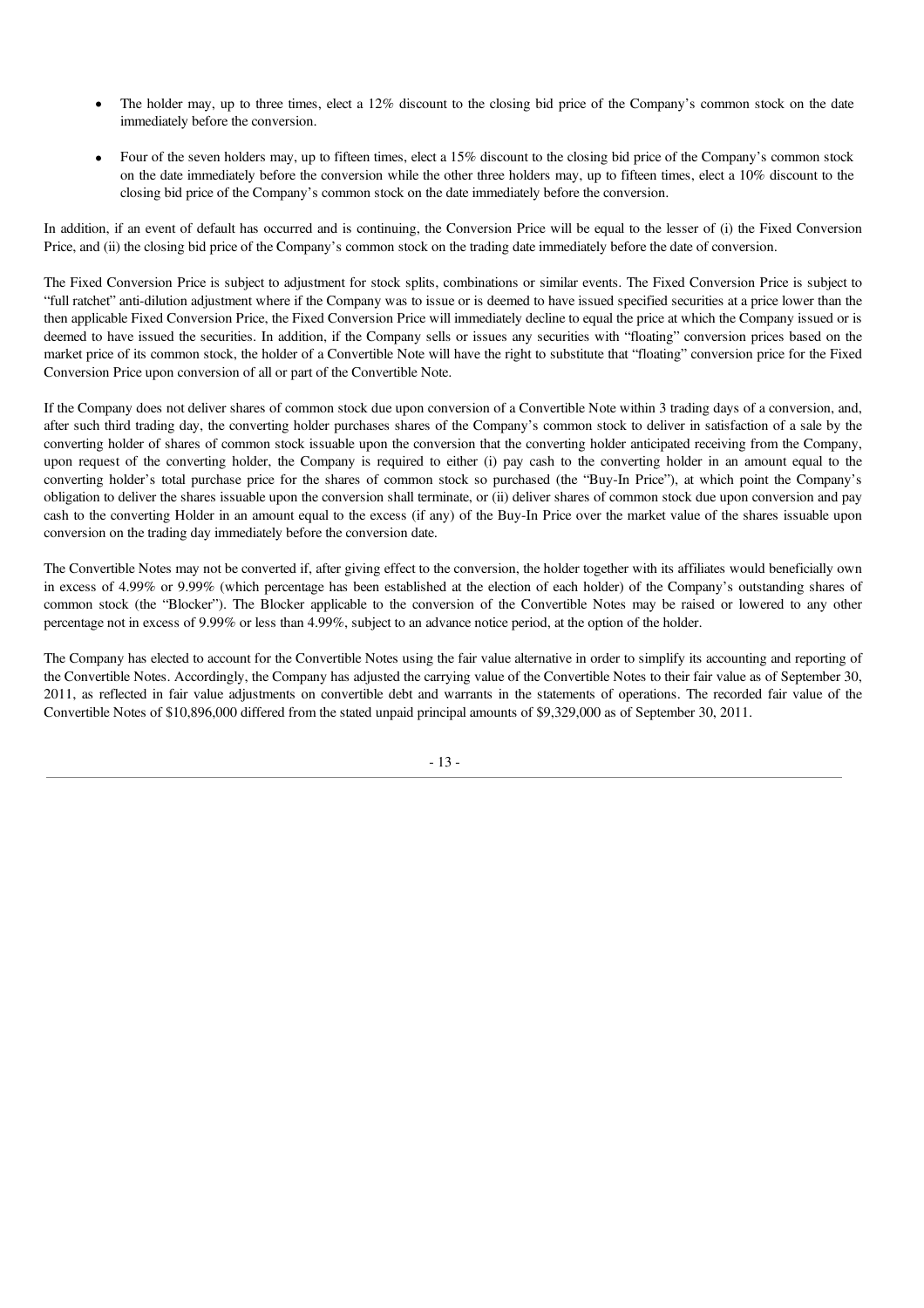The Company recorded income of \$3,268,000 and \$1,542,000 for fair value adjustments for the three and nine months ended September 30, 2011, respectively, for changes in fair value, which adjustments are attributed to reduction in the principal balances and reduction in the market value of the Company's common stock. There were no changes in fair value of the Convertible Notes due to a change in the estimated credit risk of the instruments. See Note 8 for the Company's fair value assumptions.

The following table summarizes the Installment Amounts and additional conversions by the note holders through September 30, 2011 (in thousands):

|                                | Principal | Interest | Total  | <b>Shares</b> |
|--------------------------------|-----------|----------|--------|---------------|
| Installment Amount $-3/7/2011$ | 3.500     | 1.263    | 4.763  | 1.148         |
| Installment Amount $-5/2/2011$ | 3.500     | 383      | 3.883  | 1,396         |
| Installment Amount $-6/1/2011$ | 3.350     | 176      | 3.526  | 1,563         |
| Holder Conversions – O2 2011   | 900       | 49       | 949    | 428           |
| Installment Amount $-7/1/2011$ | 3.450     | 159      | 3.609  | 3,313         |
| Installment Amount $-9/1/2011$ | 283       | 144      | 427    | $\ast$        |
| Holder Conversions – O3 2011   | 10.688    | 649      | 11,337 | 27,144        |
|                                | 25.671    | 2,823    | 28,494 | 34,992        |

\_\_\_\_\_\_\_\_\_\_\_\_\_\_\_\_\_ \* Cash Payment

On October 3, 2011, the Company paid its Installment Amount in cash of \$928,500 in principal and \$64,000 in interest on the Convertible Notes. On November 1, 2011, the Company paid its Installment Amount in cash of \$5,000 in interest on the Convertible Notes.

On November 1, 2011, the Company notified the holders that it would pay the Installment Amount due on December 1, 2011 in cash.

In addition to the cash payments above, since September 30, 2011 and through November 3, 2011, the Company issued an aggregate of 28,481,000 shares of its common stock to satisfy \$8,181,000 in principal and \$388,000 in interest in respect of additional note conversions by holders of the Convertible Notes. The Company intends to, subject to further voluntary conversions, pay the remainder of the principal and interest of approximately \$220,000 in cash.

*New PE Holdco Working Capital Line of Credit* – For the nine months ended September 30, 2011, New PE Holdco borrowed \$9,000,000 on its working capital line of credit, and as of September 30, 2011 had approximately \$7,000,000 in borrowing capacity under its line of credit.

*Kinergy Operating Line of Credit* – In May 2011, Kinergy and its lender amended and increased Kinergy's credit facility to up to \$30,000,000, with an optional accordion feature for an additional \$5,000,000.

*Loss on Extinguishments of Debt* – In 2010, the Company announced agreements designed to satisfy its indebtedness to Lyles United, LLC and Lyles Mechanical Co. (collectively, "Lyles"). Socius CG II, Ltd. ("Socius") entered into purchase agreements with Lyles under which Socius would purchase claims in respect of the Company's indebtedness in up to \$5,000,000 tranches, which claims Socius would then settle in exchange for shares of the Company's common stock. Each tranche was to be settled in exchange for the Company's common stock valued at a 20% discount to the volume weighted average price of the Company's common stock over a predetermined trading period, which ranged from five to 20 trading days, immediately following the date on which the shares were first issued to Socius. Under this arrangement, the Company issued shares to Socius which settled outstanding debt previously owed to Lyles. For the nine months ended September 30, 2010, the Company issued an aggregate of 3,441,000 shares with an aggregate fair value of \$21,159,000 in exchange for \$19,000,000 in debt extinguishment, resulting in an aggregate loss of \$2,159,000. The Company determined fair value based on the closing price of its shares on the last day of the applicable trading period, which was the date the net shares to be issued were determinable by the Company. There were no issuances during the three months ended September 30, 2010.

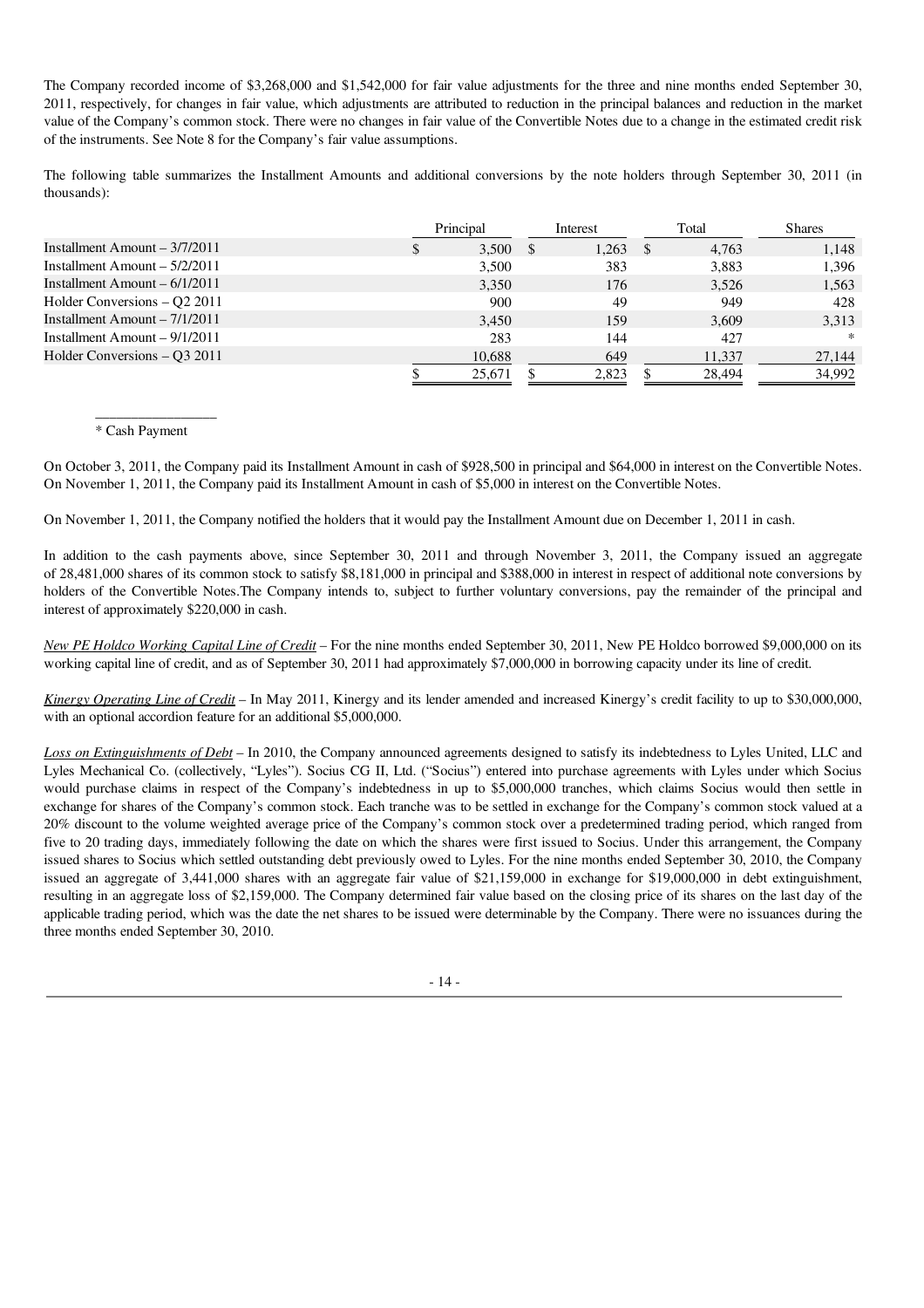#### 6. PREFERRED STOCK

For the three months ended September 30, 2011, no shares of the Company's Series B Cumulative Convertible Preferred Stock ("Series B Preferred Stock") were converted into shares of the Company's common stock. For the nine months ended September 30, 2011, 528,982 shares of the Company's Series B Preferred Stock were converted into 443,589 shares of the Company's common stock.

#### 7. COMMITMENTS AND CONTINGENCIES.

*Purchase Commitments* – At September 30, 2011, the Company had fixed-price purchase contracts with its suppliers to purchase \$17,742,000 of ethanol. These fixed-price contracts will be satisfied throughout the remainder of 2011. At September 30, 2011, the Company had indexed-price purchase contracts with its suppliers to purchase 2,826,000 gallons of ethanol.

*Sales Commitments* – At September 30, 2011, the Company had entered into sales contracts with its major customers to sell certain quantities of ethanol and WDG. The volumes indicated in the indexed price contracts table will be sold at publicly-indexed sales prices determined by market prices in effect on their respective transaction dates (in thousands):

|                   | Fixed-Price                                   |
|-------------------|-----------------------------------------------|
|                   | Contracts                                     |
| Ethanol           | 5,950<br>\$                                   |
| <b>WDG</b>        | 3,068                                         |
| Total             | 9,018                                         |
|                   | <b>Indexed-Price</b><br>Contracts<br>(Volume) |
| Ethanol (gallons) | 123,214                                       |
| WDG (tons)        | 153                                           |

*Litigation* – *General* – The Company is subject to legal proceedings, claims and litigation arising in the ordinary course of business. While the amounts claimed may be substantial, the ultimate liability cannot presently be determined because of considerable uncertainties that exist. Therefore, it is possible that the outcome of those legal proceedings, claims and litigation could adversely affect the Company's quarterly or annual operating results or cash flows when resolved in a future period. However, based on facts currently available, management believes that such matters will not adversely affect the Company's financial position, results of operations or cash flows.

*Litigation – Barry Spiegel – State Court Action*– On December 22, 2005, Barry J. Spiegel, a former shareholder and director of Accessity, filed a complaint in the Circuit Court of the 17th Judicial District in and for Broward County, Florida (Case No. 05018512), or the State Court Action, against Barry Siegel, Philip Kart, Kenneth Friedman and Bruce Udell, or collectively, the Individual Defendants. Messrs. Udell and Friedman are former directors of Accessity and Pacific Ethanol. Mr. Kart is a former executive officer of Accessity and Pacific Ethanol. Mr. Siegel is a former director and former executive officer of Accessity and Pacific Ethanol.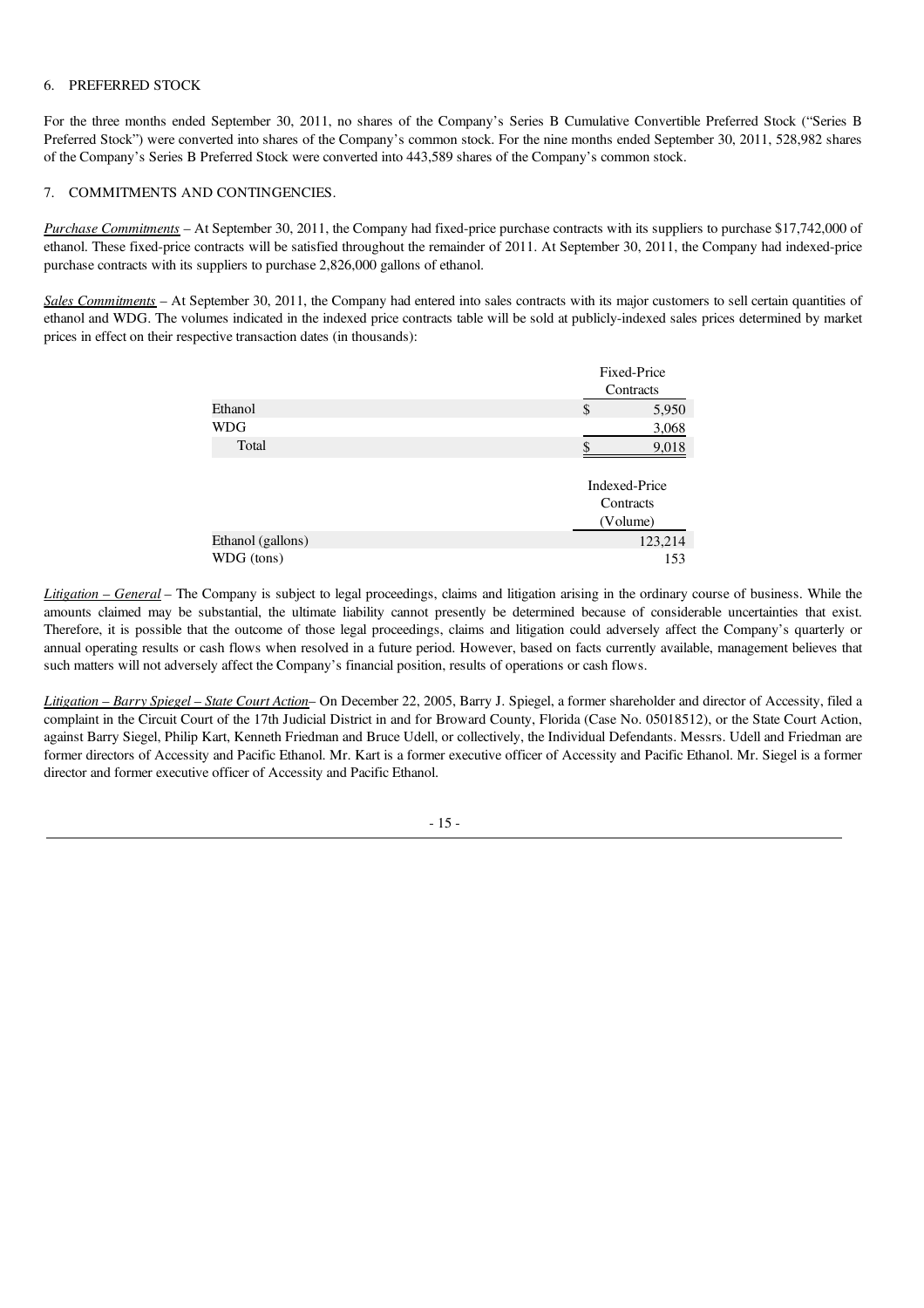The State Court Action relates to the Share Exchange Transaction and purports to state the following five counts against the Individual Defendants: (i) breach of fiduciary duty, (ii) violation of the Florida Deceptive and Unfair Trade Practices Act, (iii) conspiracy to defraud, (iv) fraud, and (v) violation of Florida's Securities and Investor Protection Act. Mr. Spiegel based his claims on allegations that the actions of the Individual Defendants in approving a Share Exchange Transaction caused the value of his Accessity common stock to diminish and is seeking approximately \$22.0 million in damages. On March 8, 2006, the Individual Defendants filed a motion to dismiss the State Court Action. Mr. Spiegel filed his response in opposition on May 30, 2006. The court granted the motion to dismiss by Order dated December 1, 2006, on the grounds that, among other things, Mr. Spiegel failed to bring his claims as a derivative action.

On February 9, 2007, Mr. Spiegel filed an amended complaint which purports to state the following five counts: (i) breach of fiduciary duty, (ii) fraudulent inducement, (iii) violation of Florida's Securities and Investor Protection Act, (iv) fraudulent concealment, and (v) breach of fiduciary duty of disclosure. The amended complaint included Pacific Ethanol as a defendant. On March 30, 2007, Pacific Ethanol filed a motion to dismiss the amended complaint. Before the court could decide that motion, on June 4, 2007, Mr. Spiegel amended his complaint, which purports to state two counts: (a) breach of fiduciary duty, and (b) fraudulent inducement. The first count is alleged against the Individual Defendants and the second count is alleged against the Individual Defendants and Pacific Ethanol. The amended complaint was, however, voluntarily dismissed on August 27, 2007, by Mr. Spiegel as to Pacific Ethanol.

Mr. Spiegel sought and obtained leave to file another amended complaint on June 25, 2009, which renewed his case against Pacific Ethanol, and named three additional individual defendants, and asserted the following three counts: (x) breach of fiduciary duty, (y) fraudulent inducement, and (z) aiding and abetting breach of fiduciary duty. The first two counts are alleged solely against the Individual Defendants. With respect to the third count, Mr. Spiegel has named Pacific Ethanol California, Inc. (formerly known as Pacific Ethanol, Inc.), as well as William L. Jones, Neil M. Koehler and Ryan W. Turner. Mr. Jones is a director of Pacific Ethanol. Mr. Turner is a former director and officer of Pacific Ethanol. Mr. Koehler is a director and officer of Pacific Ethanol. Pacific Ethanol and the Individual Defendants filed a motion to dismiss the count against them, and the court granted the motion. Plaintiff then filed another amended complaint, and Defendants once again moved to dismiss. The motion was heard on February 17, 2010, and the court, on March 22, 2010, denied the motion requiring Pacific Ethanol and Messrs. Jones, Koehler and Turner to answer the complaint and respond to discovery requests.

Discovery was then taken by all parties, and the Plaintiff served his expert report in June 2011 relating to the damages that the Plaintiff is claiming.The deposition of the Plaintiff's expert was set for October 2011, and the Defendants have since filed their motions for summary judgment.The case has been set for a non-jury trial commencing on Monday, February 27, 2012.

### 8. FAIR VALUE MEASUREMENTS.

The fair value hierarchy prioritizes the inputs used in valuation techniques into three levels as follows:

• Level 1 – Observable inputs – unadjusted quoted prices in active markets for identical assets and liabilities;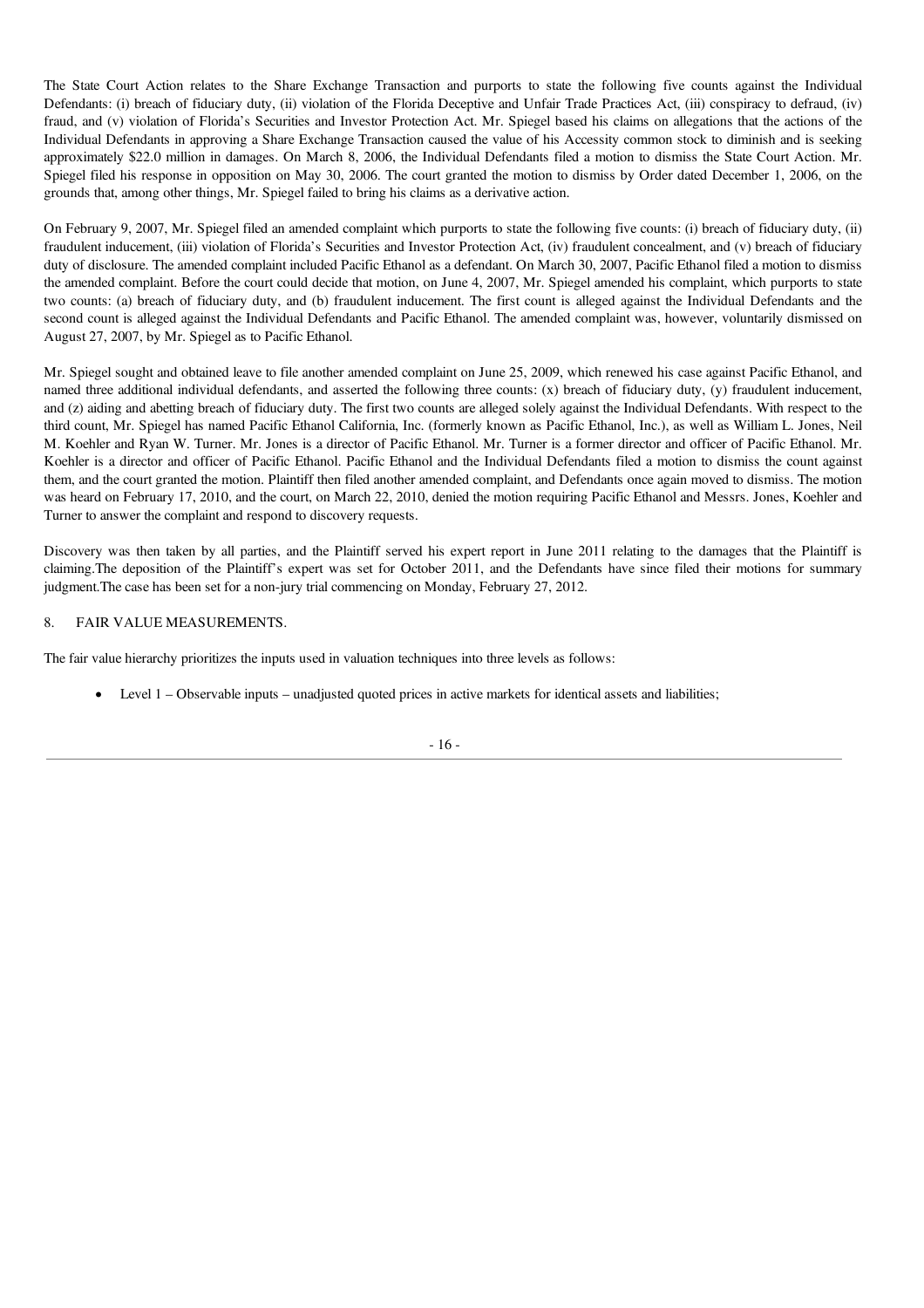- Level 2 Observable inputs other than quoted prices included in Level 1 that are observable for the asset or liability through corroboration with market data; and
- Level 3 Unobservable inputs includes amounts derived from valuation models where one or more significant inputs are unobservable. For fair value measurements using significant unobservable inputs, a description of the inputs and the information used to develop the inputs is required along with a reconciliation of Level 3 values from the prior reporting period.

*Convertible Notes and Warrants* – The Company has recorded its Convertible Notes and Warrants at fair value and designated them as Level 3.

The Convertible Notes were valued using a combination of a Monte Carlo Binomial Lattice-Based valuation methodology for the embedded conversion feature, adjusted for marketability restrictions, combined with a discounted cash flow model for the payment stream of the debt instrument. The significant assumptions used in the valuations are as follows:

| <b>Assumptions</b>               | September 30, 2011 | <b>December 31, 2010</b> |
|----------------------------------|--------------------|--------------------------|
| Stock price                      | \$0.29             | \$5.04                   |
| Volatility                       | 68.7%              | 68.4%                    |
| Risk free interest rate          | $0.06\%$           | $0.29\%$                 |
| Term (years)                     | 0.61               | 1.03                     |
| Marketability discount           | $21.1\%$           | 27.0%                    |
| Discount rate of debt instrument | 30.0%              | 30.0%                    |

Based on the above, the Company estimated the fair value of the Convertible Notes to be \$10,896,000 and \$38,108,000 at September 30, 2011 and December 31, 2010, respectively.

The Warrants were valued using a Monte Carlo Binomial Lattice-Based valuation methodology, adjusted for marketability restrictions. The significant assumptions used in the valuations are as follows:

| <b>Assumptions</b>      | <b>September 30, 2011</b> | December 31, 2010 |
|-------------------------|---------------------------|-------------------|
| Stock price             | \$0.29                    | \$5.04            |
| Volatility              | 74.2%                     | 63.5%             |
| Risk free interest rate | 1.20%                     | 2.71%             |
| Term (years)            | 6.10                      | 6.90              |
| Marketability discount  | 52.1%                     | 44.4%             |

Based on the above, the Company estimated the fair value of the Warrants to be \$292,000 and \$5,718,000 at September 30, 2011 and December 31, 2010, respectively.

*Other Derivative Instruments* – The Company's other derivative instruments consist of commodity positions. The fair value of the commodity positions are based on quoted prices on the commodity exchanges and are designated as Level 1.

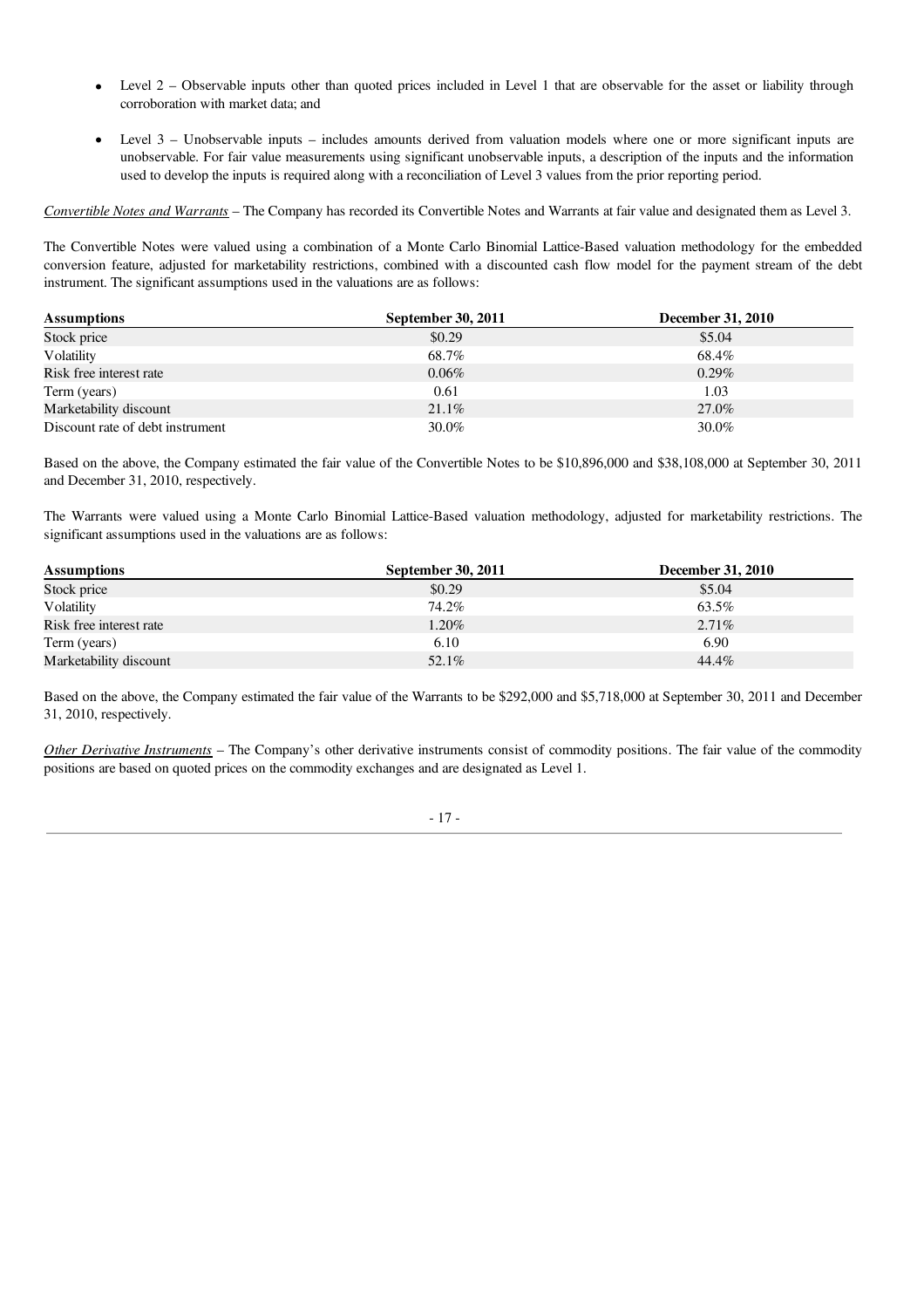The following table summarizes fair value measurements by level at September 30, 2011 (in thousands):

|                          | <b>Level 1</b>           | <b>Level 2</b> | <b>Level 3</b> | <b>Total</b> |        |  |
|--------------------------|--------------------------|----------------|----------------|--------------|--------|--|
| <b>Liabilities:</b>      |                          |                |                |              |        |  |
| Convertible notes        | $\overline{\phantom{a}}$ |                | 10,896         |              | 10,896 |  |
| Warrants $(1)$           |                          |                | 292            |              | 292    |  |
| Commodity contracts (2)  | 140                      |                |                |              | 140    |  |
| <b>Total Liabilities</b> | 140                      |                | 11.188         |              | 1,328  |  |

(1) Included in other liabilities in the consolidated balance sheets.

(2) Included in accrued liabilities in the consolidated balance sheets.

The following table summarizes fair value measurements by level at December 31, 2010 (in thousands):

|                          | <b>Level 1</b> | <b>Level 2</b>           | <b>Level 3</b> | Total             |           |        |
|--------------------------|----------------|--------------------------|----------------|-------------------|-----------|--------|
| <b>Liabilities:</b>      |                |                          |                |                   |           |        |
| Convertible notes        |                | $\overline{\phantom{m}}$ |                | $\hspace{0.05cm}$ | 38,108 \$ | 38,108 |
| Warrants $(1)$           |                |                          |                |                   | 5,718     | 5,718  |
| Commodity contracts (2)  |                |                          |                |                   |           | 15     |
| <b>Total Liabilities</b> |                | 15                       |                | $\hspace{0.05cm}$ | 43,826    | 43,841 |

(1) Included in other liabilities in the consolidated balance sheets.

(2) Included in accrued liabilities in the consolidated balance sheets.

The changes in the Company's Level 3 fair values are as follows (in thousands):

|                                          | Convertible  |          |
|------------------------------------------|--------------|----------|
|                                          | <b>Notes</b> | Warrants |
| Balance, December 31, 2010               | 38,108       | 5,718    |
| Principal payments                       | (25,670)     |          |
| Adjustments to fair value for the period | (1.542)      | (5, 426) |
| Balance, September 30, 2011              | 10,896       | 292      |

### 9. EARNINGS PER SHARE.

\_\_\_\_\_\_\_\_\_\_

\_\_\_\_\_\_\_\_\_\_

The following tables compute basic and diluted earnings per share (in thousands, except per share data):

|                                          | Three Months Ended September 30, 2011 |               |  |           |  |  |  |  |
|------------------------------------------|---------------------------------------|---------------|--|-----------|--|--|--|--|
|                                          | Income                                | <b>Shares</b> |  | Per Share |  |  |  |  |
|                                          | Numerator                             | Denominator   |  | Amount    |  |  |  |  |
| Net income attributed to Pacific Ethanol | 4.352                                 |               |  |           |  |  |  |  |
| Less: Preferred stock dividends          | (319)                                 |               |  |           |  |  |  |  |
| Basic and diluted income per share:      |                                       |               |  |           |  |  |  |  |
| Income available to common stockholders  | 4.033                                 | 33.201        |  | በ 12      |  |  |  |  |

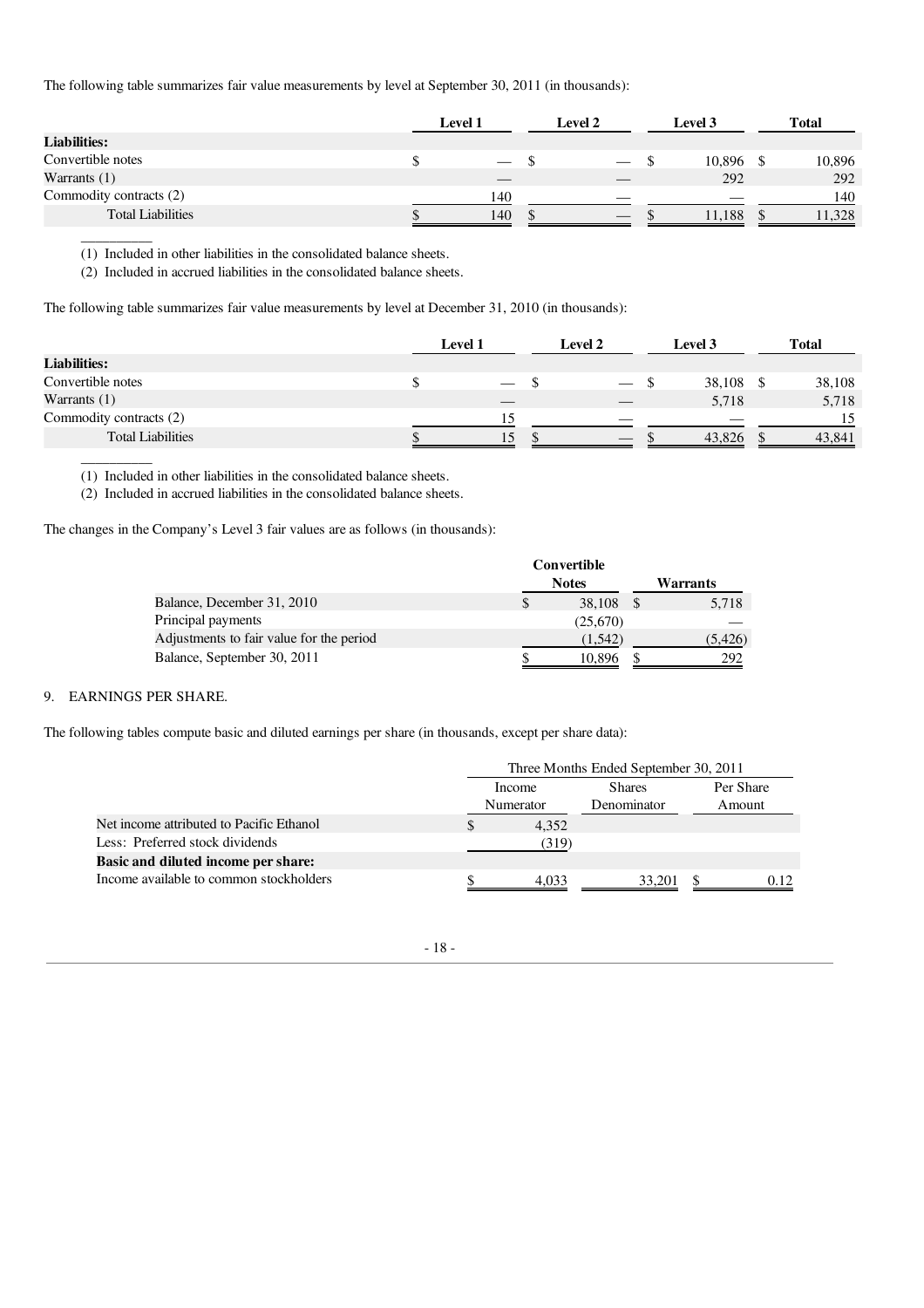|                                          |                                      |           | Three Months Ended September 30, 2010 |              |           |  |  |  |  |  |  |
|------------------------------------------|--------------------------------------|-----------|---------------------------------------|--------------|-----------|--|--|--|--|--|--|
|                                          |                                      | Loss      | <b>Shares</b>                         |              | Per Share |  |  |  |  |  |  |
|                                          |                                      | Numerator | Denominator                           |              | Amount    |  |  |  |  |  |  |
| Net loss attributed to Pacific Ethanol   | \$                                   | (12, 118) |                                       |              |           |  |  |  |  |  |  |
| Less: Preferred stock dividends          |                                      | (758)     |                                       |              |           |  |  |  |  |  |  |
| Basic and diluted loss per share:        |                                      |           |                                       |              |           |  |  |  |  |  |  |
| Loss available to common stockholders    | \$                                   | (12, 876) | 11,700                                | \$           | 1.10      |  |  |  |  |  |  |
|                                          | Nine Months Ended September 30, 2011 |           |                                       |              |           |  |  |  |  |  |  |
|                                          |                                      | Income    | <b>Shares</b>                         |              | Per Share |  |  |  |  |  |  |
|                                          |                                      | Numerator | Denominator                           |              | Amount    |  |  |  |  |  |  |
| Net income attributed to Pacific Ethanol | \$                                   | 5,120     |                                       |              |           |  |  |  |  |  |  |
| Less: Preferred stock dividends          |                                      | (946)     |                                       |              |           |  |  |  |  |  |  |
| Basic income per share:                  |                                      |           |                                       |              |           |  |  |  |  |  |  |
| Income available to common stockholders  | \$                                   | 4,174     | 21,230                                | $\mathbb{S}$ | 0.20      |  |  |  |  |  |  |
| Add: Stock options                       |                                      |           | 98                                    |              |           |  |  |  |  |  |  |
| Diluted income per share:                |                                      |           |                                       |              |           |  |  |  |  |  |  |
| Income available to common stockholders  | \$                                   | 4,174     | 21,328                                | \$           | 0.20      |  |  |  |  |  |  |
|                                          |                                      |           | Nine Months Ended September 30, 2010  |              |           |  |  |  |  |  |  |
|                                          |                                      | Income    | <b>Shares</b>                         |              | Per Share |  |  |  |  |  |  |
|                                          |                                      | Numerator | Denominator                           |              | Amount    |  |  |  |  |  |  |
| Net income attributed to Pacific Ethanol | \$                                   | 85,539    |                                       |              |           |  |  |  |  |  |  |
| Less: Preferred stock dividends          |                                      | (2,346)   |                                       |              |           |  |  |  |  |  |  |
| <b>Basic income per share:</b>           |                                      |           |                                       |              |           |  |  |  |  |  |  |
| Income available to common stockholders  | \$                                   | 83,193    | 9,947                                 | S            | 8.36      |  |  |  |  |  |  |
| Add: Preferred stock dividends           |                                      | 2,346     | 1,152                                 |              |           |  |  |  |  |  |  |
| Diluted income per share:                |                                      |           |                                       |              |           |  |  |  |  |  |  |
| Income available to common stockholders  | \$                                   | 85,539    | 11.099                                | $\mathbb{S}$ | 7.71      |  |  |  |  |  |  |

There were an aggregate of 6,859,000 and 671,000 potentially dilutive weighted-average shares from convertible securities outstanding for the three and nine months ended September 30, 2011, respectively. These convertible securities were not considered in calculating diluted net income per share for the three and nine months ended September 30, 2011, as their effect would have been anti-dilutive.

# 10. RELATED PARTY TRANSACTIONS.

The Company had accrued and unpaid dividends in respect of its Series B Preferred Stock of \$6,996,000 and \$6,050,000 as of September 30, 2011 and December 31, 2010, respectively.

The Company had notes payable to its Chairman of the Board and its Chief Executive Officer totaling \$1,250,000 as of September 30, 2011 and December 31, 2010. These notes mature on March 31, 2012.

- 19 -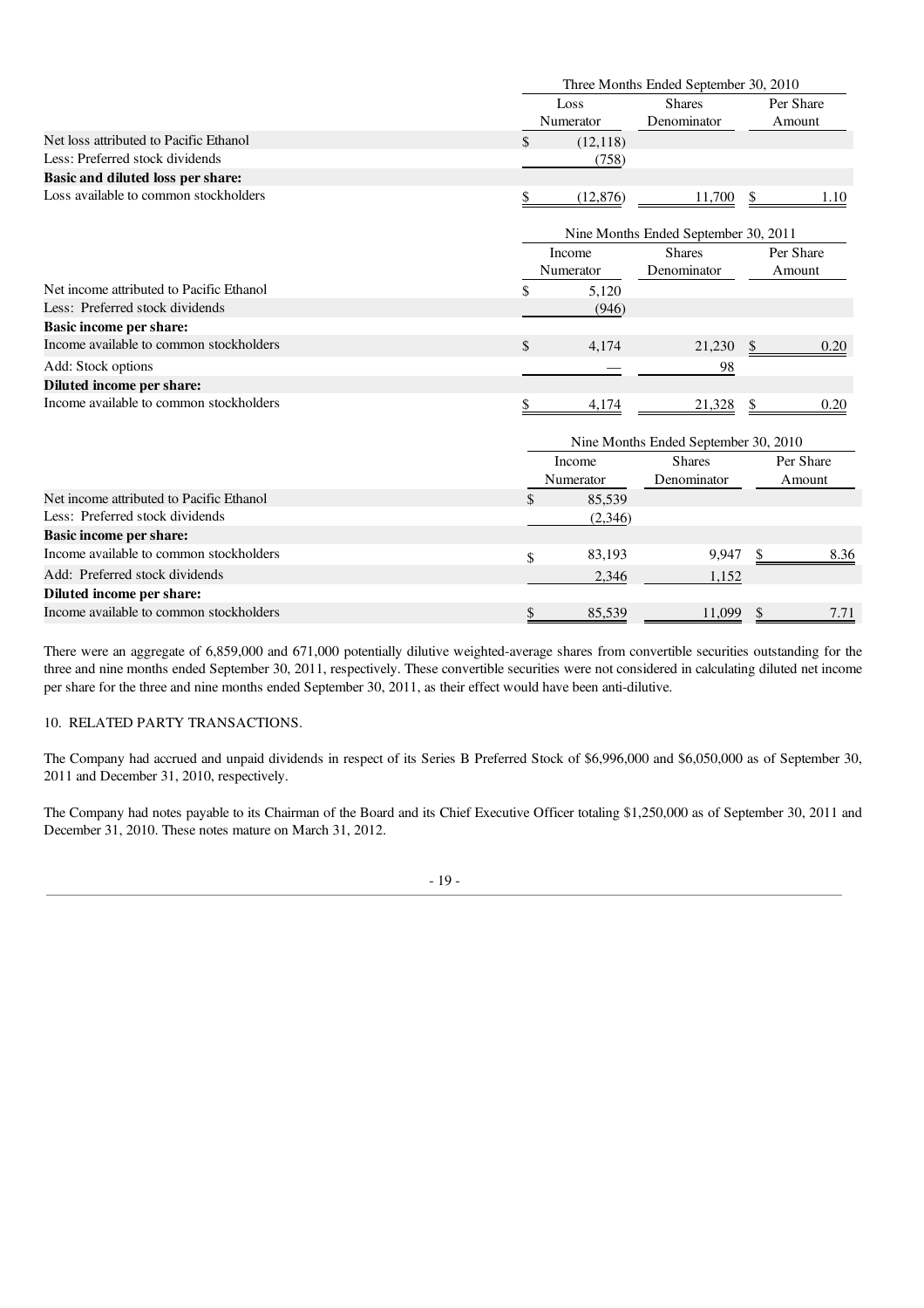### 11. PLANT OWNERS' CONDENSED COMBINED FINANCIAL STATEMENTS.

Since the consolidated financial statements of the Company include entities other than the Plant Owners, the following presents the condensed combined financial statements of the Plant Owners. These condensed combined financial statements have been prepared, in all material respects, on the same basis as the consolidated financial statements of the Company. The condensed combined financial statements of the Plant Owners are as follows (unaudited, in thousands):

# PACIFIC ETHANOL HOLDING CO. LLC AND SUBSIDIARIES CONDENSED COMBINED STATEMENT OF OPERATIONS Nine Months Ended September 30, 2010

| Net sales                                                 | \$<br>89,737 |
|-----------------------------------------------------------|--------------|
| Cost of goods sold                                        | 98,140       |
| Gross loss                                                | (8, 403)     |
| Selling, general and administrative expenses              | 1,829        |
| Loss from operations                                      | (10,232)     |
| Other expense, net                                        | (1,253)      |
| Loss before reorganization costs and gain from bankruptcy |              |
| exit                                                      | (11, 485)    |
| Reorganization costs                                      | (4,153)      |
| Gain from bankruptcy exit                                 | 119,408      |
| Net income                                                | 103,770      |

### PACIFIC ETHANOL HOLDING CO. LLC AND SUBSIDIARIES CONDENSED COMBINED STATEMENT OF CASH FLOWS Nine Months Ended September 30, 2010

| <b>Operating Activities:</b>                     |               |
|--------------------------------------------------|---------------|
| Net cash used in operating activities            | (6,808)       |
| <b>Investing Activities:</b>                     |               |
| Net cash impact of bankruptcy exit               | \$<br>(1,301) |
| Additions to property and equipment              | (310)         |
| Net cash used in investing activities            | (1,611)       |
| <b>Financing Activities:</b>                     |               |
| Proceeds from borrowings                         | 5,173         |
| Net cash provided by financing activities        | 5,173         |
| Net decrease in cash and cash equivalents        | (3,246)       |
| Cash and cash equivalents at beginning of period | 3,246         |
| Cash and cash equivalents at end of period       |               |

- 20 -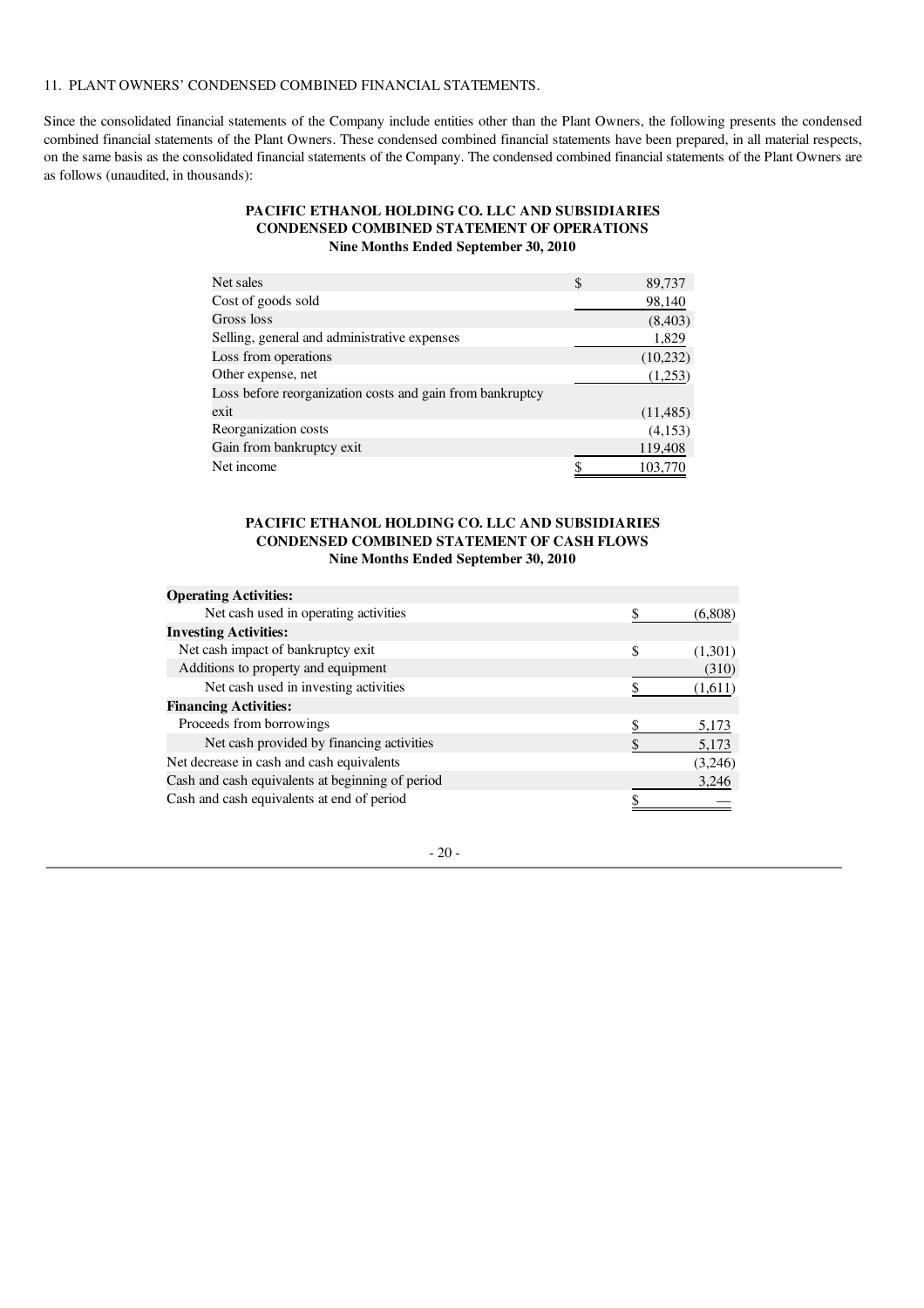# ITEM 2. MANAGEMENT'S DISCUSSION AND ANALYSIS OF FINANCIAL CONDITION AND RESULTS OF OPERATIONS.

The following discussion and analysis should be read in conjunction with our consolidated financial statements and notes to consolidated financial statements included elsewhere in this report. This report and our consolidated financial statements and notes to consolidated financial statements contain forward-looking statements, which generally include the plans and objectives of management for future operations, including plans and objectives relating to our future economic performance and our current beliefs regarding revenues we might generate and profits we might earn if we are successful in implementing our business and growth strategies. The forward-looking statements and associated risks may include, relate to or be qualified by other important factors, including:

- fluctuations in the market price of ethanol and its co-products;
- · the projected growth or contraction in the ethanol and co-product markets in which we operate;
- our strategies for expanding, maintaining or contracting our presence in these markets;
- · our ability to successfully manage and operate third party ethanol production facilities;
- · anticipated trends in our financial condition and results of operations; and
- · our ability to distinguish ourselves from our current and future competitors.

You are cautioned not to place undue reliance on any forward-looking statements, which speak only as of the date of this report, or in the case of a document incorporated by reference, as of the date of that document. We do not undertake to update, revise or correct any forwardlooking statements, except as required by law.

Any of the factors described immediately above, or referenced from time to time in our filings with the Securities and Exchange Commission or in the "Risk Factors" section in our Annual Report on Form 10-K for the year ended December 31, 2010 could cause our financial results, including our net income or loss or growth in net income or loss to differ materially from prior results, which in turn could, among other things, cause the price of our common stock to fluctuate substantially.

### **Overview**

We are the leading marketer and producer of low-carbon renewable fuels in the Western United States.

Since our inception in 2005, we have conducted ethanol marketing operations through our subsidiary, Kinergy Marketing, LLC, or Kinergy, through which we market and sell ethanol produced by third parties. In 2006, we began constructing the first of our four then whollyowned ethanol production facilities, or Pacific Ethanol Plants, and were continuously engaged in plant construction until the fourth facility was completed in 2008. We funded, and until recently directly operated, the Pacific Ethanol Plants through a subsidiary holding company and four other indirect subsidiaries, or Plant Owners.

In late 2008 and early 2009, we idled production at three of the Pacific Ethanol Plants due to adverse market conditions and lack of adequate working capital. Adverse market conditions and our financial constraints continued, resulting in an inability to meet our debt service requirements, and in May 2009, the Plant Owners each filed voluntary petitions for relief under chapter 11 of Title 11 of the United States Code, or Bankruptcy Code, in the United States Bankruptcy Court for the District of Delaware, or Bankruptcy Court.

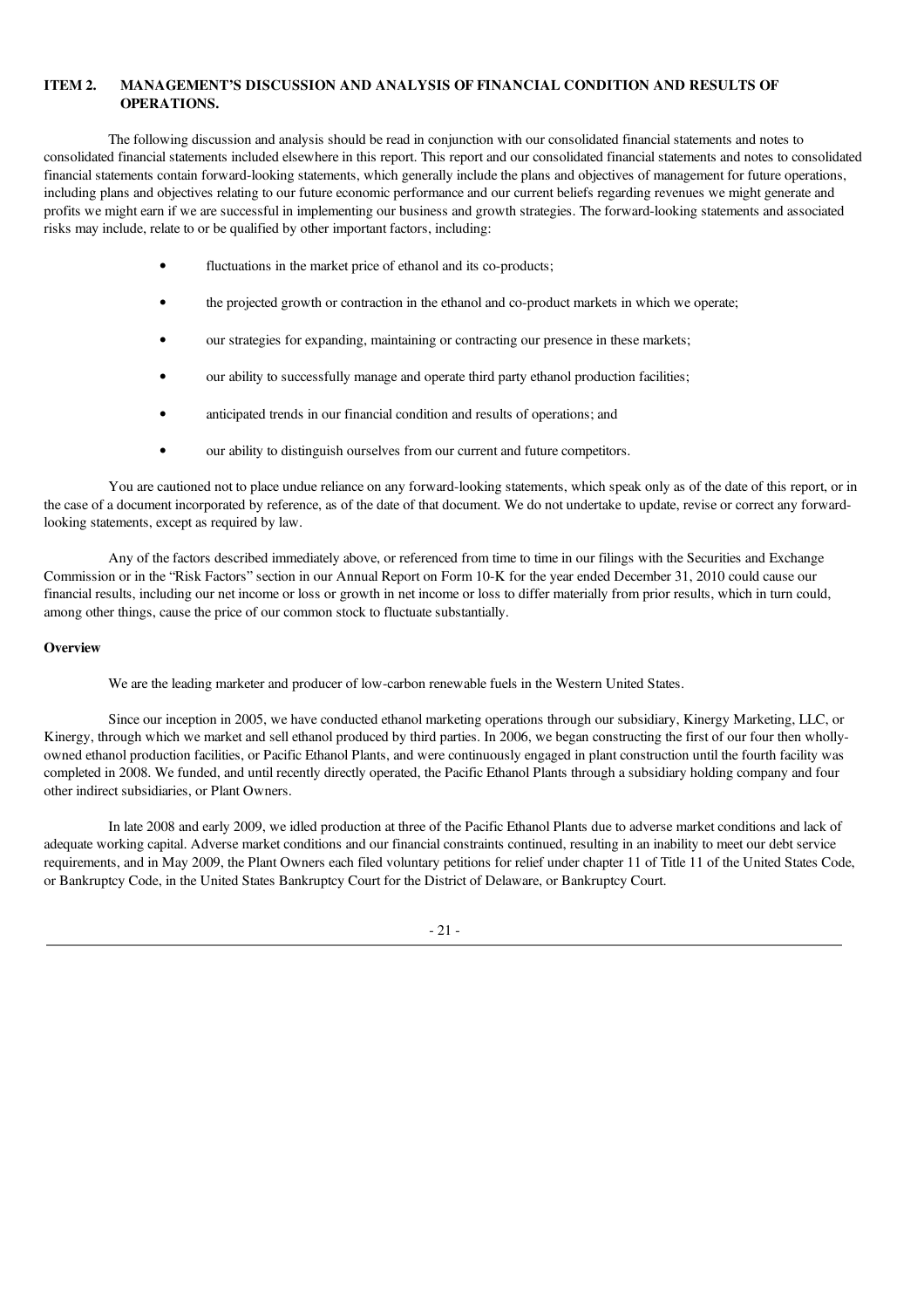On June 29, 2010, or the Effective Date, the Plant Owners declared effective their amended joint plan of reorganization, or the Plan, and emerged from bankruptcy. Under the Plan, on the Effective Date, all of the ownership interests in the Plant Owners were transferred to a newly-formed holding company, New PE Holdco, LLC, or New PE Holdco, wholly-owned as of that date by some of the prepetition lenders and new lenders of the Plant Owners. As a result, the Pacific Ethanol Plants became wholly-owned by New PE Holdco.

On October 6, 2010, we raised \$35.0 million through the issuance of \$35.0 million in principal amount of senior convertible notes, or Initial Convertible Notes, and warrants to purchase an aggregate of 2.9 million shares of our common stock, or Initial Warrants. See "—Liquidity and Capital Resources—Convertible Notes." On that same date we sold our 42% interest in Front Range Energy, LLC, or Front Range, for \$18.5 million in cash, paid off our outstanding indebtedness to Lyles United, LLC and Lyles Mechanical Co., or collectively Lyles, in the aggregate amount of approximately \$17.0 million and purchased a 20% ownership interest, which represents the single largest interest, in New PE Holdco for an aggregate purchase price of \$23.3 million. At that time, we determined that we were the primary beneficiary of New PE Holdco, and as such, we have consolidated its results with our own since then.

On January 7, 2011, we issued \$35.0 million in principal amount of senior convertible notes, or January Convertible Notes, in exchange for the Initial Convertible Notes and issued warrants to purchase an aggregate of 2.9 million shares of our common stock, or Warrants, in exchange for the Initial Warrants. On June 30, 2011, we issued \$23.75 million in principal amount of senior convertible notes, or June Convertible Notes, in exchange for the January Convertible Notes. On August 3, 2011, we issued \$17.17 million in principal amount of senior convertible notes, or Convertible Notes, in exchange for the June Convertible Notes. See "—Liquidity and Capital Resources—Convertible Notes."

On June 8, 2011, we effected a one-for-seven reverse stock split. All share and per share information has been restated to retroactively show the effect of this stock split.

On June 30, 2011, we amended our asset management and other agreements with New PE Holdco and the Plant Owners to extend the term for one year and make other changes effective July 1, 2011, as further described below.

On October 19, 2011, we extended our asset management services beyond the four Pacific Ethanol plants to include services for advanced biofuel plants and entered into a management agreement with ZeaChem Inc. to provide operations, maintenance and accounting services for its 250,000 gallon per year cellulosic integrated biorefinery in Boardman, Oregon, which is adjacent to the Pacific Ethanol Columbia plant.

We currently manage the production of ethanol at the Pacific Ethanol Plants under the terms of an asset management agreement with the Plant Owners. We also market ethanol and its co-products, including wet distillers grain and syrup, or WDG, produced by the Pacific Ethanol Plants under the terms of separate marketing agreements with the Plant Owners whose facilities are operational. We also market ethanol and its co-products to other third parties, and provide transportation, storage and delivery of ethanol through third-party service providers in the Western United States, primarily in California, Nevada, Arizona, Oregon, Colorado, Idaho and Washington.

We have extensive customer relationships throughout the Western United States and extensive supplier relationships throughout the Western and Midwestern United States. Our customers are integrated oil companies and gasoline marketers who blend ethanol into gasoline. We supply ethanol to our customers either from the Pacific Ethanol Plants located within the regions we serve, or with ethanol procured in bulk from other producers. In some cases, we have marketing agreements with ethanol producers to market all of the output of their facilities. Additionally, we have customers who purchase our co-products for animal feed and other uses.

- 22 -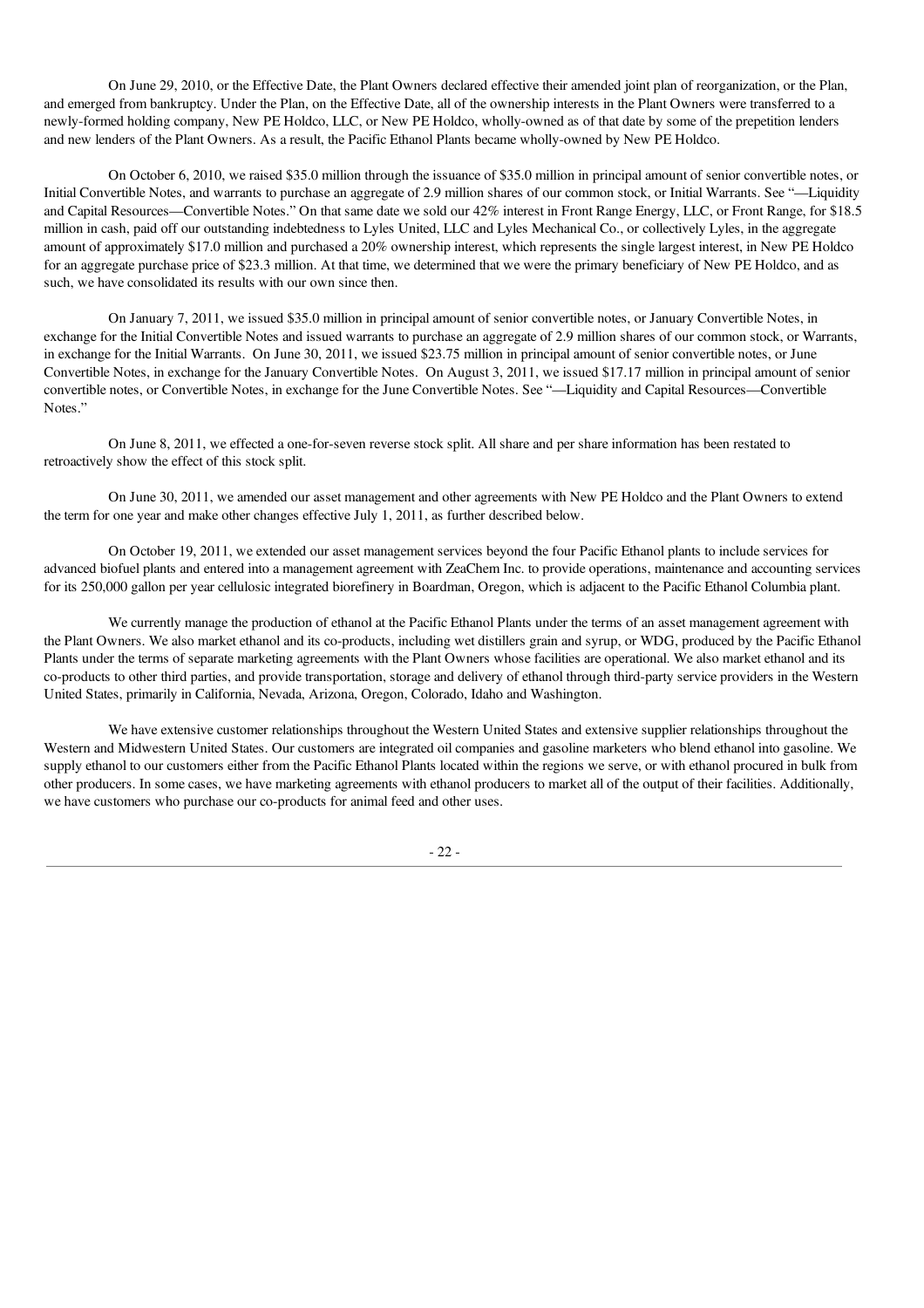The Pacific Ethanol Plants produce ethanol and its co-products and are comprised of the four facilities described immediately below, three of which are currently operational. If market conditions continue to improve, we may resume operations at the Madera, California facility, subject to the approval of New PE Holdco.

|                      |                          | <b>Estimated Annual</b> | Current          |
|----------------------|--------------------------|-------------------------|------------------|
|                      |                          | Capacity                | <b>Operating</b> |
| <b>Facility Name</b> | <b>Facility Location</b> | (gallons)               | <b>Status</b>    |
| Magic Valley         | Burley, ID               | 60,000,000              | Operating        |
| Columbia             | Boardman, OR             | 40,000,000              | Operating        |
| Stockton             | Stockton, CA             | 60,000,000              | Operating        |
| Madera               | Madera, CA               | 40,000,000              | Idled            |

Under our asset management and other agreements with New PE Holdco and the Plant Owners, we manage the production and operations of the Pacific Ethanol Plants, market their ethanol and WDG and earn fees as follows. We amended the agreements and the related fee structure on June 30, 2011.

Fees effective through June 30, 2011:

- ethanol marketing fees of approximately  $1\%$  of the net sales price;
- corn procurement and handling fees of approximately \$2.00 per ton;
- WDG fees of approximately the greater of 5% of the third-party purchase price or \$2.00 per ton; and
- asset management fees of \$75,000 per month for each operating facility and \$40,000 per month for each idled facility.

Fees effective July 1, 2011:

- ethanol marketing fees of approximately  $1\%$  of the net sales price, but not less than \$0.015 per gallon and not more than \$0.0225 per gallon;
- corn procurement and handling fees of \$0.045 per bushel;
- WDG fees of 5% of the third-party purchase price, but not less than \$2.00 per ton and not more than \$3.50 per ton; and
- asset management fees of \$75,000 per month for each operating facility and \$40,000 per month for each idled facility.

We intend to maintain our position as the leading marketer and producer of low-carbon renewable fuels in the Western United States, in part by expanding our relationships with customers and third-party ethanol producers to market higher volumes of ethanol and by expanding the market for ethanol by continuing to work with state governments to encourage the adoption of policies and standards that promote ethanol as a fuel additive and transportation fuel. Further, we may seek to provide management services for other third-party ethanol production facilities in the Western United States.

We have agreed with the U.S. Department of Energy, or the DOE, to terminate the \$24.3 million grant the DOE awarded us in 2008 in matching funds intended to cover 50% of the cost to develop a cellulosic ethanol demonstration plant. We continue to evaluate a number of technologies that may increase the efficiency of our ethanol production facilities and reduce our use of carbon-based fuels, including exploring the feasibility of using different and potentially abundant and cost-effective feed stocks, such as cellulosic plant biomass, to supplement corn as the basic raw material used in the production of ethanol.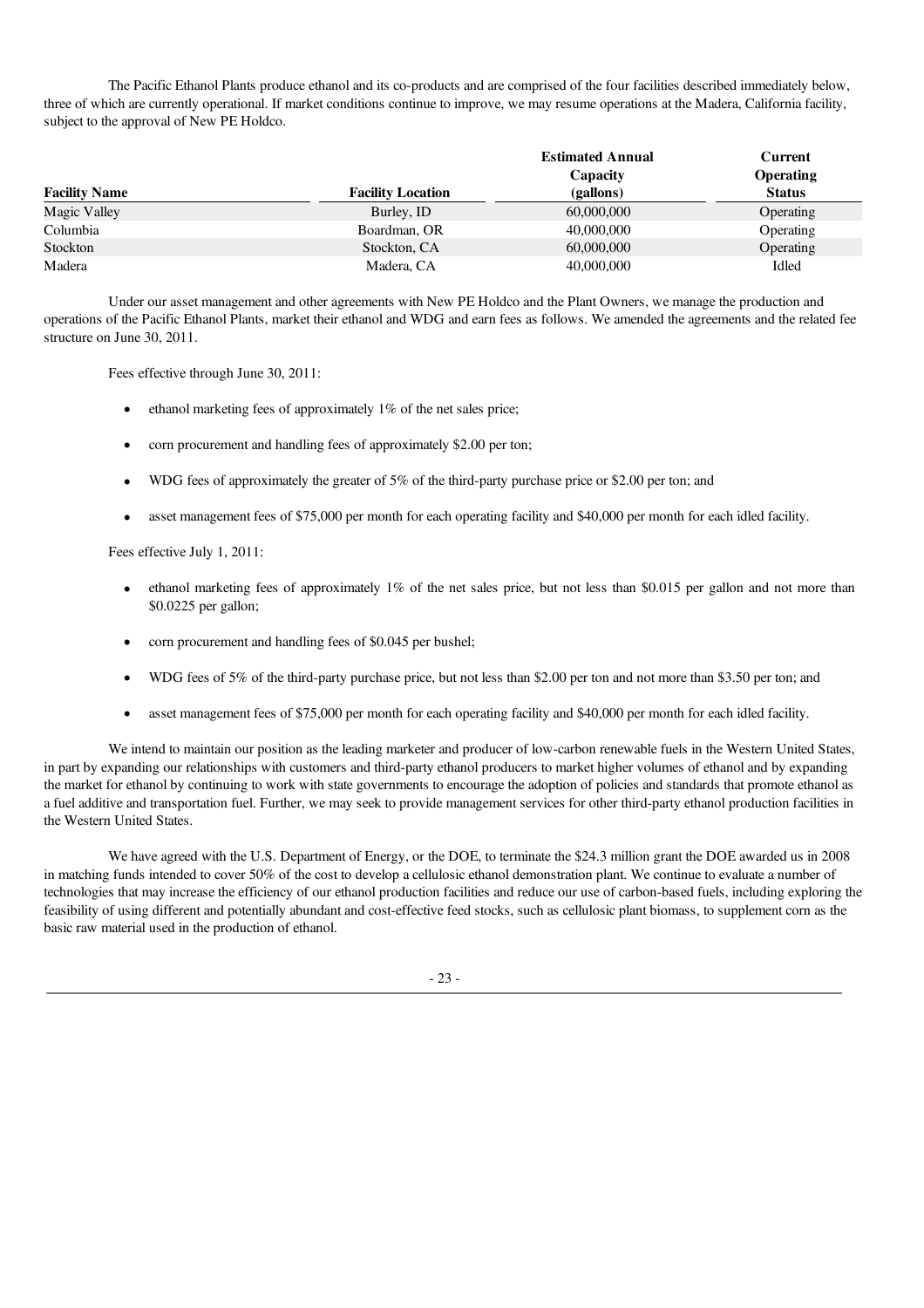#### Critical Accounting Policies

The preparation of our financial statements, which have been prepared in accordance with accounting principles generally accepted in the United States of America, requires us to make judgments and estimates that may have a significant impact upon the portrayal of our financial condition and results of operations. We believe that of our significant accounting policies, the following require estimates and assumptions that require complex, subjective judgments by management that can materially impact the portrayal of our financial condition and results of operations: revenue recognition; consolidation of variable interest entities; convertible notes and warrants carried at fair value; impairment of long-lived and intangible assets; and allowance for doubtful accounts. These significant accounting principles are more fully described in "Management's Discussion and Analysis of Financial Condition and Results of Operations—Critical Accounting Policies" in our Annual Report on Form 10-K for the year ended December 31, 2010.

#### Results of Operations

\_\_\_\_\_\_\_\_\_\_\_\_\_\_\_\_\_

The following selected financial information should be read in conjunction with our consolidated financial statements and notes to our consolidated financial statements included elsewhere in this report, and the other sections of "Management's Discussion and Analysis of Financial Condition and Results of Operations" contained in this report.

Certain performance metrics that we believe are important indicators of our results of operations include:

|                                                    | <b>Three Months Ended</b><br>September 30 |               |       |                 | <b>Nine Months Ended</b><br>September 30, |               |       |          |
|----------------------------------------------------|-------------------------------------------|---------------|-------|-----------------|-------------------------------------------|---------------|-------|----------|
|                                                    | 2011                                      |               | 2010  | <b>Variance</b> | 2011                                      |               | 2010  | Variance |
| Production gallons sold (in millions)              | 38.0                                      |               |       | <b>NA</b>       | 113.0                                     |               | 43.2  | 161.6%   |
| Third party gallons sold (in millions)             | 84.6                                      |               | 71.5  | 18.3%           | 194.8                                     |               | 152.4 | 27.8%    |
| Total gallons sold (in millions)                   | 122.6                                     |               | 71.5  | 71.5%           | 307.8                                     |               | 195.6 | 57.4%    |
| Average sales price per gallon                     | \$<br>2.97                                | \$.           | 1.93  | 53.9% \$        | 2.79                                      | <sup>\$</sup> | 1.81  | 54.1%    |
| Corn cost per bushel – CBOT equivalent $(1)$       | \$<br>6.90                                | \$.           | 4.25  | $62.4\%$ \$     | 6.95                                      | \$.           | 3.84  | 81.0%    |
| Co-product revenues as % of delivered cost of corn | $23.1\%$                                  |               | $-\%$ | n/a             | 22.7%                                     |               | 21.9% | 3.7%     |
| Average CBOT ethanol price per gallon              | \$<br>2.78                                | <sup>\$</sup> | 1.80  | 54.4% \$        | 2.62                                      | S.            | 1.70  | 54.1%    |
| Average CBOT corn price per bushel                 | \$<br>6.96                                | \$.           | 4.22  | 64.9% \$        | 6.99                                      | \$.           | 3.83  | 82.5%    |

(1) We exclude transportation—or "basis"—costs in our corn costs to calculate a Chicago Board of Trade, or CBOT, equivalent price to compare our corn costs to average CBOT corn prices.

#### *Net Sales, Cost of Goods Sold and Gross Profit (Loss)*

The following table presents our net sales, cost of goods sold and gross profit (loss) in dollars and gross profit (loss) as a percentage of net sales (in thousands, except percentages):

|                         | <b>Three Months Ended</b><br>September 30, |  |        |    | Variance in    |              | <b>Nine Months Ended</b><br>September 30, |    | <b>Variance in</b> |  |                |         |
|-------------------------|--------------------------------------------|--|--------|----|----------------|--------------|-------------------------------------------|----|--------------------|--|----------------|---------|
|                         | 2011                                       |  | 2010   |    | <b>Dollars</b> | Percent      | 2011                                      |    | 2010               |  | <b>Dollars</b> | Percent |
| Net sales               | \$ 271,649                                 |  | 46,039 | S. | 225,610        | 490.0% \$    | 659.390                                   | S. | 194.087            |  | \$465,303      | 239.7%  |
| Cost of goods sold      | 263,461                                    |  | 42,058 |    | 221,403        | 526.4%       | 647,355                                   |    | 195,883            |  | 451,472        | 230.5%  |
| Gross profit (loss)     | 8,188                                      |  | 3,981  |    | 4,207          | $105.7\%$ \$ | 12,035                                    |    | (1,796)            |  | 13,831         | 770.1%  |
| Percentage of net sales | $3.0\%$                                    |  | 8.6%   |    |                |              | 1.8%                                      |    | (0.9)%             |  |                |         |

- 24 -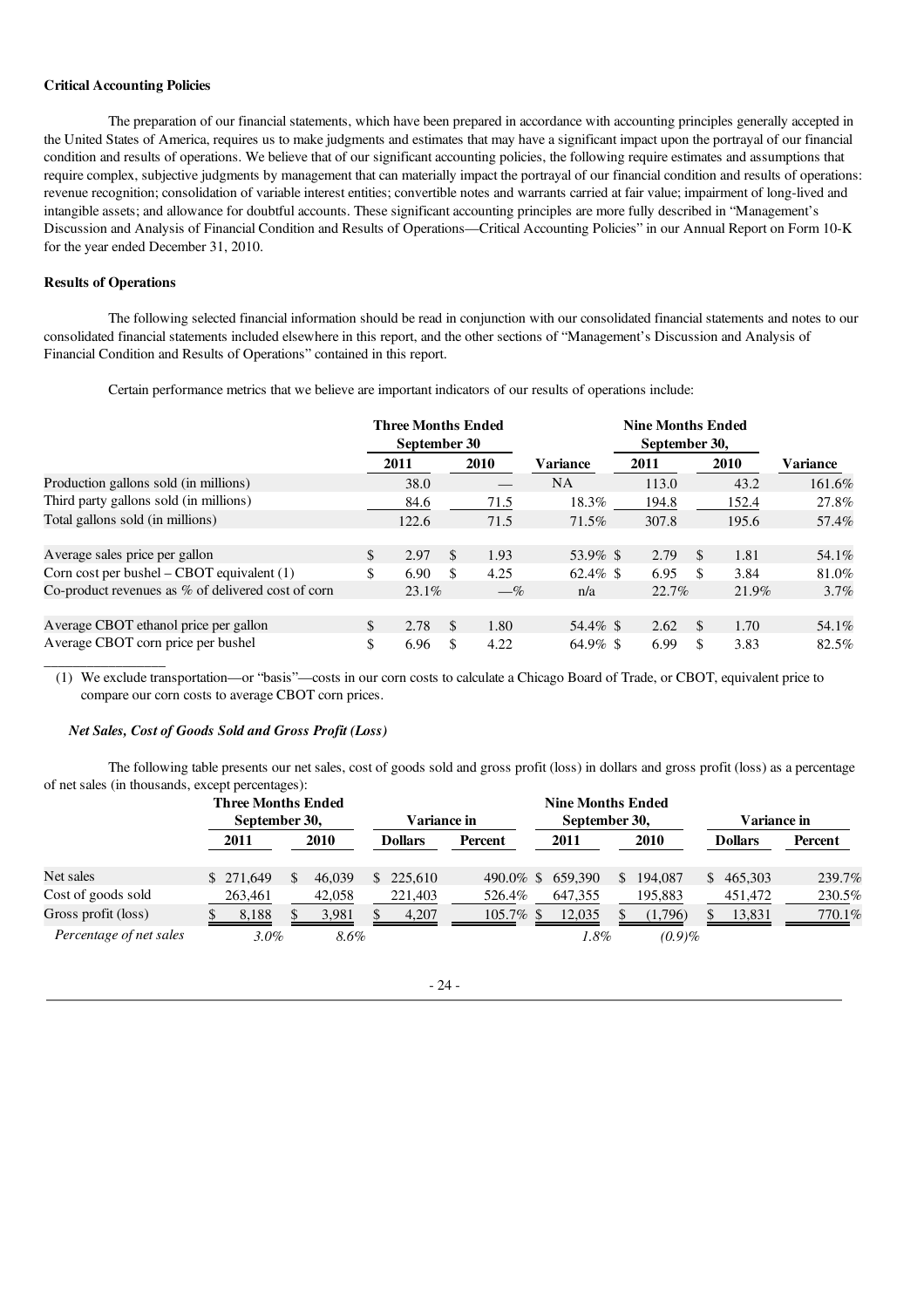#### *Net Sales*

The increase in our net sales for the three months ended September 30, 2011 as compared to the same period in 2010 was due to an increase in total gallons sold and an increase in our average sales price per gallon.

Total volume of ethanol gallons sold increased by 51.1 million gallons, or 72%, to 122.6 million gallons for the three months ended September 30, 2011 as compared to 71.5 million gallons for the same period in 2010. For the three months ended September 30, 2010, we did not consolidate the operations of the Pacific Ethanol Plants as we did not have an ownership interest in the plants until the fourth quarter of 2010. Kinergy did, however, market the ethanol produced by the two Pacific Ethanol Plants that were operating, which are included in third party gallons sold. The overall increase in gallons sold is primarily due to the Stockton facility operating during the three months ended September 30, 2011, whereas it was not operating during the same period in 2010, plus additional growth in third party gallons sold. The increase in third party gallons sold is primarily due to additional gallons sold through third-party ethanol marketing arrangements, including from the Keyes, California production facility which opened in April 2011. We market all of that facility's ethanol.

Our average sales price per gallon increased 54% to \$2.97 for the three months ended September 30, 2011 from an average sales price per gallon of \$1.93 for the same period in 2010, which was in line with the increase in the average CBOT ethanol price per gallon for the comparable periods.

The increase in our net sales for the nine months ended September 30, 2011 as compared to the same period in 2010 was also due to an increase in total gallons sold and an increase in our average sales price per gallon.

Total volume of ethanol production gallons sold increased by 69.8 million gallons, or 162%, to 113.0 million gallons for the nine months ended September 30, 2011 as compared to 43.2 million gallons for the same period in 2010. The increase in production gallons sold is primarily due to the Stockton facility operating during the nine months ended September 30, 2011, whereas it was not operating during the same period in 2010. In addition, ethanol sold from the Pacific Ethanol Plants was classified as production gallons sold for the nine months ended September 30, 2011 and was classified as third party gallons sold for the three months ended September 30, 2010. Total volume of third party gallons sold increased by 42.4 million gallons, or 28%, to 194.8 million gallons for the nine months ended September 30, 2011 as compared to 152.4 million gallons for the same period in 2010. The increase in third party sales volume is primarily due to additional gallons sold through third-party ethanol marketing arrangements, including from the Keyes, California facility.

Our average sales price per gallon increased 54% to \$2.79 for the nine months ended September 30, 2011 from an average sales price per gallon of \$1.81 for the same period in 2010, consistent with the increase in the average CBOT ethanol price per gallon for the comparable periods.

### *Cost of Goods Sold and Gross Profit (Loss)*

Our gross margin increased to \$8.2 million for the three months ended September 30, 2011 from \$4.0 million for the same period in 2010 primarily due to higher sales volumes and improved commodity margins, primarily related to the spread between ethanol prices and corn and energy costs. Our gross margin increased to \$12.0 million for the nine months ended September 30, 2011 from negative \$1.8 million for the same period in 2010 primarily due to higher sales volumes and increased commodity margins, as noted above. Further, for the nine months ended September 30, 2011, we were able to offset approximately \$1.5 million of our production costs due to elevated corn prices with proceeds from the California Ethanol Producer Incentive Program, which were recorded as reductions to cost of goods sold.

- 25 -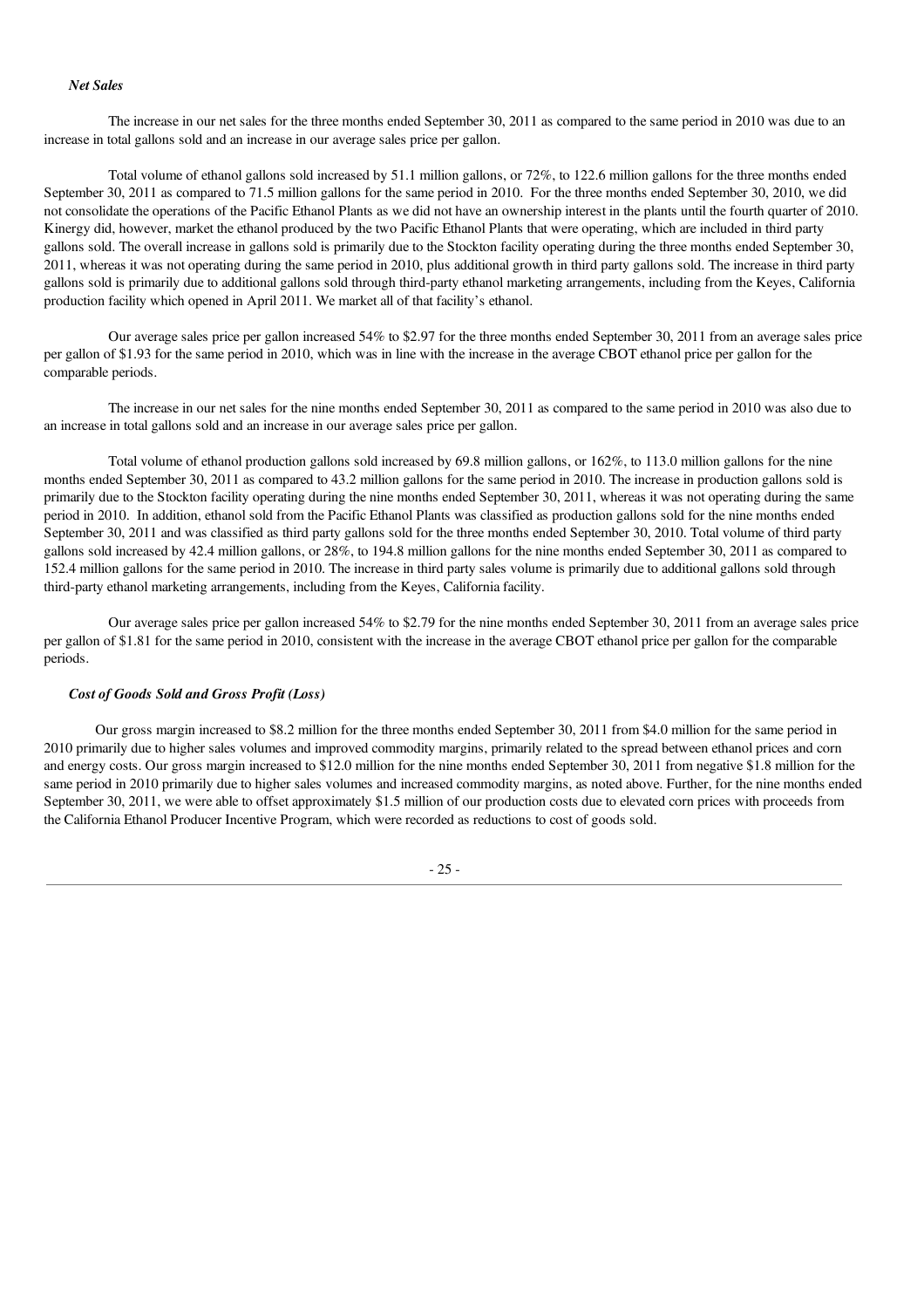### *Selling, General and Administrative Expenses*

The following table presents our selling, general and administrative expenses, or SG&A, in dollars and as a percentage of net sales (in thousands, except percentages):

|                         |               | <b>Three Months Ended</b> |  |       |  |             |               | <b>Nine Months Ended</b> |        |             |         |  |         |         |  |  |
|-------------------------|---------------|---------------------------|--|-------|--|-------------|---------------|--------------------------|--------|-------------|---------|--|---------|---------|--|--|
|                         | September 30, |                           |  |       |  | Variance in | September 30, |                          |        | Variance in |         |  |         |         |  |  |
|                         |               | 2011                      |  | 2010  |  | Dollars     | Percent       |                          | 2011   |             | 2010    |  | Dollars | Percent |  |  |
| Selling, general and    |               |                           |  |       |  |             |               |                          |        |             |         |  |         |         |  |  |
| administrative expenses |               | 3.495                     |  | 2.732 |  | 763         | 27.9% \$      |                          | 11.742 |             | 9.065   |  | 2.677   | 29.5%   |  |  |
| Percentage of net sales |               | 1.3%                      |  | 5.9%  |  |             |               |                          | 1.8%   |             | $4.7\%$ |  |         |         |  |  |

Our SG&A increased in absolute dollars, but decreased as a percentage of net sales for the three and nine months ended September 30, 2011 as compared to the same periods in 2010.

SG&A increased \$0.8 million to \$3.5 million for the three months ended September 30, 2011 as compared to \$2.7 million for the same period in 2010. The increase in the dollar amount of SG&A is primarily due to the following factors:

- salaries and benefits increased by \$0.3 million due to salary adjustments;
- · professional fees increased by \$0.1 million due to due to organizational costs incurred by New PE Holdco; and
- · amortization of intangibles increased by \$0.1 million due to amortization of the Pacific Ethanol tradename by New PE Holdco.

SG&A increased \$2.6 million to \$11.7 million for the nine months ended September 30, 2011 as compared to \$9.1 million for the same period in 2010. The increase in the dollar amount of SG&A is primarily due to the following factors:

- noncash compensation expenses increased by \$0.6 million due to increased grants of restricted stock awards to our employees and members of our board of directors; during the prior year period, we made fewer grants as we continued to execute on our restructuring plans;
- professional fees increased by \$0.4 million due to organizational costs incurred by New PE Holdco; and
- · amortization of intangibles increased by \$0.4 million due to amortization of the Pacific Ethanol tradename by New PE Holdco.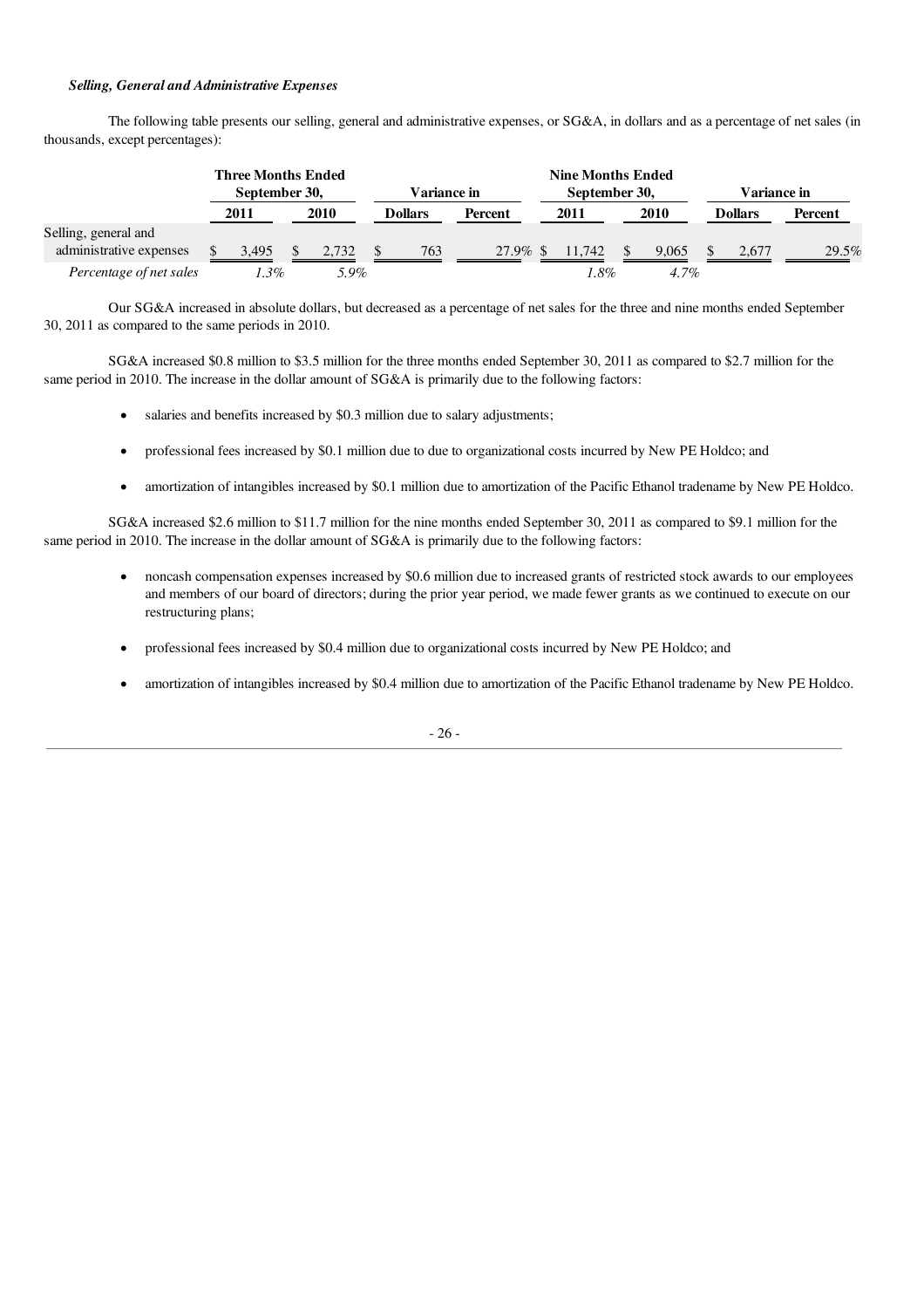#### *Fair Value Adjustments on Convertible Debt and Warrants*

The following table presents our fair value adjustments on convertible debt and warrants in dollars and as a percentage of net sales (in thousands, except percentages):

|                                                   | <b>Three Months Ended</b><br>September 30, |                                 | Variance in    |           | <b>Nine Months Ended</b><br>September 30, |                                | Variance in    |         |
|---------------------------------------------------|--------------------------------------------|---------------------------------|----------------|-----------|-------------------------------------------|--------------------------------|----------------|---------|
|                                                   | 2011                                       | 2010                            | <b>Dollars</b> | Percent   | 2011                                      | 2010                           | <b>Dollars</b> | Percent |
| Fair value adjustments on<br>convertible debt and |                                            |                                 |                |           |                                           |                                |                |         |
| warrants                                          | 4.113                                      | $\hspace{0.1mm}-\hspace{0.1mm}$ | 4,113          | <b>NA</b> | 6.968                                     | $\overbrace{\hspace{25mm}}^{}$ | 6.968          | NA      |
| Percentage of net sales                           | $1.5\%$                                    | $-\%$                           |                |           | $1.1\%$                                   | $-\%$                          |                |         |

We issued convertible debt and warrants in the fourth quarter of 2010 for \$35.0 million in cash. The convertible debt and warrants are recorded at fair value. We recorded income of \$4.1 million and \$7.0 million related to the subsequent fair value adjustments of these instruments for the three and nine months ended September 30, 2011, respectively.

#### *Loss on Investment in Front Range*

The following table presents our loss on investment in Front Range in dollars and as a percentage of net sales (in thousands, except percentages):

|                         |      | September 30, | <b>Three Months Ended</b> | Variance in     |              | <b>Nine Months Ended</b><br>September 30, |         | Variance in    |           |
|-------------------------|------|---------------|---------------------------|-----------------|--------------|-------------------------------------------|---------|----------------|-----------|
|                         | 2011 |               | <b>2010</b>               | <b>Dollars</b>  | Percent      | 2011                                      | 2010    | <b>Dollars</b> | Percent   |
| Loss on investment in   |      |               |                           |                 |              |                                           |         |                |           |
| <b>Front Range</b>      |      |               | 12,146                    | S.<br>(12, 146) | $(100)\%$ \$ |                                           | 12,146  | (12, 146)      | $(100)\%$ |
| Percentage of net sales |      | $-\%$         | 26.4%                     |                 |              | $-\%$                                     | $6.3\%$ |                |           |

On September 27, 2010, we entered into an agreement to sell our entire interest in Front Range for \$18.5 million in cash. The carrying value of our interest in Front Range prior to the sale was \$30.6 million. As a result, we reduced our investment in Front Range to fair value, resulting in charge of \$12.1 million. We closed the sale of our interest in Front Range on October 6, 2010.

## *Loss on Extinguishments of Debt*

The following table presents our loss on extinguishments of debt in dollars and as a percentage of net sales (in thousands, except percentages):

|                            | <b>Three Months Ended</b><br>September 30, |  |                                 |  |                                 | √ariance in | <b>Nine Months Ended</b><br>September 30, |       | Variance in    |           |
|----------------------------|--------------------------------------------|--|---------------------------------|--|---------------------------------|-------------|-------------------------------------------|-------|----------------|-----------|
|                            | 2011                                       |  | 2010                            |  | <b>Dollars</b>                  | Percent     | 2011                                      | 2010  | <b>Dollars</b> | Percent   |
| Loss on extinguishments of |                                            |  |                                 |  |                                 |             |                                           |       |                |           |
| debt                       |                                            |  | $\hspace{0.1mm}-\hspace{0.1mm}$ |  | $\hspace{0.1mm}-\hspace{0.1mm}$ | NA.         | $\hspace{0.1mm}-\hspace{0.1mm}$           | 2,159 | (2,159)        | $(100)\%$ |
| Percentage of net sales    |                                            |  |                                 |  |                                 |             | $-\%$                                     | l.1%  |                |           |

We were party to certain agreements designed to satisfy our outstanding debt to Lyles. Under these agreements, we issued shares to a third party which acquired outstanding debt owed to Lyles in successive transactions. Under these transactions, we issued an aggregate of 3.4 million shares in the nine months ended September 30, 2010, resulting in an aggregate loss of \$2.2 million for the nine months ended September 30, 2010. We determined fair value based on the closing price of our shares at the end of an applicable period, which was the date the net shares to be issued were determinable. We did not issue any shares in the three months ended September 30, 2010 or in the nine months ended September 30, 2011.

- 27 -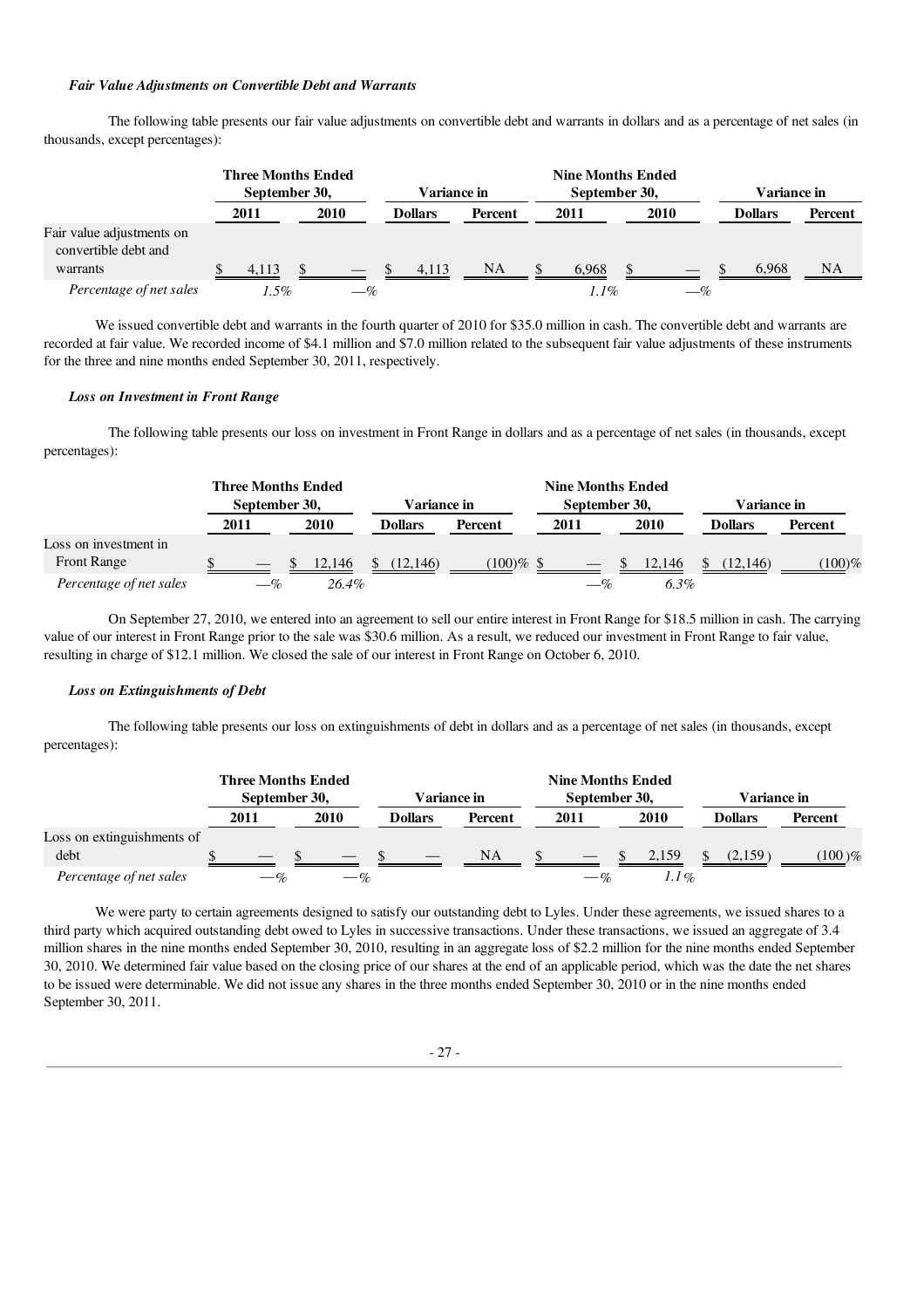### *Interest Expense, net*

The following table presents our interest expense, net in dollars and our interest expense, net as a percentage of net sales (in thousands, except percentages):

|                         | <b>Three Months Ended</b> |  |        |  |             |           | <b>Nine Months Ended</b> |       |             |         |
|-------------------------|---------------------------|--|--------|--|-------------|-----------|--------------------------|-------|-------------|---------|
|                         | September 30,             |  |        |  | Variance in |           | September 30.            |       | Variance in |         |
|                         | 2011                      |  | 2010   |  | Dollars     | Percent   | 2011                     | 2010  | Dollars     | Percent |
| Interest expense, net   | 4.071                     |  | 599    |  | 3.472       | 579.6% \$ | 11.337                   | 3.462 | 7.875       | 227.5%  |
| Percentage of net sales | $.5\%$                    |  | $.3\%$ |  |             |           | $.7\%$                   | 1.8%  |             |         |

Interest expense, net increased by \$3.5 million to \$4.1 million for the three months ended September 30, 2011 from \$0.6 million for the same period in 2010. Interest expense, net increased by \$7.8 million to \$11.3 million for the nine months ended September 30, 2011 from \$3.5 million for the same period in 2010. The increase in interest expense, net for the periods is primarily due to increased average debt balances, which includes our senior convertible notes and New PE Holdco's credit facility, neither of which were applicable for the comparable periods in 2010. In addition, the increase is related to early voluntary conversions by the holders of our senior convertible notes, whereby upon conversion, "make-whole" interest is paid on the principal amounts converted in an amount that would have accrued had the principal amounts remained outstanding through maturity.

# *Other Expense, net*

The following table presents our other expense, net in dollars and our other expense, net as a percentage of net sales (in thousands, except percentages):

|                         | <b>Three Months Ended</b> |      |             |               | <b>Nine Months Ended</b> |      |                |            |
|-------------------------|---------------------------|------|-------------|---------------|--------------------------|------|----------------|------------|
|                         | September 30,             |      | Variance in |               | September 30,            |      | Variance in    |            |
|                         | 2011                      | 2010 | Dollars     | Percent       | 2011                     | 2010 | <b>Dollars</b> | Percent    |
| Other expense, net      | 166                       | 622  | (456)       | $(73.3)\%$ \$ | 709                      | .088 | (379)          | $(34.8)\%$ |
| Percentage of net sales | 0.1%                      | .4%  |             |               | $0.1\%$                  | 0.6% |                |            |

Other expense, net decreased by \$0.4 million to \$0.2 million for the three months ended September 30, 2011 from \$0.6 million for the same period in 2010. Other expense, net decreased by \$0.4 million to \$0.7 million for the nine months ended September 30, 2011 from \$1.1 million for the same period in 2010. The decreases in other expense, net are primarily due to the reduction of equity losses from our investment in Front Range, in which we owned a 42% interest in the 2010 periods, which was partially offset by increases in bank fees.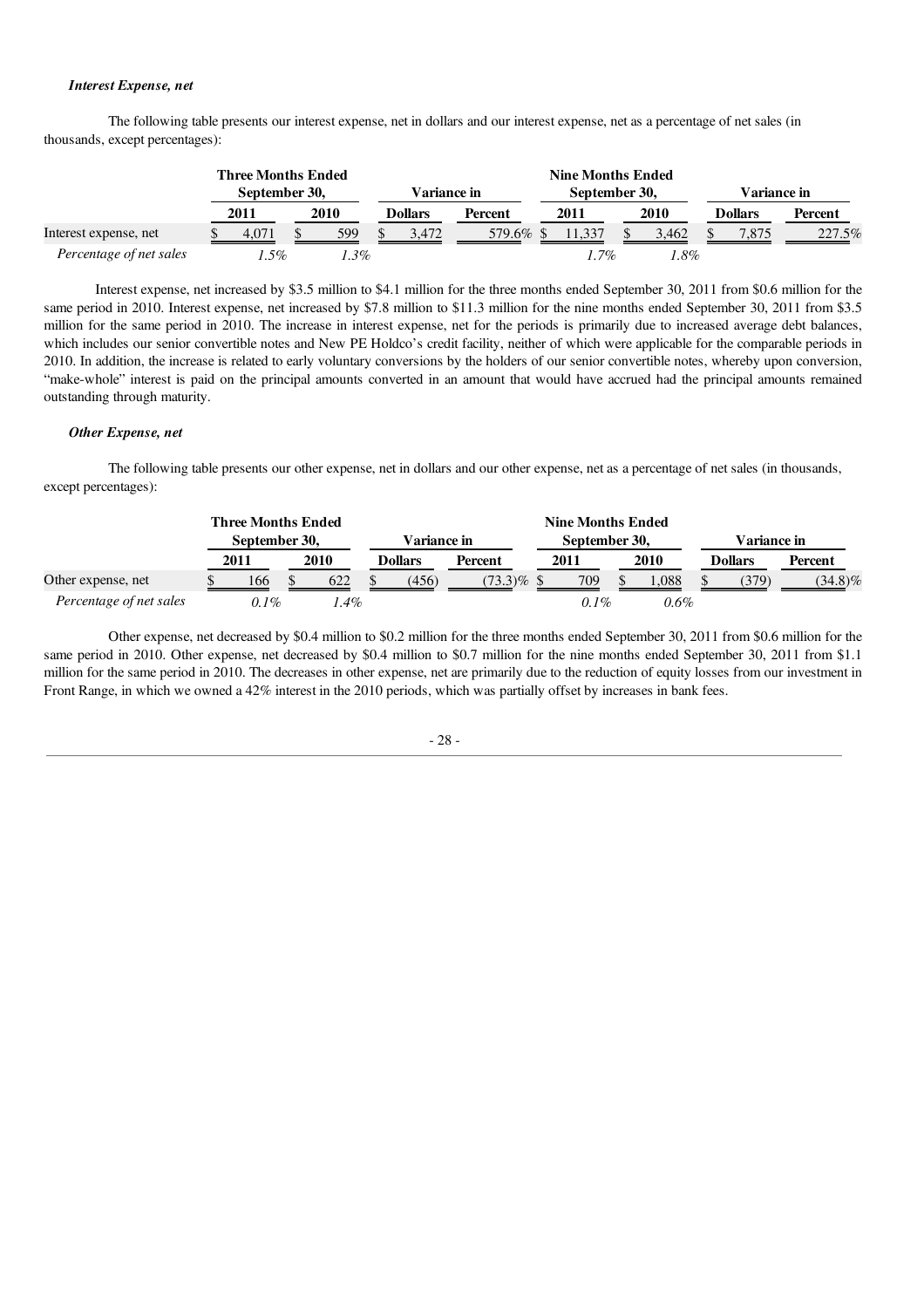### *Reorganization Costs and Gain from Bankruptcy Exit*

The following table presents our reorganization costs and gain from bankruptcy exit in dollars and as a percentage of net sales (in thousands, except percentages):

|                           | <b>Three Months Ended</b><br>September 30,<br>2011 |  |       |  | <b>Variance in</b> |           | <b>Nine Months Ended</b><br>September 30, |           |                | Variance<br>in |
|---------------------------|----------------------------------------------------|--|-------|--|--------------------|-----------|-------------------------------------------|-----------|----------------|----------------|
|                           |                                                    |  | 2010  |  | <b>Dollars</b>     | Percent   | 2011                                      | 2010      | <b>Dollars</b> | Percent        |
| Reorganization costs      |                                                    |  |       |  |                    | NΑ        |                                           | 4,153     | (4,153)        | $(100.0)\%$    |
| Percentage of net sales   | $-\%$                                              |  | $-\%$ |  |                    |           | $-\%$                                     | 2.1%      |                |                |
| Gain from bankruptcy exit |                                                    |  |       |  |                    | <b>NA</b> |                                           | \$119,408 | (119, 408)     | $(100.0)\%$    |
| Percentage of net sales   |                                                    |  |       |  |                    |           | $-\%$                                     | 61.5%     |                |                |

In accordance with the Financial Accounting Standards Board's Accounting Standards Codification 852, *Reorganizations*, revenues, expenses, realized gains and losses, and provisions for losses that can be directly associated with the reorganization and restructuring of a business must be reported separately as reorganization items in the statements of operations. Professional fees directly related to the reorganization include fees associated with advisors to the Plant Owners, unsecured creditors, secured creditors and administrative costs in complying with reporting rules under the Bankruptcy Code. Reorganization costs consisted of the following (in thousands):

|                   | <b>Three Months Ended</b><br>September 30, |                   | <b>Nine Months Ended</b><br>September 30, |       |
|-------------------|--------------------------------------------|-------------------|-------------------------------------------|-------|
|                   | 2011                                       | 2010              | 2011                                      | 2010  |
| Professional fees | ___                                        | $\hspace{0.05cm}$ |                                           | 4,036 |
| Trustee fees      |                                            |                   |                                           | 17    |
| Total             | __                                         | $-$               |                                           | 4.153 |

On the Effective Date, we no longer owned the Plant Owners. As a result, we removed the net liabilities from our consolidated financial statements, resulting in a net gain from bankruptcy exit of \$119.4 million.

### *Net (Income) Loss Attributed to Noncontrolling Interest in Variable Interest Entity*

The following table presents the proportionate share of the net (income) loss attributed to noncontrolling interest in variable interest entity, and net (income) loss attributed to noncontrolling interest in variable interest entity as a percentage of net sales (in thousands, except percentages):

|                                                            | <b>Three Months Ended</b><br>September 30, |             | <b>Variance in</b> |         | <b>Nine Months Ended</b><br>September 30, |             | Variance in    |           |
|------------------------------------------------------------|--------------------------------------------|-------------|--------------------|---------|-------------------------------------------|-------------|----------------|-----------|
|                                                            | 2011                                       | <b>2010</b> | <b>Dollars</b>     | Percent | 2011                                      | <b>2010</b> | <b>Dollars</b> | Percent   |
| Net (income) loss attributed<br>to noncontrolling interest |                                            |             |                    |         |                                           |             |                |           |
| in variable interest entity                                | 217                                        |             | (217)              | NA.     | 9.905                                     |             | 9.905          | <b>NA</b> |
| Percentage of net sales                                    | $(0.1)\%$                                  | $-\%$       |                    |         | 1.5%                                      | $-\%$       |                |           |

Net (income) loss attributed to noncontrolling interest in variable interest entity relates to our consolidated treatment of New PE Holdco, a variable interest entity, beginning October 6, 2010. For the three and nine months ended September 30, 2011, we consolidated the entire income statement of New PE Holdco. However, because we owned only 20% of New PE Holdco, we reduced our net income (loss) for the amount attributed to noncontrolling interest in variable interest entity corresponding to the 80% ownership interest that we do not own.

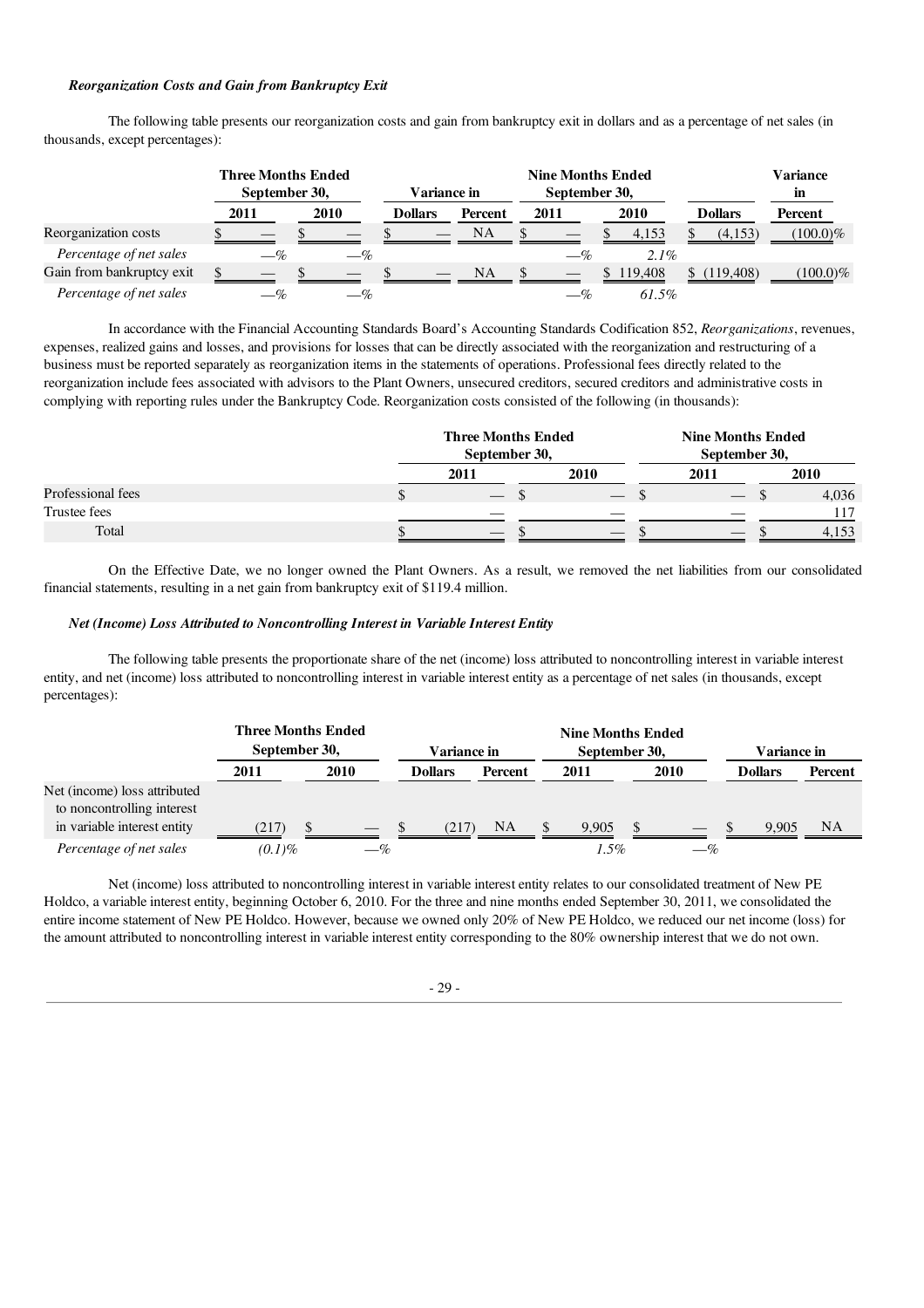#### *Net Income (Loss) Attributed to Pacific Ethanol*

The following table presents our net income (loss) attributed to Pacific Ethanol in dollars and our net income (loss) attributed to Pacific Ethanol as a percentage of net sales (in thousands, except percentages):

|                                                       | <b>Three Months Ended</b><br>September 30,<br>2011 |  | Variance in |                | <b>Nine Months Ended</b><br>September 30, |         | Variance in |                |            |
|-------------------------------------------------------|----------------------------------------------------|--|-------------|----------------|-------------------------------------------|---------|-------------|----------------|------------|
|                                                       |                                                    |  | 2010        | <b>Dollars</b> | Percent                                   | 2011    | 2010        | <b>Dollars</b> | Percent    |
| Net income (loss)<br>attributed to Pacific<br>Ethanol | 4.352                                              |  | 12.118)     | 16,470         | $135.9\%$ \$                              | 5,120   | 85,539      | (80, 419)      | $(94.0)\%$ |
| Percentage of net sales                               | .6%                                                |  | $(26.3)\%$  |                |                                           | $0.8\%$ | 44.1%       |                |            |

Net income (loss) attributed to Pacific Ethanol increased during the three months ended September 30, 2011 as compared to the same period in 2010, primarily due to an increase in operating income and fair value adjustments on convertible debt and warrants. Net income (loss) attributed to Pacific Ethanol decreased during the nine months ended September 30, 2011 as compared to the same period in 2010, primarily due to a gain from bankruptcy exit of \$119.4 million in 2010.

#### *Preferred Stock Dividends and Income (Loss) Available to Common Stockholders*

The following table presents the preferred stock dividends in dollars for our Series B Cumulative Convertible Preferred Stock, or Series B Preferred Stock, these preferred stock dividends as a percentage of net sales, and our income (loss) available to common stockholders in dollars and our income (loss) available to common stockholders as a percentage of net sales (in thousands, except percentages):

|                            | <b>Three Months Ended</b> |            |                |               | <b>Nine Months Ended</b> |         |                    |            |
|----------------------------|---------------------------|------------|----------------|---------------|--------------------------|---------|--------------------|------------|
|                            | September 30,             |            | Variance in    |               | September 30,            |         | <b>Variance in</b> |            |
|                            | 2011                      | 2010       | <b>Dollars</b> | Percent       | 2011                     | 2010    | <b>Dollars</b>     | Percent    |
| Preferred stock dividends  | 319                       | 758        | (439)          | $(57.9)\%$ \$ | 946                      | 2,346   | (1,400)            | $(59.7)\%$ |
| Percentage of net sales    | $0.1\%$                   | 1.6%       |                |               | $0.1\%$                  | $1.2\%$ |                    |            |
| Income (loss) available to |                           |            |                |               |                          |         |                    |            |
| common stockholders        | 4,033                     | 12,876)    | 16.909         | 131.3%        | 4.174                    | 83,193  | (79,019)           | $(95.0)\%$ |
| Percentage of net sales    | 1.5%                      | $(28.0)\%$ |                |               | 0.6%                     | 42.9%   |                    |            |

Shares of our Series B Preferred Stock are entitled to quarterly cumulative dividends payable in arrears in an amount equal to 7% per annum, of the purchase price per share of the Series B Preferred Stock. We have accrued dividends on our Series B Preferred Stock in the aggregate amount of \$0.3 million and \$0.8 million, for the three months ended September 30, 2011 and 2010, and \$0.9 million and \$2.3 million, for the nine months ended September 30, 2011 and 2010, respectively, resulting in total accrued and unpaid dividends of \$7.0 million as of September 30, 2011.

- 30 -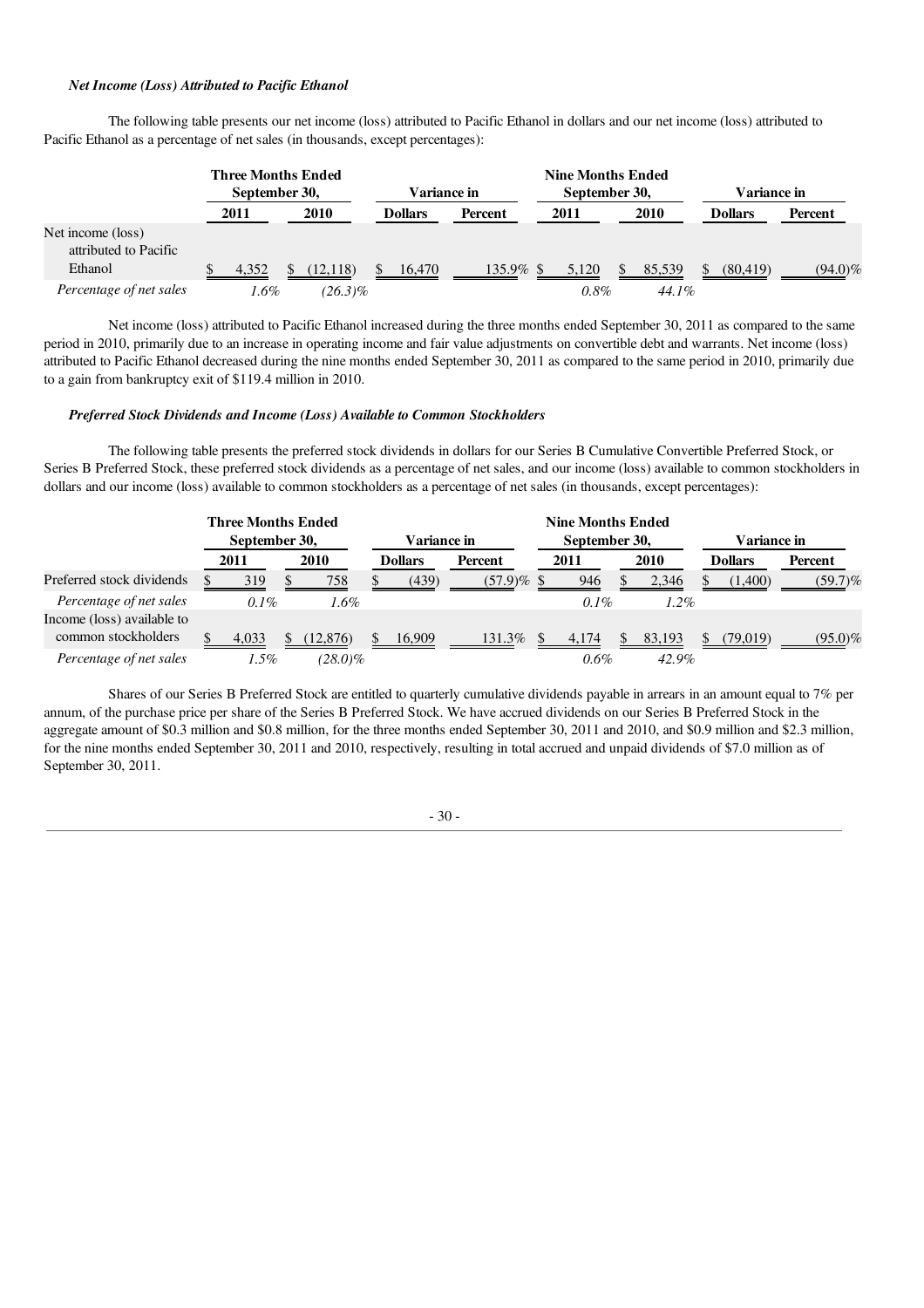#### Liquidity and Capital Resources

During the three months ended September 30, 2011, we funded our operations primarily from cash provided by operations, borrowings under our credit facilities and the remaining proceeds from the issuance and sale of our senior convertible notes and Warrants. We had working capital of \$53.7 million and \$9.5 million as of September 30, 2011 and December 31, 2010, respectively. We had cash and cash equivalents of \$16.8 million and \$8.7 million as of September 30, 2011 and December 31, 2010, respectively.

Our current available capital resources consist of cash on hand and amounts available for borrowing under Kinergy's credit facility. In addition, New PE Holdco has a credit facility for use in the operations of the Pacific Ethanol Plants. We expect that our future available capital resources will consist primarily of our remaining cash balances, amounts available for borrowing, if any, under Kinergy's credit facility, cash generated from Kinergy's ethanol marketing business, fees paid under our asset management agreement relating to our operation of the Pacific Ethanol Plants, distributions, if any, in respect of our ownership interest in New PE Holdco, and the remaining proceeds of any future debt and/or equity financings.

We believe that current and future available capital resources, revenues generated from operations, and other existing sources of liquidity, including our credit facilities, will be adequate to meet our anticipated working capital and capital expenditure requirements for at least the next twelve months. If, however, our capital requirements or cash flow vary materially from our current projections, if unforeseen circumstances occur, or if we require a significant amount of cash to fund future acquisitions, we may require additional financing. Our failure to raise capital, if needed, could restrict our growth, or hinder our ability to compete.

#### *Quantitative Quarter-End Liquidity Status*

We believe that the following amounts provide insight into our liquidity and capital resources. The following selected financial information should be read in conjunction with our consolidated financial statements and notes to consolidated financial statements included elsewhere in this report, and the other sections of "Management's Discussion and Analysis of Financial Condition and Results of Operations" contained in this report (dollars in thousands):

|                                               | September 30,<br>2011 |      | December 31,<br>2010 | Variance   |
|-----------------------------------------------|-----------------------|------|----------------------|------------|
| Cash and cash equivalents                     | 16,808                | - \$ | 8,736                | 92.4%      |
| Current assets                                | \$<br>77,298          | -S   | 57,324               | 34.8%      |
| Total assets of variable interest entity      | \$<br>177,130         | -S   | 183,652              | $(3.6)\%$  |
| Current liabilities                           | \$<br>23,621          | - \$ | 47,831               | $(50.6)\%$ |
| Property and equipment, net                   | \$<br>161,637         | -8   | 168,976              | $(4.3)\%$  |
| Notes payable, current portion                | \$<br>12,146          | - S  | 38,108               | $(68.1)\%$ |
| Notes payable, noncurrent portion             | \$<br>101,105         | ∣\$  | 84,981               | 19.0%      |
| Total liabilities of variable interest entity | \$<br>84,095          | - \$ | 74,939               | 12.2%      |
| Working capital                               | \$<br>53,677          | - \$ | 9.493                | 465.4%     |
| Working capital ratio                         | 3.27                  |      | 1.20                 | 172.5%     |

### *Change in Working Capital and Cash Flows*

Working capital increased to \$53.7 million at September 30, 2011 from \$9.5 million at December 31, 2010 as a result of increases in current assets of \$20.0 million and decreases in current liabilities of \$24.2 million.

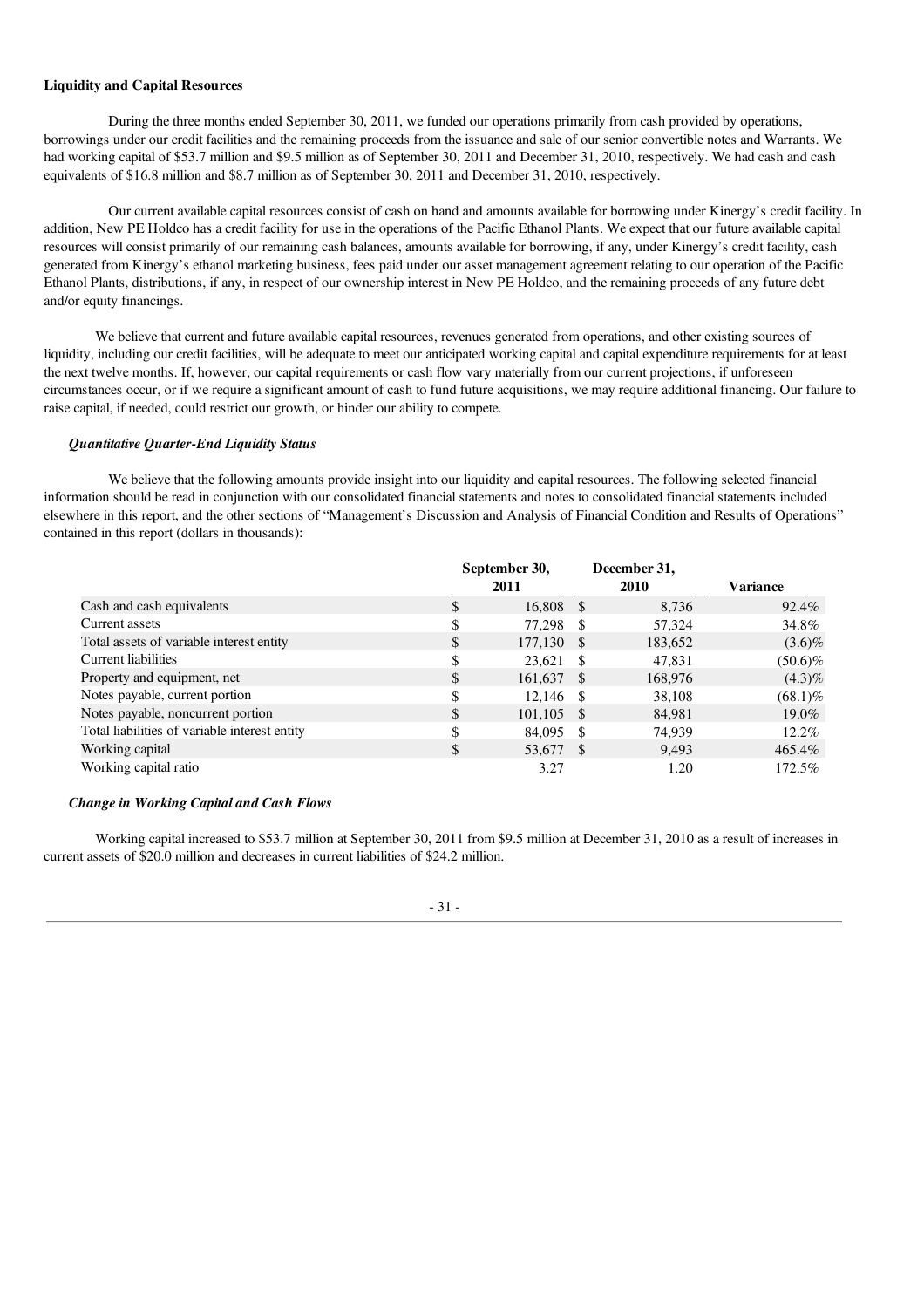Current assets increased primarily due to an increase in cash and cash equivalents of \$8.1 million, inventories of \$5.1 million, prepaid inventory of \$3.5 million and accounts receivable of \$2.4 million, as a result of higher sales volumes, improved gross margins and increased collections on receivables.

Current liabilities decreased primarily due to decreases in the current portion of our long-term debt, as a result of installment payments and additional voluntary conversions on our senior convertible notes in the aggregate amount of \$26.0 million, which was partially offset by an increase in accounts payable and accrued liabilities of a combined \$1.8 million related to an increase in commodity prices and sales volumes.

Cash used in operating activities of \$7.6 million resulted primarily from a consolidated net loss of \$4.8 million, an increase in accounts receivable of \$2.2 million, an increase in inventories and prepaid inventories of \$8.7 million and a gain on fair value adjustments of \$7.0 million. These increases were partially offset by depreciation expense of \$9.5 million, an increase in accounts payable and accrued expenses of \$3.9 million and noncash compensation of \$2.0 million.

Cash used in investing activities of \$1.5 million resulted from additions to property and equipment.

Cash provided by financing activities of \$17.1 million resulted from net proceeds from borrowings under our credit facilities.

### *Convertible Notes*

We have raised \$35.0 million through the issuance and sale of \$35.0 million in principal amount of senior convertible notes and warrants to purchase 2.9 million shares of our common stock.

The Convertible Notes mature on May 6, 2012, subject to the right of the lenders to extend the date (i) if an event of default under the Convertible Notes has occurred and is continuing or any event shall have occurred and be continuing that with the passage of time and the failure to cure would result in an event of default under the Convertible Notes, and (ii) for a period of 20 business days after the consummation of specific types of transactions involving a change of control. The Convertible Notes bear interest at the rate of 8% per annum, which is compounded monthly, with any accrued interest recorded as an accrued liability in the consolidated balance sheets. The interest rate will increase to 15% per annum upon the occurrence of an event of default.

Interest on the Convertible Notes is payable in arrears on specified installment dates. If a holder elects to convert or redeem all or any portion of a Convertible Note prior to the maturity date, all interest that would have accrued on the amount being converted or redeemed through the maturity date will also be payable. If we elect to redeem all or any portion of a Convertible Note prior to the maturity date, all interest that would have accrued through the maturity date on the amount redeemed will also be payable.

We are obligated to make amortization payments with respect to the principal amount of each Convertible Note on the first trading day of each calendar month after August 1, 2011 until the Maturity Date, collectively with the Maturity Date, the Installment Dates.

On each Installment Date, occurring after August 1, 2011, we shall pay on each Convertible Note an amount equal to: (i) with respect to any Installment Date other than the Maturity Date, the lesser of  $(A)$  the product of  $(I)$  the quotient of  $(x)$  \$21 million divided by  $(y)$  9, multiplied by (II) the fraction equal to (m) the principal amount of the Initial Note on October 6, 2010 divided by (n) \$35 million and (B) the principal amount under the Convertible Note as of such Installment Date, and (ii) with respect to the Maturity Date, the principal amount under the Convertible Note, together with, in each case of clauses (i) and (ii), the sum of any accrued and unpaid Interest as of such Installment Date under the Convertible Note and accrued and unpaid late charges, if any, under the Convertible Note as of such Installment Date, or the Installment Amount.We may elect to pay the Installment Amount and applicable interest in cash or shares of our common stock, at our election, subject to the satisfaction of certain conditions.

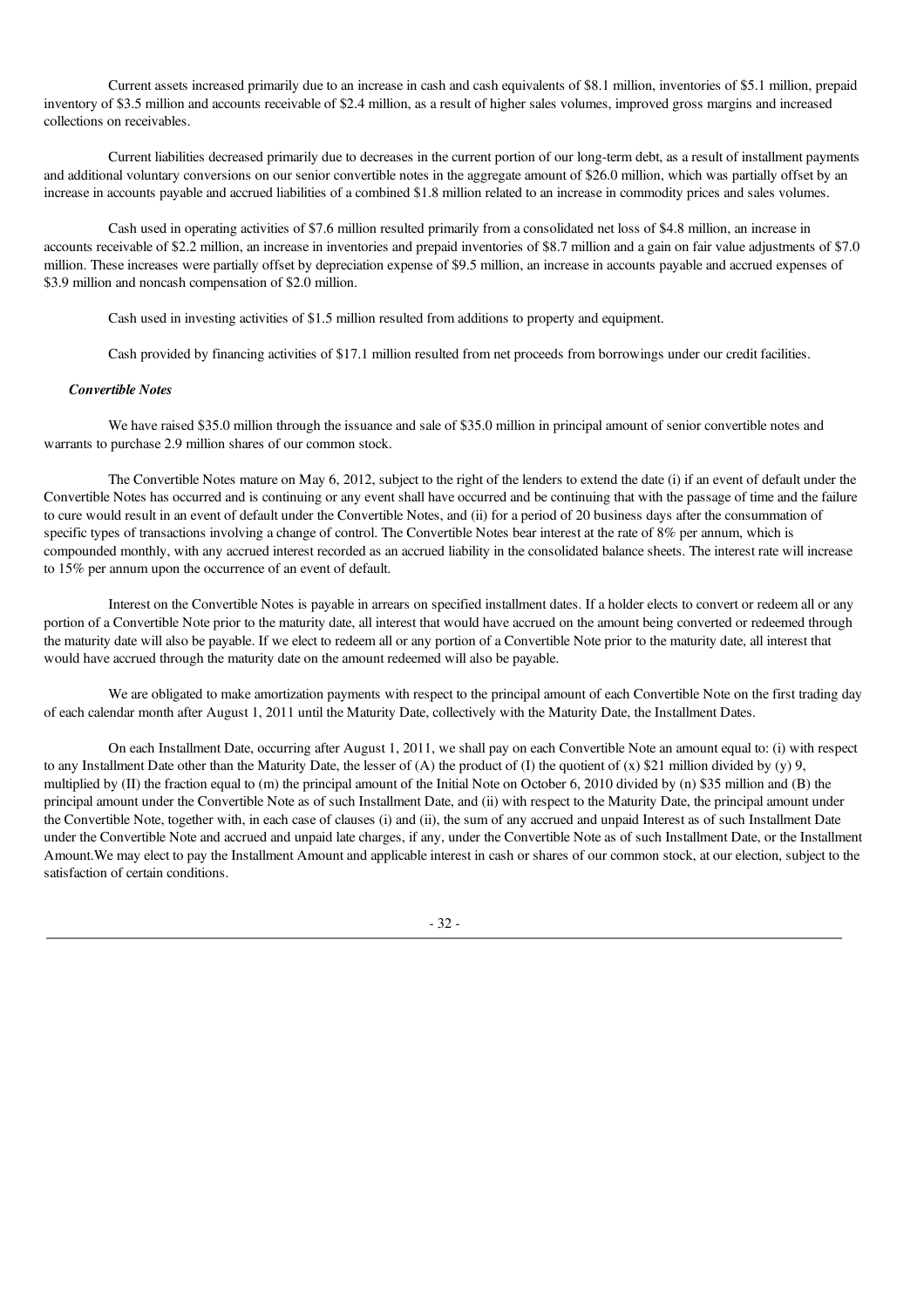If we elect to make all or part of an amortization payment in shares of our common stock, we are required to deliver to the holders of the Convertible Notes the amount of shares of our common stock equal to the portion of the amount being paid in shares of our common stock divided by the lesser of the then existing Conversion Price and 85% of the average of the volume weighted average prices of the 5 lowest trading days during the 20 consecutive trading day period ending on the trading day immediately prior to the applicable Installment Date.

All amounts due under the Convertible Notes are convertible at any time, in whole or in part, at the option of the holders into shares of our common stock at a specified conversion price, or Conversion Price. The Convertible Notes were initially convertible into shares of our common stock at the initial Conversion Price of \$5.95 per share, or Fixed Conversion Price. The Conversion Price is not to exceed \$5.95 and, unless we obtain a waiver, we cannot make monthly amortization and interest payments in shares of common stock if the Conversion Price is less than \$0.60.

The Convertible Notes are now convertible by the holders into shares of our common stock at a Conversion Price that is determined as follows:

- · If we have elected to make an amortization payment in shares of common stock and the date of conversion occurs during the 15 calendar day period following (and including) the applicable Installment Date, or Initial Period, the Conversion Price will equal the lesser of (i) the Fixed Conversion Price, and (ii) the average of the volume weighted average prices of our common stock for each of the five lowest trading days during the 20 trading day period immediately prior to the Initial Period.
- · If we have elected to make an amortization payment in shares of common stock and the date of conversion occurs during the period beginning on the 16th calendar day after the applicable Installment Date and ending on the day immediately prior to the next Installment Date or the maturity date, the Conversion Price will equal the lesser of (i) the Fixed Conversion Price, and (ii) the closing bid price of our common stock on the trading date immediately before the date of conversion.
- The holder may, up to three times, elect a 12% discount to the closing bid price of our common stock on the date immediately before the conversion.
- Four of the seven holders may, up to fifteen times, elect a 15% discount to the closing bid price of our common stock on the date immediately before the conversion while the other three holders may, up to fifteen times, elect a 10% discount to the closing bid price of our common stock on the date immediately before the conversion.

In addition, if an event of default has occurred and is continuing, the Conversion Price will be equal to the lesser of (i) the Fixed Conversion Price, and (ii) the closing bid price of our common stock on the trading date immediately before the date of conversion.

The Fixed Conversion Price is subject to "full ratchet" anti-dilution adjustment where if we were to issue or are deemed to have issued specified securities at a price lower than the then applicable Fixed Conversion Price, the Fixed Conversion Price will immediately decline to equal the price at which we issued or are deemed to have issued the securities. In addition, if we sell or issue any securities with "floating" conversion prices based on the market price of our common stock, the holder of a Convertible Note will have the right to substitute that "floating" conversion price for the Fixed Conversion Price upon conversion of all or part of the Convertible Note.We have agreed to pay "buy-in" damages of the converting holder if we fail to timely deliver common stock upon conversion of the Convertible Notes.

- 33 -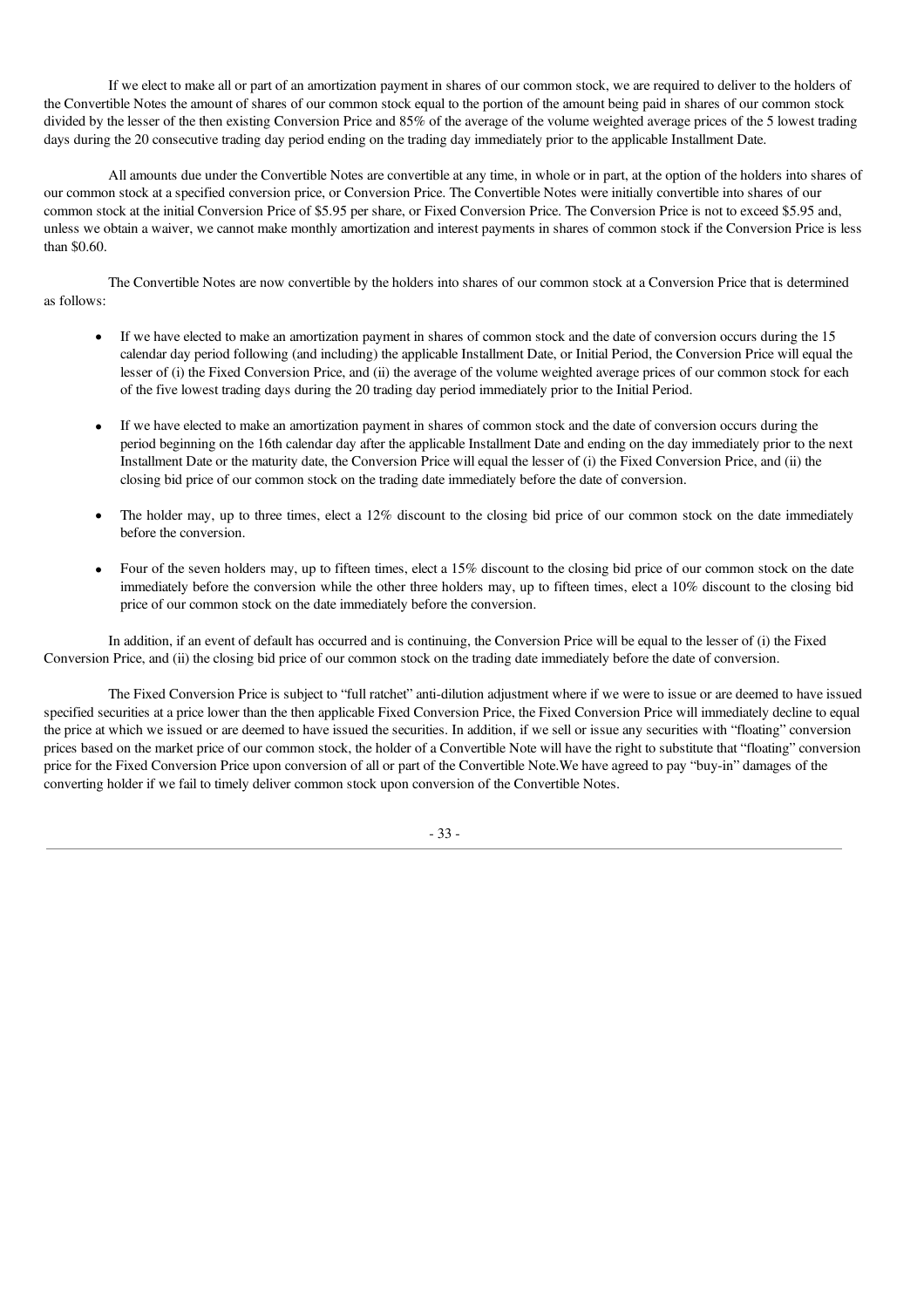The following table summarizes the Installment Amounts and additional conversions by the note holders through and as of September 30, 2011 (in thousands):

|                                |   | Principal | Interest | Total  | <b>Shares</b> |
|--------------------------------|---|-----------|----------|--------|---------------|
| Installment Amount $-3/7/2011$ | S | 3.500     | 1,263    | 4.763  | 1,148         |
| Installment Amount $-5/2/2011$ |   | 3,500     | 383      | 3,883  | 1,396         |
| Installment Amount $-6/1/2011$ |   | 3.350     | 176      | 3.526  | 1,563         |
| Holder Conversions – O2 2011   |   | 900       | 49       | 949    | 428           |
| Installment Amount $-7/1/2011$ |   | 3.450     | 159      | 3.609  | 3,313         |
| Installment Amount $-9/1/2011$ |   | 283       | 144      | 427    | $\ast$        |
| Holder Conversions – O3 2011   |   | 10,688    | 649      | 11,337 | 27,144        |
|                                |   | 25,671    | 2,823    | 28,494 | 34,992        |

 $\overline{\phantom{a}}$  , we can also the contract of  $\overline{\phantom{a}}$ \* Cash payment

On October 3, 2011, we paid the Installment Amount in cash of \$928,500 in principal and \$64,000 in interest on the Convertible Notes. On November 1, 2011, we paid the Installment Amount in cash of \$5,000 in interest on the Convertible Notes.

On November 1, 2011, we notified the holders that we would pay the Installment Amount due on December 1, 2011 in cash.

In addition to the cash payments above, since September 30, 2011 and through November 3, 2011, we issued an aggregate of 28,481,000 shares of our common stock to satisfy \$8,181,000 in principal and \$388,000 in interest in respect of additional note conversions by holders of the Convertible Notes.We intend to, subject to further voluntary conversions, pay the remainder of the principal and interest of approximately \$220,000 in cash.

### *New PE Holdco Term Debt and Working Capital Line of Credit*

On the Effective Date, approximately \$294.4 million in prepetition and post petition secured indebtedness of the Plant Owners was restructured under a Credit Agreement entered into on June 25, 2010 among the Plant Owners, as borrowers, and West LB, AG, New York Branch, and other lenders. Under the Plan, the Plant Owners' existing prepetition and post petition secured indebtedness of approximately \$294.4 million was restructured to consist of approximately \$50.0 million in three-year term loans and a new three-year revolving credit facility of up to \$35.0 million to fund working capital requirements.

#### *Notes Payable to Related Parties*

On March 31, 2009, our Chairman of the Board and our Chief Executive Officer provided funds in the aggregate amount of \$2.0 million for general working capital purposes, in exchange for two unsecured promissory notes payable by us. Interest on the unpaid principal amounts accrues at a rate per annum of 8.00%. All principal and accrued and unpaid interest on the promissory notes was due and payable in March 2010. The maturity date of these notes was initially extended to January 5, 2011. On October 29, 2010, we repaid \$0.8 million of principal on these notes and all accrued and unpaid interest. On November 5, 2010, we further extended the maturity date of these notes to March 31, 2012.

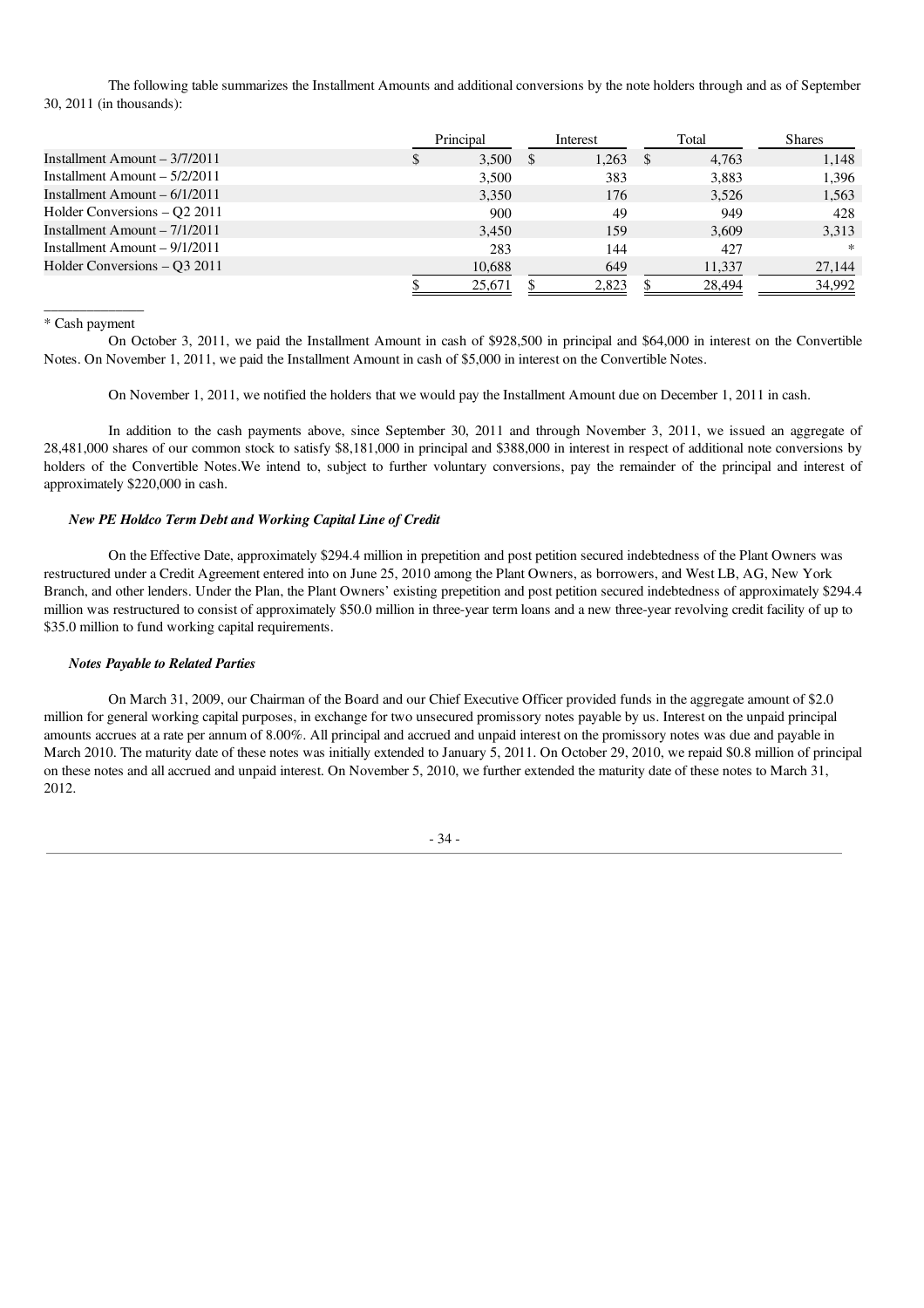### *Kinergy Operating Line of Credit*

Kinergy maintains a credit facility in the aggregate amount of up to \$30.0 million. The credit facility expires on December 31, 2013. In May 2011, Kinergy and its lender amended and increased the credit facility to up to \$30.0 million, with an optional accordion feature for an additional \$5.0 million. Interest accrues under the credit facility at a rate equal to (i) the three-month London Interbank Offered Rate (LIBOR), plus (ii) a specified applicable margin ranging between 3.50% and 4.50%. The credit facility's monthly unused line fee is 0.50% of the amount by which the maximum credit under the facility exceeds the average daily principal balance. Kinergy is also required to pay customary fees and expenses associated with the credit facility and issuances of letters of credit. In addition, Kinergy is responsible for a \$3,000 monthly servicing fee. Payments that may be made by Kinergy to Pacific Ethanol as reimbursement for management and other services provided by Pacific Ethanol to Kinergy are limited to \$750,000 per fiscal quarter in 2011, \$800,000 per fiscal quarter in 2012, and \$850,000 per fiscal quarter in 2013. Kinergy is required to meet specified EBITDA and fixed coverage ratio financial covenants under the credit facility and is prohibited from incurring any additional indebtedness (other than specific intercompany indebtedness) or making any capital expenditures in excess of \$100,000 absent the lender's prior consent. Kinergy's obligations under the credit facility are secured by a first-priority security interest in all of its assets in favor of the lender. We have guaranteed all of Kinergy's obligations under the credit facility.

# Effects of Inflation

The impact of inflation was not significant to our financial condition or results of operations for the three and nine months ended September 30, 2011 and 2010.

### Impact of New Accounting Pronouncements

None.

### ITEM 3. QUANTITATIVE AND QUALITATIVE DISCLOSURES ABOUT MARKET RISK.

Not applicable.

# ITEM 4. CONTROLS AND PROCEDURES.

### *Evaluation of Disclosure Controls and Procedures*

We conducted an evaluation under the supervision and with the participation of our management, including our Chief Executive Officer and Chief Financial Officer, of the effectiveness of the design and operation of our disclosure controls and procedures. The term "disclosure controls and procedures," as defined in Rules 13a-15(e) and 15d-15(e) under the Securities Exchange Act of 1934, as amended, or Exchange Act, means controls and other procedures of a company that are designed to ensure that information required to be disclosed by the company in the reports it files or submits under the Exchange Act is recorded, processed, summarized and reported, within the time periods specified in the Securities and Exchange Commission's rules and forms. Disclosure controls and procedures also include, without limitation, controls and procedures designed to ensure that information required to be disclosed by a company in the reports that it files or submits under the Exchange Act is accumulated and communicated to the company's management, including its principal executive and principal financial officers, or persons performing similar functions, as appropriate, to allow timely decisions regarding required disclosure. Based on this evaluation, our Chief Executive Officer and Chief Financial Officer concluded as of September 30, 2011 that our disclosure controls and procedures were effective at a reasonable assurance level.

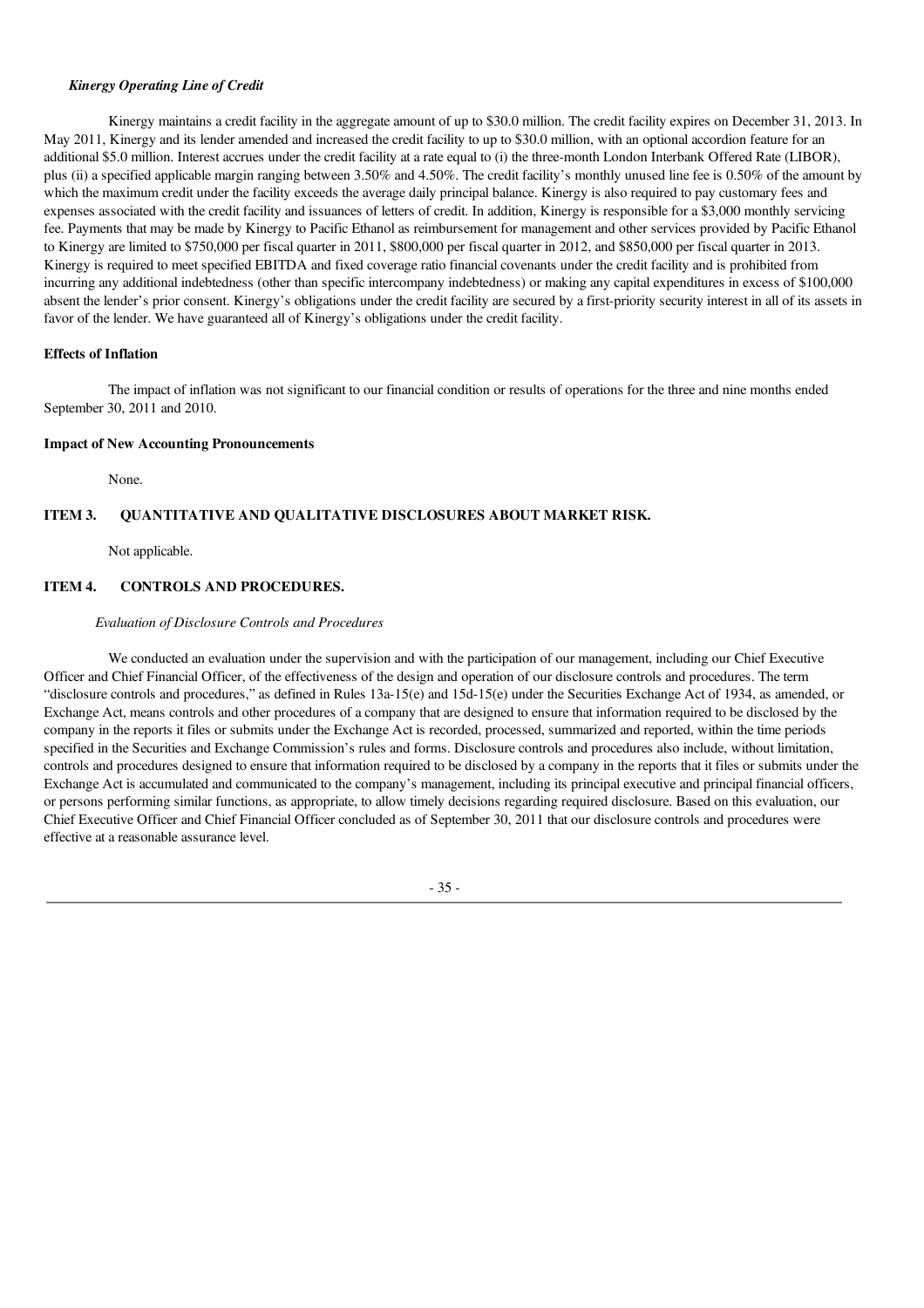#### *Changes in Internal Control over Financial Reporting*

There were no changes during the most recently completed fiscal quarter that have materially affected or are reasonably likely to materially affect, our internal control over financial reporting, as defined in Rules 13a-15(f) and 15d-15(f) under the Exchange Act.

### *Inherent Limitations on the Ef ectiveness of Controls*

Management does not expect that our disclosure controls and procedures or our internal control over financial reporting will prevent or detect all errors and all fraud. A control system, no matter how well conceived and operated, can provide only reasonable, not absolute, assurance that the objectives of the control systems are met. Further, the design of a control system must reflect the fact that there are resource constraints, and the benefits of controls must be considered relative to their costs. Because of the inherent limitations in a cost-effective control system, no evaluation of internal control over financial reporting can provide absolute assurance that misstatements due to error or fraud will not occur or that all control issues and instances of fraud, if any, have been or will be detected.

These inherent limitations include the realities that judgments in decision-making can be faulty and that breakdowns can occur because of a simple error or mistake. Controls can also be circumvented by the individual acts of some persons, by collusion of two or more people, or by management override of the controls. The design of any system of controls is based in part on certain assumptions about the likelihood of future events, and there can be no assurance that any design will succeed in achieving its stated goals under all potential future conditions. Projections of any evaluation of controls effectiveness to future periods are subject to risks. Over time, controls may become inadequate because of changes in conditions or deterioration in the degree of compliance with policies or procedures.

- 36 -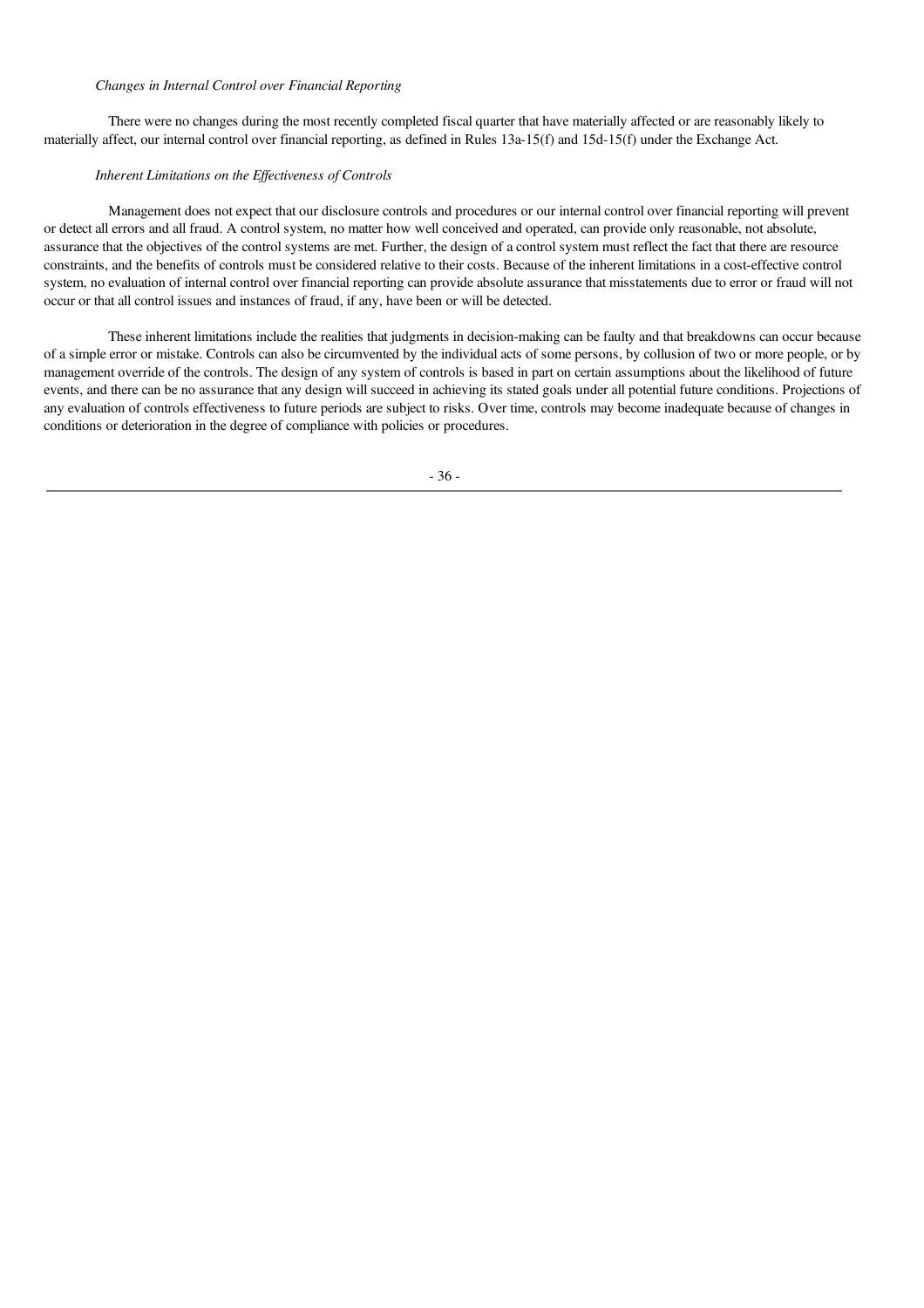### PART II - OTHER INFORMATION

#### ITEM 1. LEGAL PROCEEDINGS.

We are subject to legal proceedings, claims and litigation arising in the ordinary course of business. While the amounts claimed may be substantial, the ultimate liability cannot presently be determined because of considerable uncertainties that exist. Therefore, it is possible that the outcome of those legal proceedings, claims and litigation could adversely affect our quarterly or annual operating results or cash flows when resolved in a future period. However, based on facts currently available, management believes such matters will not adversely affect our financial position, results of operations or cash flows.

#### *Barry Spiegel – State Court Action*

On December 22, 2005, Barry J. Spiegel, a former shareholder and director of Accessity, filed a complaint in the Circuit Court of the 17th Judicial District in and for Broward County, Florida (Case No. 05018512), or the State Court Action, against Barry Siegel, Philip Kart, Kenneth Friedman and Bruce Udell, or collectively, the Individual Defendants. Messrs. Udell and Friedman are former directors of Accessity and Pacific Ethanol. Mr. Kart is a former executive officer of Accessity and Pacific Ethanol. Mr. Siegel is a former director and former executive officer of Accessity and Pacific Ethanol.

The State Court Action relates to the Share Exchange Transaction and purports to state the following five counts against the Individual Defendants: (i) breach of fiduciary duty, (ii) violation of the Florida Deceptive and Unfair Trade Practices Act, (iii) conspiracy to defraud, (iv) fraud, and (v) violation of Florida's Securities and Investor Protection Act. Mr. Spiegel based his claims on allegations that the actions of the Individual Defendants in approving a Share Exchange Transaction caused the value of his Accessity common stock to diminish and is seeking approximately \$22.0 million in damages. On March 8, 2006, the Individual Defendants filed a motion to dismiss the State Court Action. Mr. Spiegel filed his response in opposition on May 30, 2006. The court granted the motion to dismiss by Order dated December 1, 2006, on the grounds that, among other things, Mr. Spiegel failed to bring his claims as a derivative action.

On February 9, 2007, Mr. Spiegel filed an amended complaint which purports to state the following five counts: (i) breach of fiduciary duty, (ii) fraudulent inducement, (iii) violation of Florida's Securities and Investor Protection Act, (iv) fraudulent concealment, and (v) breach of fiduciary duty of disclosure. The amended complaint included Pacific Ethanol as a defendant. On March 30, 2007, Pacific Ethanol filed a motion to dismiss the amended complaint. Before the court could decide that motion, on June 4, 2007, Mr. Spiegel amended his complaint, which purports to state two counts: (a) breach of fiduciary duty, and (b) fraudulent inducement. The first count is alleged against the Individual Defendants and the second count is alleged against the Individual Defendants and Pacific Ethanol. The amended complaint was, however, voluntarily dismissed on August 27, 2007, by Mr. Spiegel as to Pacific Ethanol.

Mr. Spiegel sought and obtained leave to file another amended complaint on June 25, 2009, which renewed his case against Pacific Ethanol, and named three additional individual defendants, and asserted the following three counts:  $(x)$  breach of fiduciary duty,  $(y)$  fraudulent inducement, and (z) aiding and abetting breach of fiduciary duty. The first two counts are alleged solely against the Individual Defendants. With respect to the third count, Mr. Spiegel has named Pacific Ethanol California, Inc. (formerly known as Pacific Ethanol, Inc.), as well as William L. Jones, Neil M. Koehler and Ryan W. Turner. Mr. Jones is a director of Pacific Ethanol. Mr. Turner is a former director and officer of Pacific Ethanol. Mr. Koehler is a director and officer of Pacific Ethanol. Pacific Ethanol and the Individual Defendants filed a motion to dismiss the count against them, and the court granted the motion. Plaintiff then filed another amended complaint, and Defendants once again moved to dismiss. The motion was heard on February 17, 2010, and the court, on March 22, 2010, denied the motion requiring Pacific Ethanol and Messrs. Jones, Koehler and Turner to answer the complaint and respond to discovery requests.

- 37 -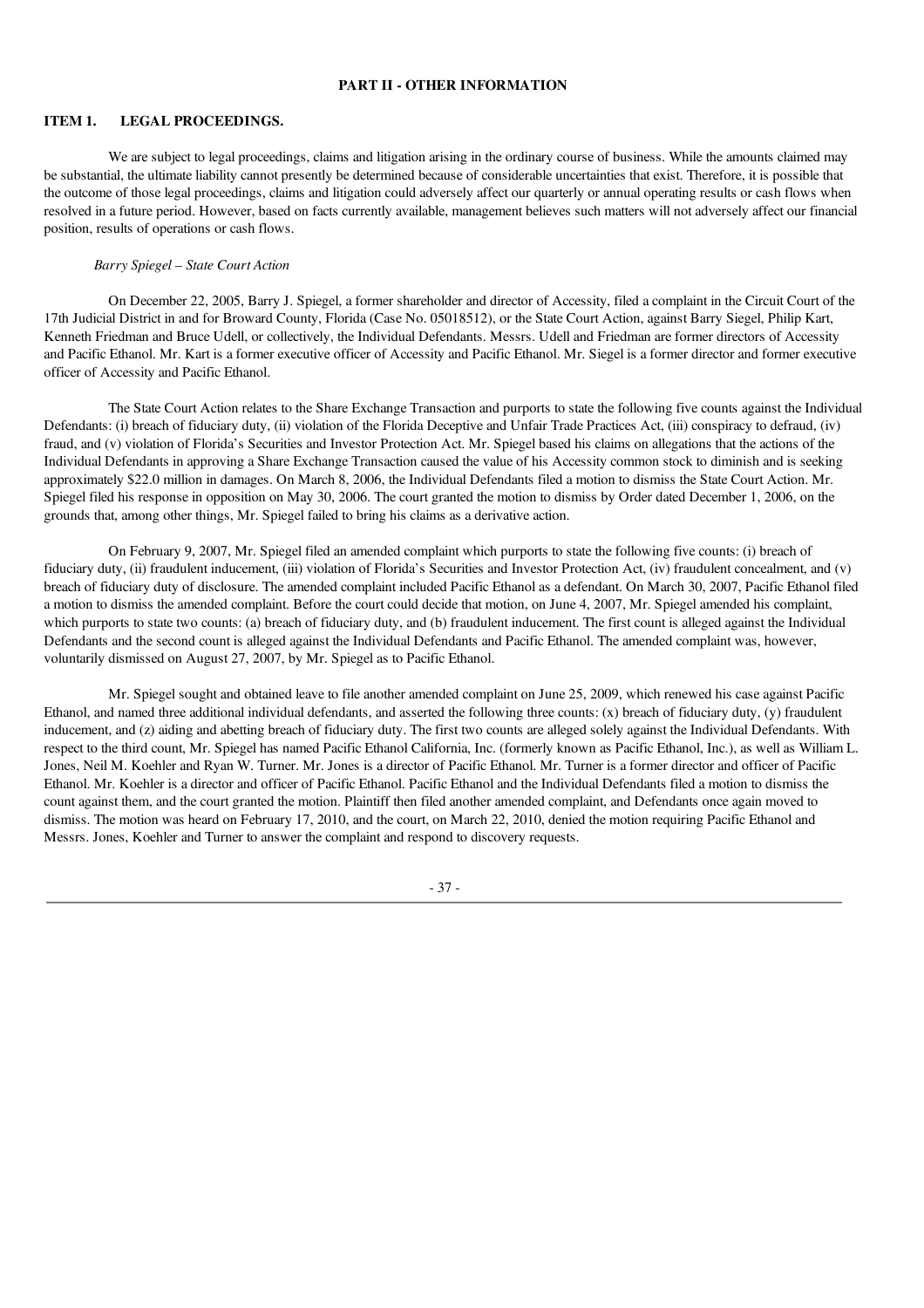Discovery was then taken by all parties, and the Plaintiff served his expert report in June 2011 relating to the damages that the Plaintiff is claiming.The deposition of the Plaintiff's expert was set for October 2011, and the Defendants have since filed their motions for summary judgment.The case has been set for a non-jury trial commencing on Monday, February 27, 2012.

## ITEM 1A. RISK FACTORS.

In addition to the other information set forth in this report, you should carefully consider the risk factors discussed under "Risk Factors" in our Annual Report on Form 10-K for the year ended December 31, 2010, as updated below, which could materially affect our business, financial condition and results of operations. The risks described in our Annual Report on Form 10-K for the year ended December 31, 2010, as updated below, are not the only risks we face. Additional risks and uncertainties not currently known to us or that we currently deem to be immaterial also may materially adversely affect our business, financial condition and results of operations.

### The United States ethanol industry is highly dependent upon myriad federal and state legislation and regulation . . .

The risk factor in our Annual Report on Form 10-K for the year ended December 31, 2010 entitled, "The United States ethanol industry is highly dependent upon myriad federal and state legislation and regulation . . ." is amended and restated in its entirety to read as follows:

## The United States ethanol industry is highly dependent upon myriad federal and state legislation and regulation and any changes in legislation or regulation could have a material adverse effect on our results of operations and financial condition.

Various studies have criticized the efficiency of ethanol in general, and corn-based ethanol in particular, which could lead to the reduction or repeal of incentives and tariffs that promote the use and domestic production of ethanol or otherwise negatively impact *public perception and acceptance of ethanol as an alternative fuel.*

Although many trade groups, academics and governmental agencies have supported ethanol as a fuel additive that promotes a cleaner environment, others have criticized ethanol production as consuming considerably more energy and emitting more greenhouse gases than other biofuels and as potentially depleting water resources. Other studies have suggested that ethanol negatively impacts consumers by causing higher prices for dairy, meat and other foodstuffs from livestock that consume corn. If these views gain acceptance, support for existing measures promoting the use and domestic production of corn-based ethanol could decline, leading to a reduction or repeal of these measures. These views could also negatively impact public perception of the ethanol industry and acceptance of ethanol as a component for blending in transportation fuel.

## Waivers or repeal of the national RFS's minimum levels of renewable fuels included in gasoline could have a material adverse effect on *our results of operations.*

Shortly after passage of the Energy Independence and Security Act of 2007, which increased the minimum mandated required usage of ethanol, a Congressional sub-committee held hearings on the potential impact of the national RFS on commodity prices. While no action was taken by the sub-committee towards repeal of the national RFS, any attempt by Congress to re-visit, repeal or grant waivers of the national RFS could adversely affect demand for ethanol and could have a material adverse effect on our results of operations and financial condition.

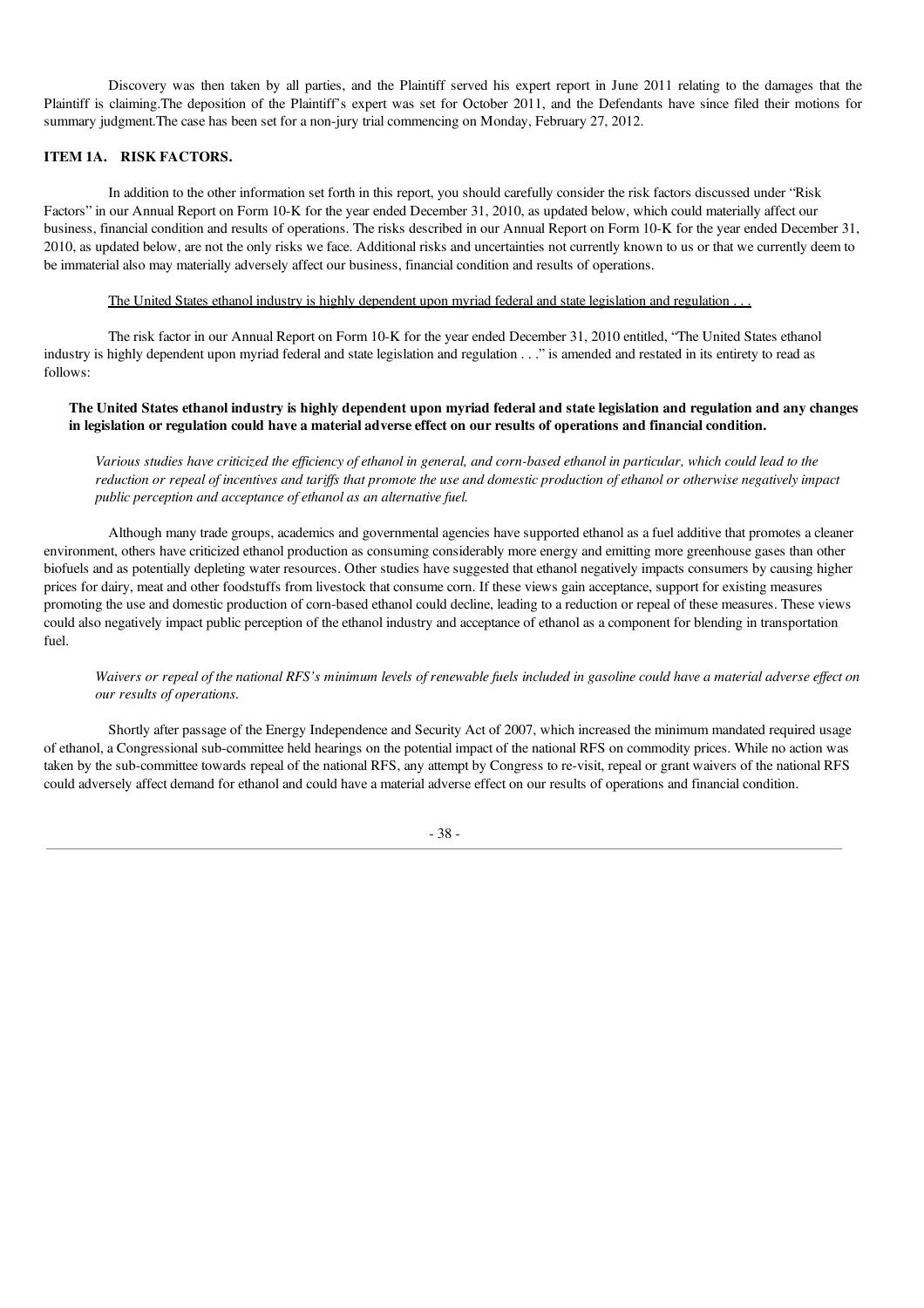#### We have received a delisting notice from The NASDAQ Stock Market. . . .

The risk factor in our Annual Report on Form 10-K for the year ended December 31, 2010 entitled, "We have received a delisting notice from The NASDAQ Stock Market. . . ." is amended and restated in its entirety to read as follows:

### We have received a delisting notice from The NASDAQ Stock Market. Our common stock may be involuntarily delisted from trading on The NASDAQ Capital Market if we fail to regain compliance with the minimum closing bid price requirement of \$1.00 per share. A delisting of our common stock is likely to reduce the liquidity of our common stock and may inhibit or preclude our ability to raise additional financing and may also materially and adversely impact our credit terms with our vendors.

The quantitative listing standards of The NASDAQ Stock Market, or NASDAQ, require, among other things, that listed companies maintain a minimum closing bid price of \$1.00 per share. We failed to satisfy this threshold for 30 consecutive trading days and on September 13, 2011, we received a letter from NASDAQ indicating that we have been provided an initial period of 180 calendar days, or until March 12, 2012, in which to regain compliance. The letter states that the NASDAQ staff will provide written notification that we have achieved compliance if at any time before March 12, 2012, the bid price of our common stock closes at \$1.00 per share or more for a minimum of 10 consecutive business days unless the NASDAQ staff exercises its discretion to extend this 10 day period. We may be eligible to receive an additional 180 day compliance period if we meet some of the continued and initial listing requirements of The NASDAQ Capital Market, notify NASDAQ of our intent to cure the deficiency and it appears to the staff of NASDAQ that it is possible for us to cure the deficiency. If we receive the additional 180 day compliance period, we will have until September 11, 2012 to regain compliance. If we do not timely regain compliance the NASDAQ staff will provide written notice that our common stock is subject to delisting. We may be unable to regain compliance with the closing bid price requirement by March 12, 2012 or September 11, 2012. A delisting of our common stock is likely to reduce the liquidity of our common stock and may inhibit or preclude our ability to raise additional financing and may also materially and adversely impact our credit terms with our vendors.

### ITEM 2. UNREGISTERED SALES OF EQUITY SECURITIES AND USE OF PROCEEDS.

#### Unregistered Sales of Equity Securities

We issued shares of our common stock in connection with our Convertible Notes as follows (in thousands):

|                                | Principal |        | Interest |     | Total |        | shares |  |
|--------------------------------|-----------|--------|----------|-----|-------|--------|--------|--|
| Installment Amount $-7/1/2011$ |           | 3.450  |          | 159 |       | 3.609  | 3,313  |  |
| Holder Conversions $-$ 03 2011 |           | 10.688 |          | 649 |       |        | 27.144 |  |
|                                |           | 14.138 |          | 808 |       | 14.946 | 30,457 |  |

Exemption from the registration provisions of the Securities Act of 1933 for the transactions described above is claimed under Section 4(2) of the Securities Act of 1933, among others, on the basis that such transactions did not involve any public offering and the purchasers were sophisticated or accredited with access to the kind of information registration would provide.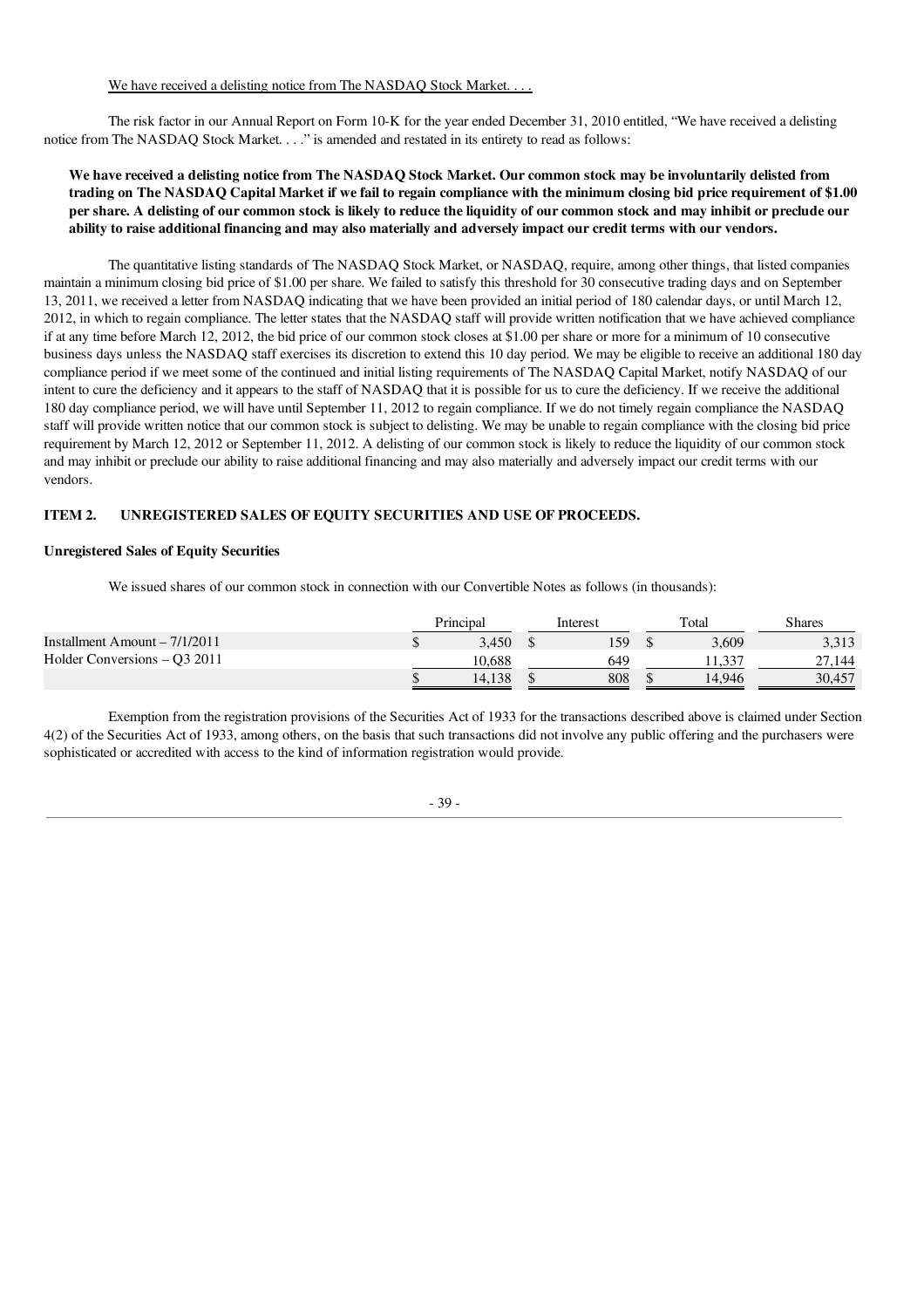### Dividends

For each of the three months ended September 30, 2011 and 2010, we accrued, but did not pay, an aggregate of \$0.3 million and \$0.8 million, and for each of the nine months ended September 30, 2011 and 2010, we accrued but did not pay, an aggregate of \$0.9 million and \$2.3 million, respectively, in dividends on our Series B Preferred Stock. The holders of our outstanding Series B Preferred Stock are entitled to dividends of 7% per annum, payable quarterly, none of which have been paid for the years ended December 31, 2010 and 2009, for the three and nine months ended September 30, 2011 or thereafter through the filing of this report. Accumulated and unpaid dividends in respect of our Series B Preferred Stock must be paid prior to the payment of any dividends in respect of our common stock.

We have never declared or paid cash dividends on our common stock and do not currently intend to pay cash dividends on our common stock in the foreseeable future. We currently anticipate that we will retain any earnings for use in the continued development of our business.

# ITEM 3. DEFAULTS UPON SENIOR SECURITIES.

We accrued for dividend payments on our Series B Preferred Stock in the amount of \$7.0 million as of September 30, 2011. We have not yet paid these dividends and we are therefore in breach of our obligations in respect of our Series B Preferred Stock.

# ITEM 4. (REMOVED AND RESERVED).

Not applicable.

## ITEM 5. OTHER INFORMATION.

None.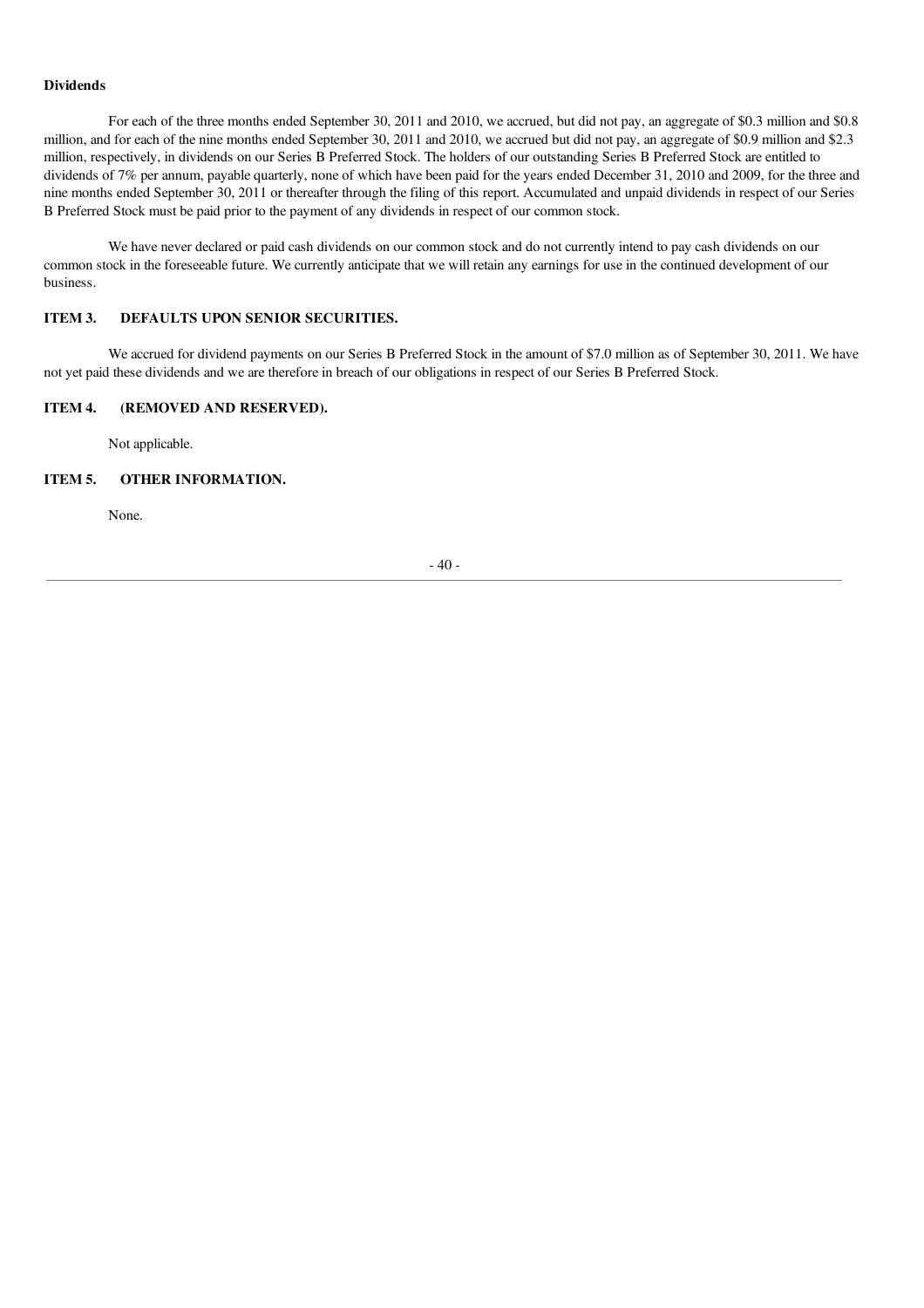# ITEM 6. EXHIBITS.

| Exhibit |                                                                                                                      |
|---------|----------------------------------------------------------------------------------------------------------------------|
| Number  | Description                                                                                                          |
| 10.1    | Form of Third Amendment and Exchange Agreement dated as of August 3, 2011 between Pacific Ethanol, Inc. and each     |
|         | Investor $(1)$                                                                                                       |
| 10.2    | Form of Senior Convertible Note issued to each Investor on August 3, 2011 (1)                                        |
| 31.1    | Certifications Required by Rule 13a-14(a) of the Securities Exchange Act of 1934, as amended, as Adopted Pursuant to |
|         | Section 302 of the Sarbanes-Oxley Act of 2002 (*)                                                                    |
| 31.2    | Certifications Required by Rule 13a-14(a) of the Securities Exchange Act of 1934, as amended, as Adopted Pursuant to |
|         | Section 302 of the Sarbanes-Oxley Act of 2002 (*)                                                                    |
| 32.1    | Certification of Chief Executive Officer and Chief Financial Officer Pursuant to 18 U.S.C. Section 1350, as Adopted  |
|         | Pursuant to Section 906 of the Sarbanes-Oxley Act of 2002 (*)                                                        |
| 101.INS | XBRL Instance Document (2)                                                                                           |
| 101.SCH | <b>XBRL Taxonomy Extension Schema (2)</b>                                                                            |
| 101.CAL | XBRL Taxonomy Extension Calculation Linkbase (2)                                                                     |
| 101.DEF | XBRL Taxonomy Extension Definition Linkbase (2)                                                                      |
| 101.LAB | XBRL Taxonomy Extension Label Linkbase (2)                                                                           |
| 101.PRE | XBRL Taxonomy Extension Presentation Linkbase (2)                                                                    |
|         |                                                                                                                      |

(\*) Filed herewith.

(1) Filed as an exhibit to the Registrant's current report on Form 8-K for August 3, 2011 filed with the Securities and Exchange Commission on August 4, 2011.

(2) Pursuant to applicable securities laws and regulations, we are deemed to have complied with the reporting obligation relating to the submission of interactive data files in such exhibits and are not subject to liability under any anti-fraud provisions of the federal securities laws as long as we have made a good faith attempt to comply with the submission requirements and promptly amend the interactive data files after becoming aware that the interactive data files fail to comply with the submission requirements. Users of this data are advised that, pursuant to Rule 406T, these interactive data files are deemed not filed and otherwise are not subject to liability.

- 41 -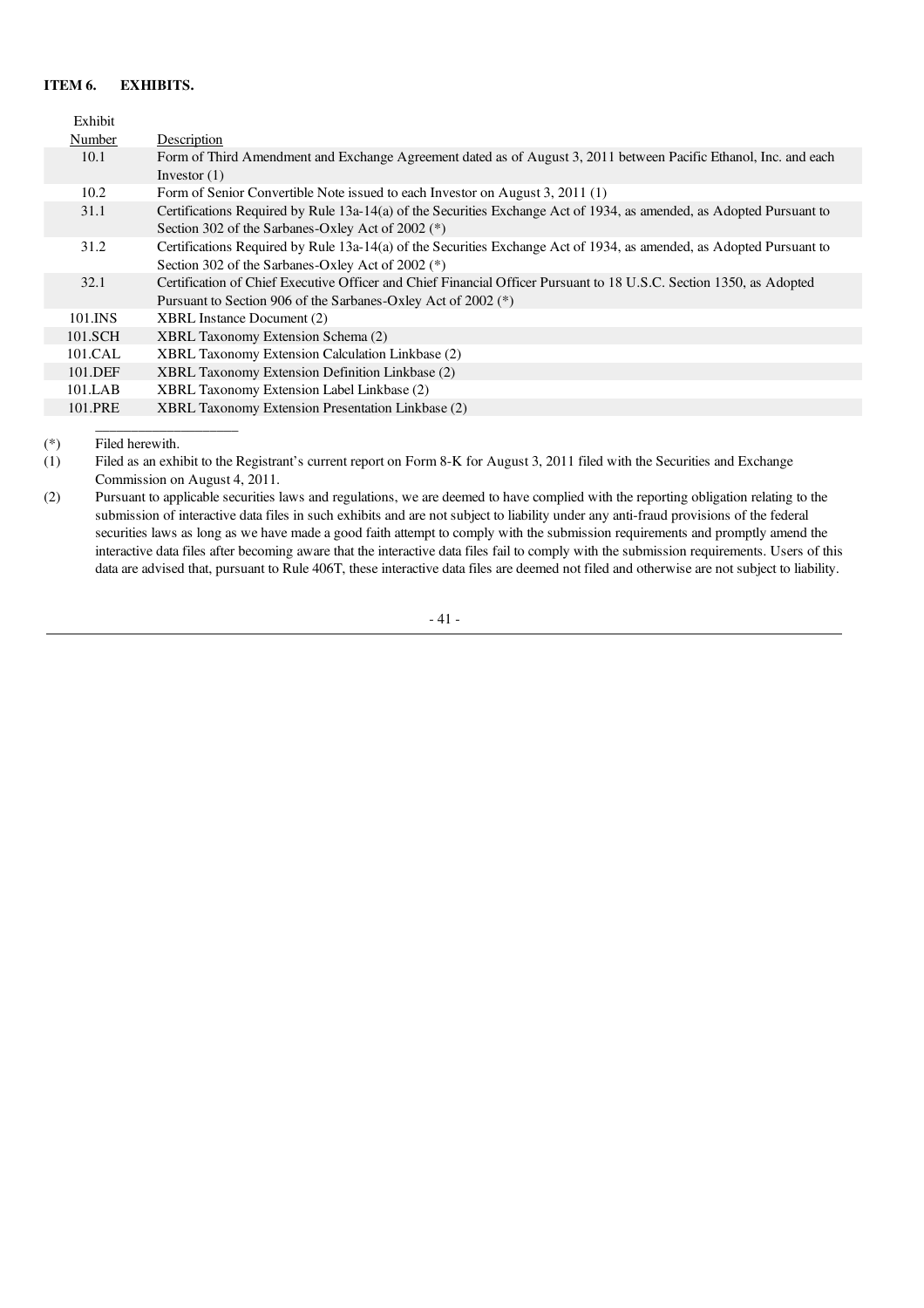# SIGNATURES

Pursuant to the requirements of the Securities Exchange Act of 1934, the registrant has duly caused this report to be signed on its behalf by the undersigned thereunto duly authorized.

# PACIFIC ETHANOL, INC.

Dated: November 4, 2011 By: /s/ Bryon T. McGregor

Bryon T. McGregor Chief Financial Officer (Principal Financial and Accounting Officer)

- 42 -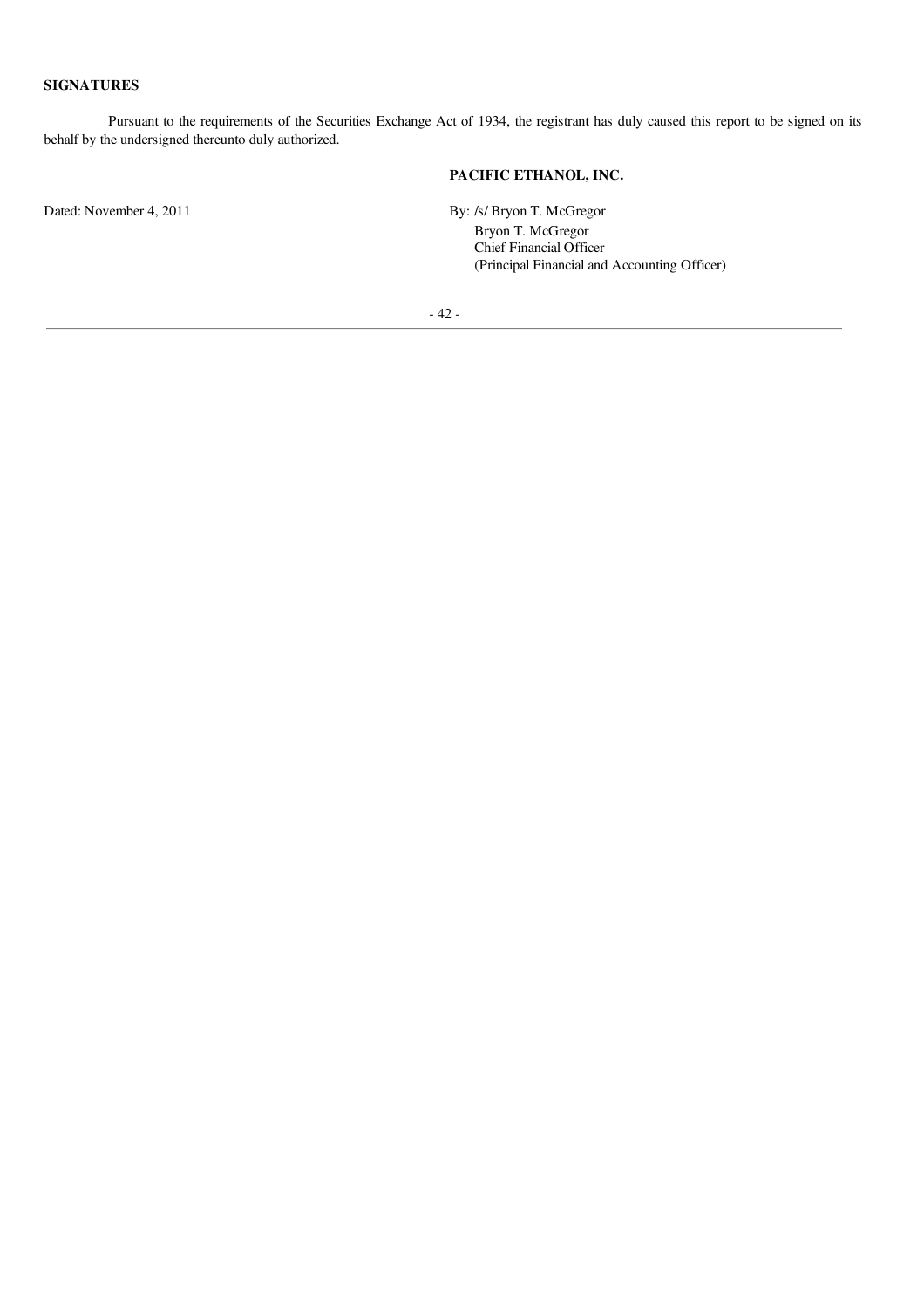# EXHIBITS FILED WITH THIS REPORT

| Exhibit |                                                                                                                                 |
|---------|---------------------------------------------------------------------------------------------------------------------------------|
| Number  | Description                                                                                                                     |
| 31.1    | Certification Required by Rule 13a-14(a) of the Securities Exchange Act of 1934, as amended, as Adopted Pursuant to Section 302 |
|         | of the Sarbanes-Oxley Act of 2002                                                                                               |
| 31.2    | Certification Required by Rule 13a-14(a) of the Securities Exchange Act of 1934, as amended, as Adopted Pursuant to Section 302 |
|         | of the Sarbanes-Oxley Act of 2002                                                                                               |
| 32.1    | Certification of Chief Executive Officer and Chief Financial Officer Pursuant to 18 U.S.C. Section 1350, as Adopted Pursuant to |
|         | Section 906 of the Sarbanes-Oxley Act of 2002                                                                                   |
| 101.INS | XBRL Instance Document (*)                                                                                                      |
| 101.CAL | XBRL Taxonomy Extension Schema (*)                                                                                              |
| 101.SCH | XBRL Taxonomy Extension Calculation Linkbase (*)                                                                                |
| 101.DEF | XBRL Taxonomy Extension Definition Linkbase (*)                                                                                 |
| 101.LAB | XBRL Taxonomy Extension Label Linkbase (*)                                                                                      |
| 101.PRE | XBRL Taxonomy Extension Presentation Linkbase (*)                                                                               |
|         |                                                                                                                                 |

(\*) Pursuant to applicable securities laws and regulations, we are deemed to have complied with the reporting obligation relating to the submission of interactive data files in such exhibits and are not subject to liability under any anti-fraud provisions of the federal securities laws as long as we have made a good faith attempt to comply with the submission requirements and promptly amend the interactive data files after becoming aware that the interactive data files fail to comply with the submission requirements. Users of this data are advised that, pursuant to Rule 406T, these interactive data files are deemed not filed and otherwise are not subject to liability.

- 43 -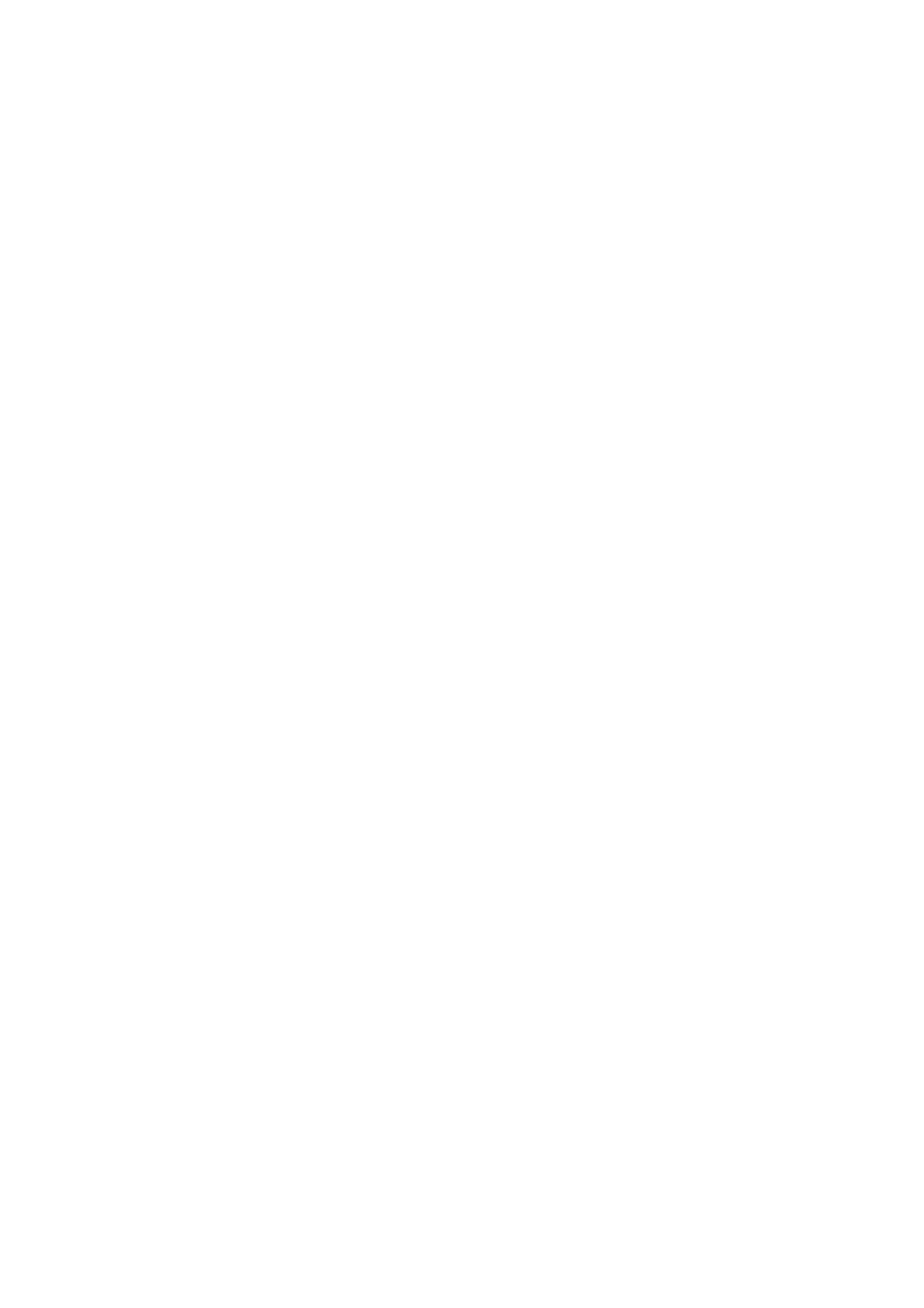### EXHIBIT 31.1

# CERTIFICATION OF PRINCIPAL EXECUTIVE OFFICER PURSUANT TO SECTION 302 OF THE SARBANES-OXLEY ACT OF 2002

I, Neil M. Koehler, certify that:

1. I have reviewed this Quarterly Report on Form 10-Q of Pacific Ethanol, Inc.;

2. Based on my knowledge, this report does not contain any untrue statement of a material fact or omit to state a material fact necessary to make the statements made, in light of the circumstances under which such statements were made, not misleading with respect to the period covered by this report;

3. Based on my knowledge, the financial statements, and other financial information included in this report, fairly present in all material respects the financial condition, results of operations and cash flows of the registrant as of, and for, the periods presented in this report;

4. The registrant's other certifying officer and I are responsible for establishing and maintaining disclosure controls and procedures (as defined in Exchange Act Rules 13a-15(e) and 15d-15(e)) and internal control over financial reporting (as defined in Exchange Act Rules 13a-15(f) and 15d-15(f)) for the registrant and have:

(a) Designed such disclosure controls and procedures, or caused such disclosure controls and procedures to be designed under our supervision, to ensure that material information relating to the registrant, including its consolidated subsidiaries, is made known to us by others within those entities, particularly during the period in which this report is being prepared;

(b) Designed such internal control over financial reporting, or caused such internal control over financial reporting to be designed under our supervision, to provide reasonable assurance regarding the reliability of financial reporting and the preparation of financial statements for external purposes in accordance with generally accepted accounting principles;

(c) Evaluated the effectiveness of the registrant's disclosure controls and procedures and presented in this report our conclusions about the effectiveness of the disclosure controls and procedures, as of the end of the period covered by this report based on such evaluation; and

(d) Disclosed in this report any change in the registrant's internal control over financial reporting that occurred during the registrant's most recent fiscal quarter (the registrant's fourth fiscal quarter in the case of an annual report) that has materially affected, or is reasonably likely to materially affect, the registrant's internal control over financial reporting.

5. The registrant's other certifying officers and I have disclosed, based on our most recent evaluation of internal control over financial reporting, to the registrant's auditors and the audit committee of the registrant's board of directors (or persons performing the equivalent functions):

(a) All significant deficiencies and material weaknesses in the design or operation of internal control over financial reporting which are reasonably likely to adversely affect the registrant's ability to record, process, summarize and report financial information; and

(b) Any fraud, whether or not material, that involves management or other employees who have a significant role in the registrant's internal control over financial reporting.

Date: November 4, 2011 /s/ Neil M. Koehler

Neil M. Koehler President and Chief Executive Officer (Principal Executive Officer)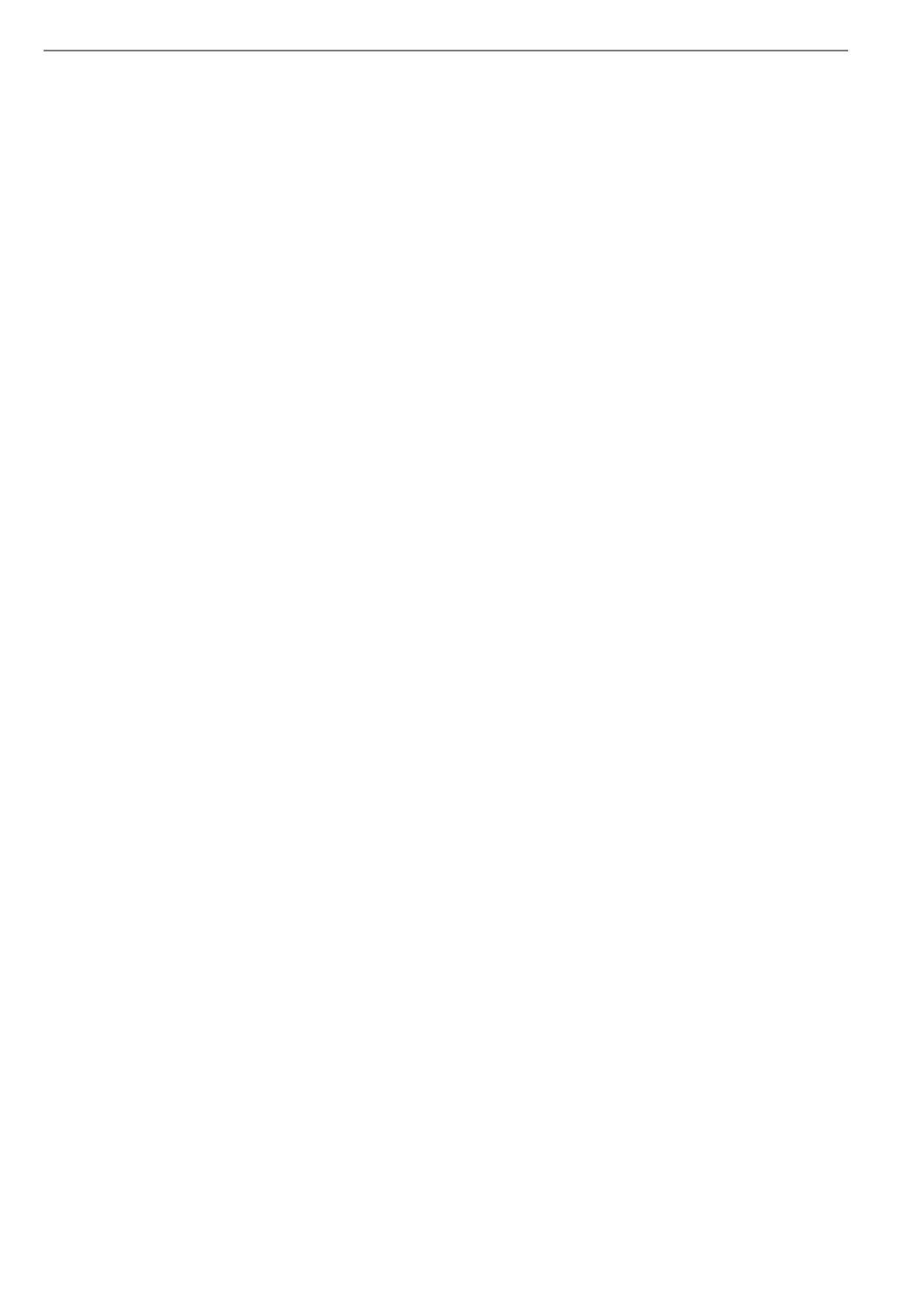# CERTIFICATION OF PRINCIPAL FINANCIAL OFFICER PURSUANT TO SECTION 302 OF THE SARBANES-OXLEY ACT OF 2002

I, Bryon T. McGregor, certify that:

1. I have reviewed this Quarterly Report on Form 10-Q of Pacific Ethanol, Inc.;

2. Based on my knowledge, this report does not contain any untrue statement of a material fact or omit to state a material fact necessary to make the statements made, in light of the circumstances under which such statements were made, not misleading with respect to the period covered by this report;

3. Based on my knowledge, the financial statements, and other financial information included in this report, fairly present in all material respects the financial condition, results of operations and cash flows of the registrant as of, and for, the periods presented in this report;

4. The registrant's other certifying officer and I are responsible for establishing and maintaining disclosure controls and procedures (as defined in Exchange Act Rules 13a-15(e) and 15d-15(e)) and internal control over financial reporting (as defined in Exchange Act Rules 13a-15(f) and 15d-15(f)) for the registrant and have:

(a) Designed such disclosure controls and procedures, or caused such disclosure controls and procedures to be designed under our supervision, to ensure that material information relating to the registrant, including its consolidated subsidiaries, is made known to us by others within those entities, particularly during the period in which this report is being prepared;

(b) Designed such internal control over financial reporting, or caused such internal control over financial reporting to be designed under our supervision, to provide reasonable assurance regarding the reliability of financial reporting and the preparation of financial statements for external purposes in accordance with generally accepted accounting principles;

(c) Evaluated the effectiveness of the registrant's disclosure controls and procedures and presented in this report our conclusions about the effectiveness of the disclosure controls and procedures, as of the end of the period covered by this report based on such evaluation; and

(d) Disclosed in this report any change in the registrant's internal control over financial reporting that occurred during the registrant's most recent fiscal quarter (the registrant's fourth fiscal quarter in the case of an annual report) that has materially affected, or is reasonably likely to materially affect, the registrant's internal control over financial reporting.

5. The registrant's other certifying officer(s) and I have disclosed, based on our most recent evaluation of internal control over financial reporting, to the registrant's auditors and the audit committee of the registrant's board of directors (or persons performing the equivalent functions):

(a) All significant deficiencies and material weaknesses in the design or operation of internal control over financial reporting which are reasonably likely to adversely affect the registrant's ability to record, process, summarize and report financial information; and

(b) Any fraud, whether or not material, that involves management or other employees who have a significant role in the registrant's internal control over financial reporting.

Date: November 4, 2011 /s/ Bryon T. McGregor Bryon T. McGregor Chief Financial Officer (Principal Financial Officer)